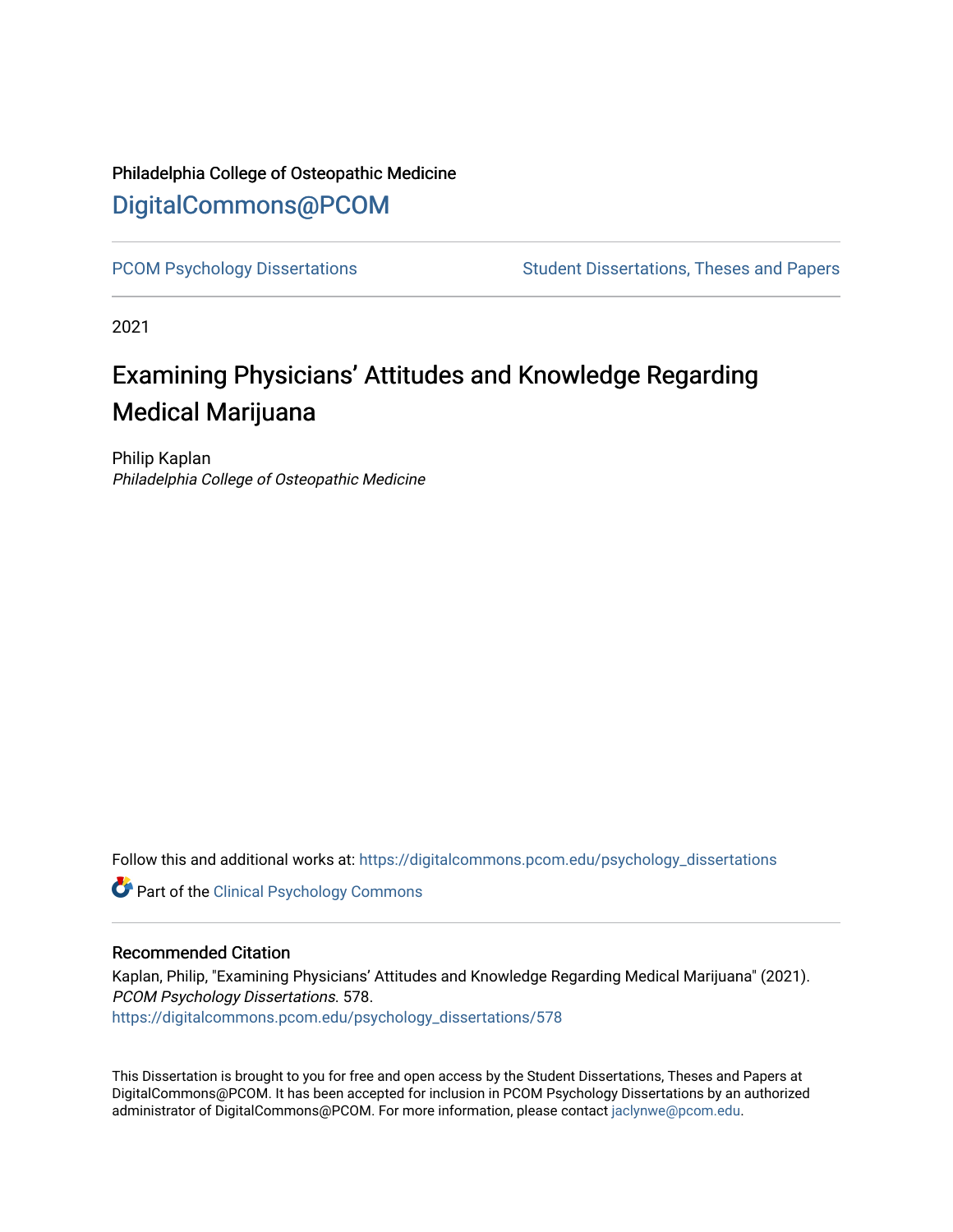Philadelphia College of Osteopathic Medicine School of Professional and Applied Psychology Department of Clinical Psychology

# EXAMINING PHYSICIANS' ATTITUDES AND KNOWLEDGE REGARDING MEDICAL MARIJUANA

By Philip Kaplan Submitted in Partial Fulfillment of the Requirements for the Degree of Doctor of Psychology October 2021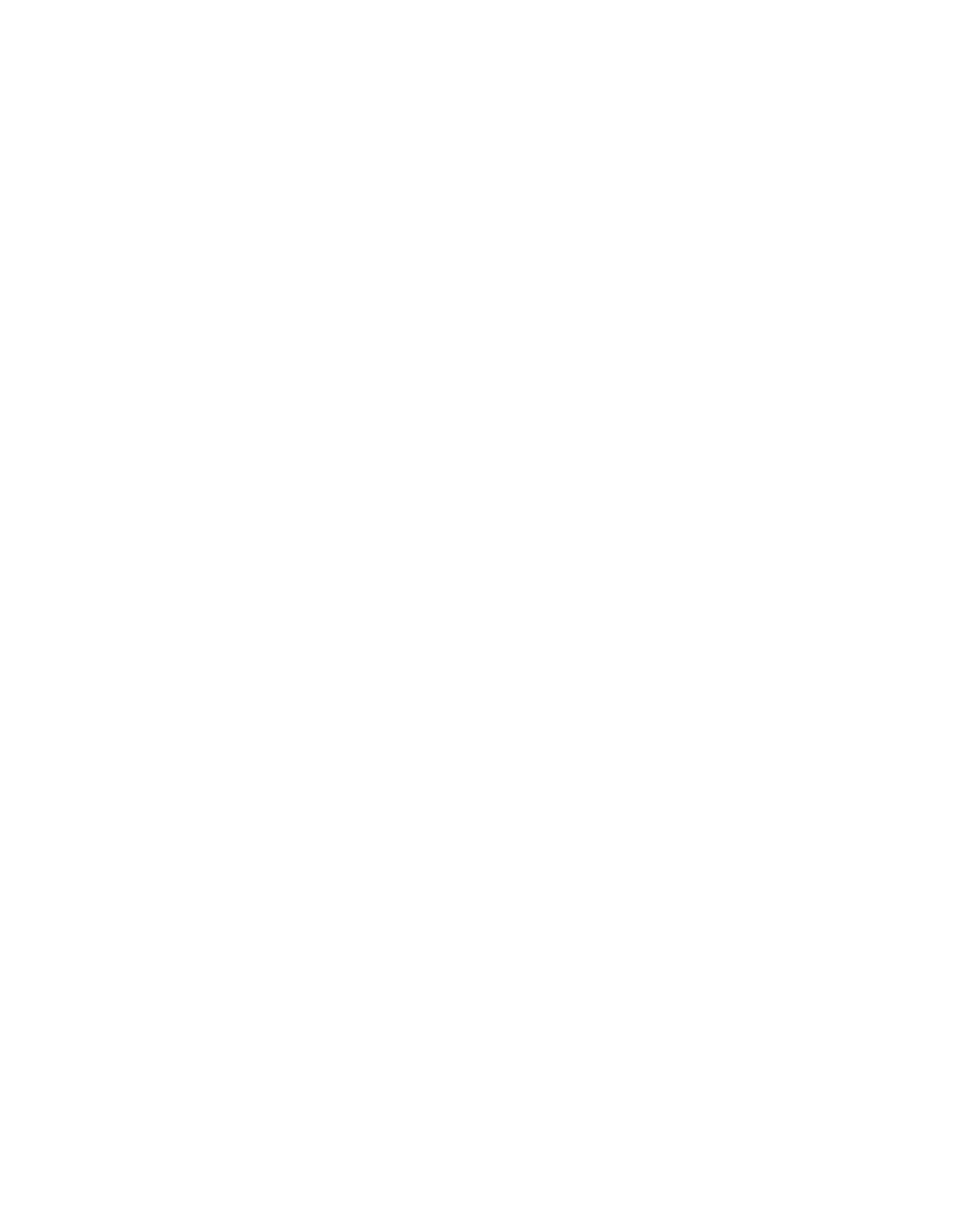#### **ACKNOWLEDGEMENTS**

I would like to acknowledge the dissertation committee that I have had the pleasure of working with and with whom I felt remarkably fortunate to have had in my corner throughout this entire process. Dr. David Festinger, Ph.D., my dissertation chair, was a true inspiration to work collaboratively with. His insight, knowledge of mental health and substance use, guidance, and utmost support throughout this entire process were key features that have helped me to overcome many obstacles and hurdles, and for that I am grateful more than words can rightfully express. Thank you, Dr. Michele Lent, Ph.D., for your advocacy, insight, constructive feedback, and support. This dissertation wouldn't be where it is today without you and without your keen eye for attention and detail. I can't thank you enough. Thank you, Dr. Finkelstein, D.O., for serving as one of my committee members; you've helped provide an alternative perspective to my dissertation through a different lens that I highly valued. I would also like to thank Dr. Michael Roberts, Psy.D., who helped me program my survey into REDCap and provided time and attention to my dissertation that he didn't have to. Without his input, time, and dedication, this would have been a much more stressful process, and for that I am forever grateful. On a personal note, I would like to thank my parents, Eugene Kaplan and Irene Khokhlova, for their unending support and belief in my ability to succeed. I would like to thank my incredible wife, Alexandra Miniero, who took a chance on my dreams when she agreed to leave New York for Philadelphia, and who throughout my darkest moments was my rock. I would also like to thank two of my colleagues, Russel Griffin and Andrew Swiantek, people whom I met through this incredible journey and with whom crafted an eternal connection. They have helped gave me moral support and will forever be my brothers.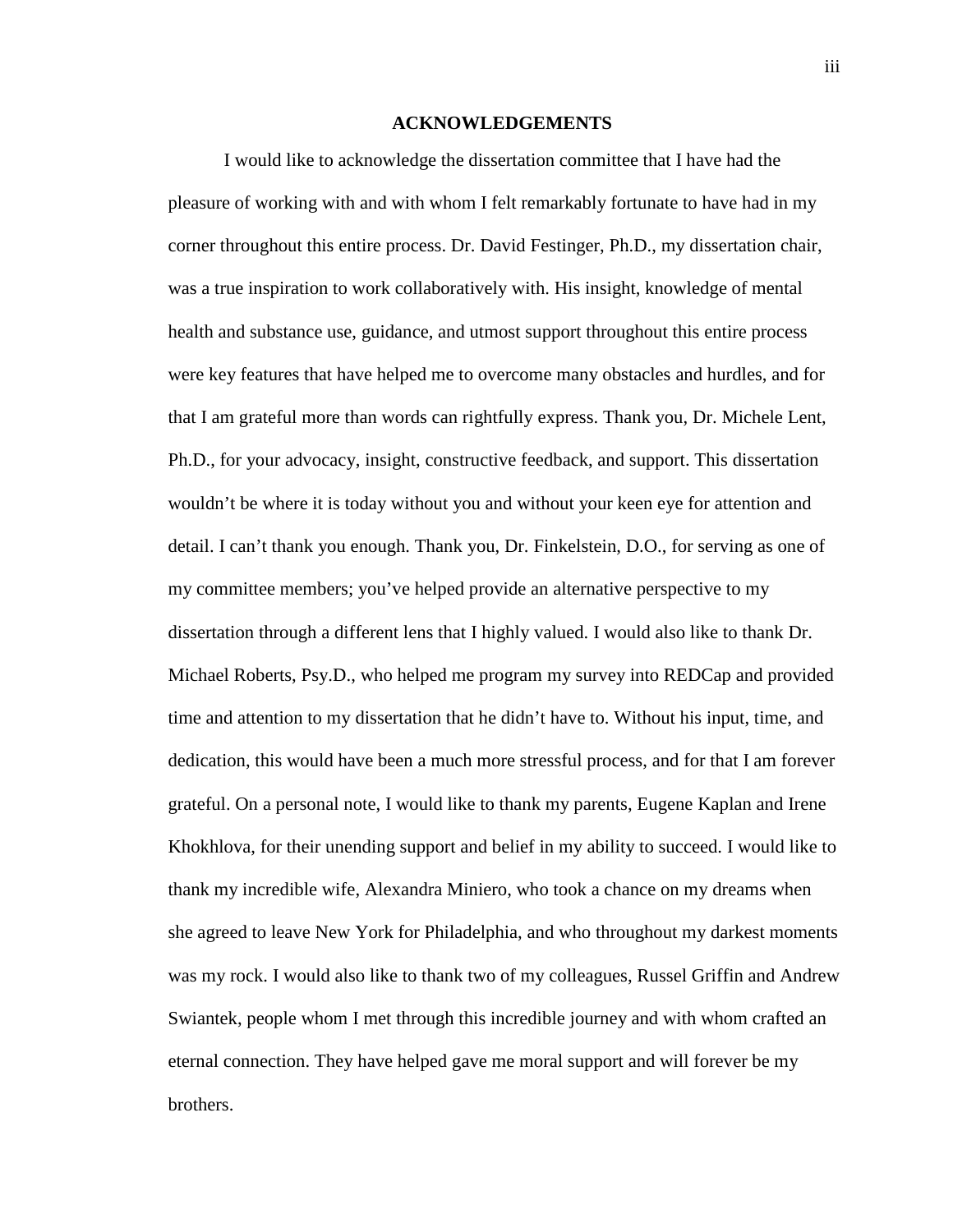# **TABLE OF CONTENTS**

|                                                                       | 1              |
|-----------------------------------------------------------------------|----------------|
|                                                                       | $\overline{2}$ |
|                                                                       | $\overline{2}$ |
|                                                                       | 3              |
|                                                                       | 3              |
|                                                                       | 3              |
|                                                                       | $\overline{4}$ |
|                                                                       | $\overline{4}$ |
|                                                                       | 6              |
|                                                                       | 6              |
|                                                                       | 7              |
|                                                                       | $\overline{7}$ |
|                                                                       | 8              |
|                                                                       | 9              |
|                                                                       | 9              |
|                                                                       | 11             |
|                                                                       | 12             |
|                                                                       | 13             |
|                                                                       | 14             |
|                                                                       | 14             |
|                                                                       | 15             |
| Medicalization, State of Research, Number of Ailments Found to Be     |                |
|                                                                       | 16             |
| Attitudes/Acceptance Among Physicians, Doctoral/Medical Students      | 20             |
|                                                                       | 26             |
|                                                                       |                |
|                                                                       |                |
|                                                                       | 26             |
|                                                                       | 27             |
|                                                                       | 27             |
|                                                                       | 27             |
|                                                                       | 27             |
|                                                                       | 27             |
|                                                                       |                |
|                                                                       | 29             |
| Provider Attitudes and Beliefs Regarding Medical Cannabis in General  | 29             |
|                                                                       | 29             |
|                                                                       | 30             |
|                                                                       | 32             |
|                                                                       | 32             |
|                                                                       | 33             |
|                                                                       | 34             |
|                                                                       | 35             |
| Table 4: Correlational Matrix of Demographics, Independent Variables, |                |
|                                                                       |                |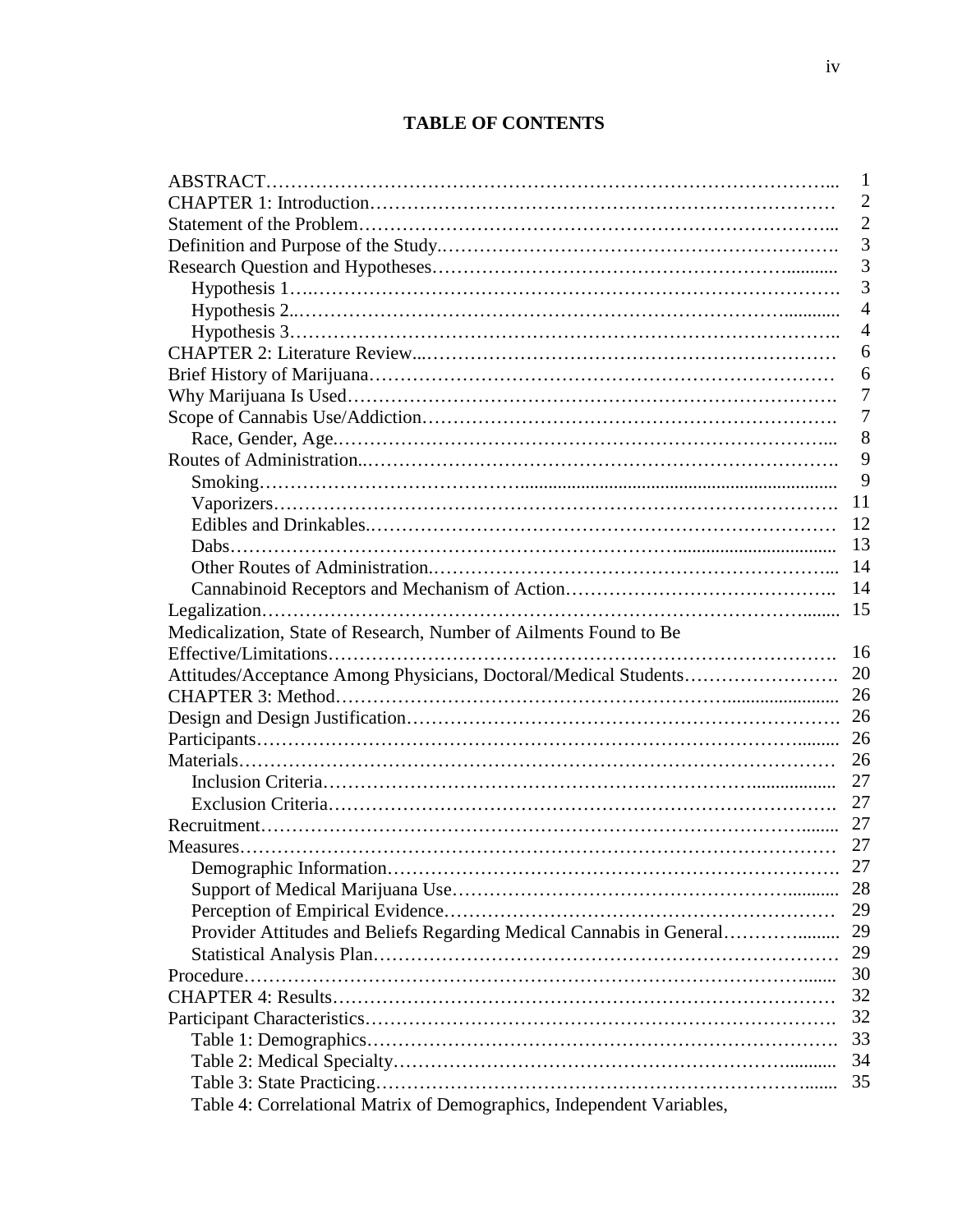| 37  |
|-----|
| 37  |
| 38  |
| 38  |
| -39 |
|     |
| 40  |
| 40  |
| 41  |
| 41  |
|     |
|     |
| 46  |
| -46 |
| 47  |
| -49 |
|     |
| 62  |
|     |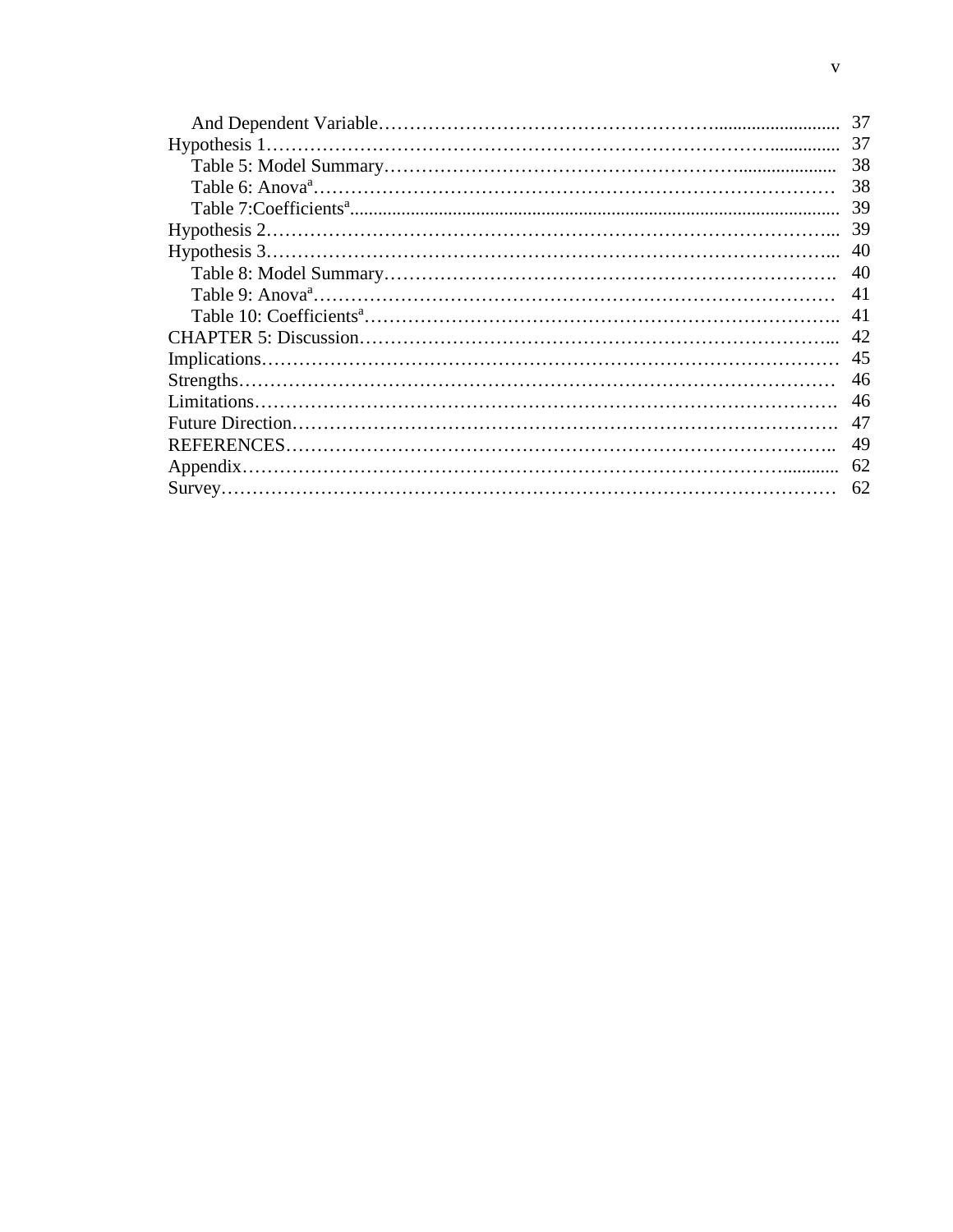# **ABSTRACT**

Marijuana is one of the most commonly used illicit substances in the U.S. and its rapid implementation as a form of treatment has sparked significant national attention and debate among clinicians. In the United States, medical marijuana (MM) may be recommended as a form of treatment by certified physicians. The purpose of this study was to examine licensed physicians' support for recommending MM for various health conditions, their perceived knowledge regarding its efficacy as treatment, and their attitudes toward MM. This study employed a correlational design utilizing a selfadministered, online survey (PCOM REDCap) to collect quantitative information from licensed and actively practicing physicians in the U.S.  $(N=24)$ . The survey link generated by REDCap was posted to the private PCOM group page and permission was obtained to post on other physician-focused Facebook pages and listservs. The study also recruited physician-level using ResearchMatch.org. Two 5-point Likert-type scales had been developed to measure the degree to which participants would support recommending MM to treat numerous health conditions and to identify the perceived strength of empirical support for its treatment of each condition. Participants completed a 1 item 5 point Likert-type Provider Attitudes and Beliefs Regarding Cannabis scale. It was hypothesized that physicians' support for recommending MM would be significantly and positively correlated with their perceptions of the strength of its empirical evidence and that physicians' support for recommending MM would be significantly and positively correlated with their attitudes towards MM. Descriptive statistics were used to characterize the sample and examine specific attitudes and perceptions regarding its use. Findings from this study may offer additional insight on physicians' varying attitudes and support for MM.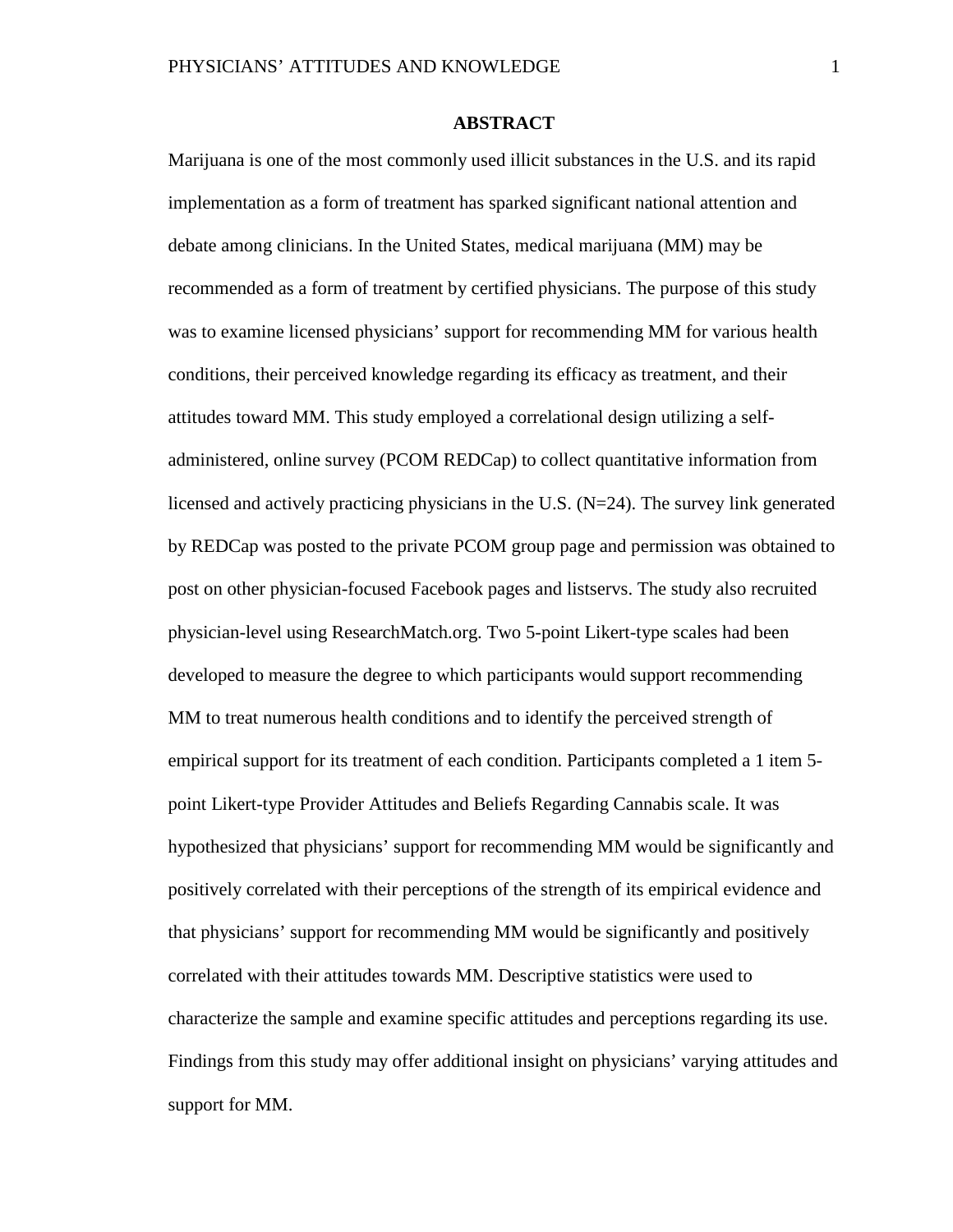## **CHAPTER 1: INTRODUCTION**

#### **Statement of the Problem**

Cannabis is the most commonly abused illicit substance worldwide, with an estimated 147 million users (approximately 2.5% of the entire world population). The United States is the number-one consumer of cannabis in the world (22.2 million Americans aged 12 years and older reported use), and it is the third most commonly used substance in the United States after alcohol and nicotine (National Association of Social Workers, 2017; National Institute of Drug Abuse, 2017; World Health Organization, 2016). Over recent years, cannabis use and its medical efficacy have garnered increasing national support across the United States, with 36 states now approving it for medical purposes, 32 states decriminalizing it, and 17 states fully legalizing its use (Map of Marijuana Legality by State, 2021). Information pulled from ballot measures, as well as from public opinion polls, has revealed that approximately 60% of Americans support recreational use of cannabis, and 81% support its implementation as a form of medicine even though the federal government still recognizes it as a Schedule I substance (i.e., high propensity for abuse, no medical benefits; Bridgeman & Abazia, 2017; Quinnipiac University, 2016; & Swift, 2016). Some other substances that fit the criteria of a Schedule I category are MDMA (ecstasy), LSD, and heroin (Nutt et al., 2013).

In the United States, medical marijuana (MM) may be recommended by certified physicians as a form of treatment for at least 23 health conditions, yet literature is limited regarding physicians' attitudes regarding its use or knowledge about its efficacy (Restore Integrative Wellness Center, 2018; Rubin, 2017). Cannabis's rapid implementation as a form of treatment has sparked significant national attention and debate among clinicians,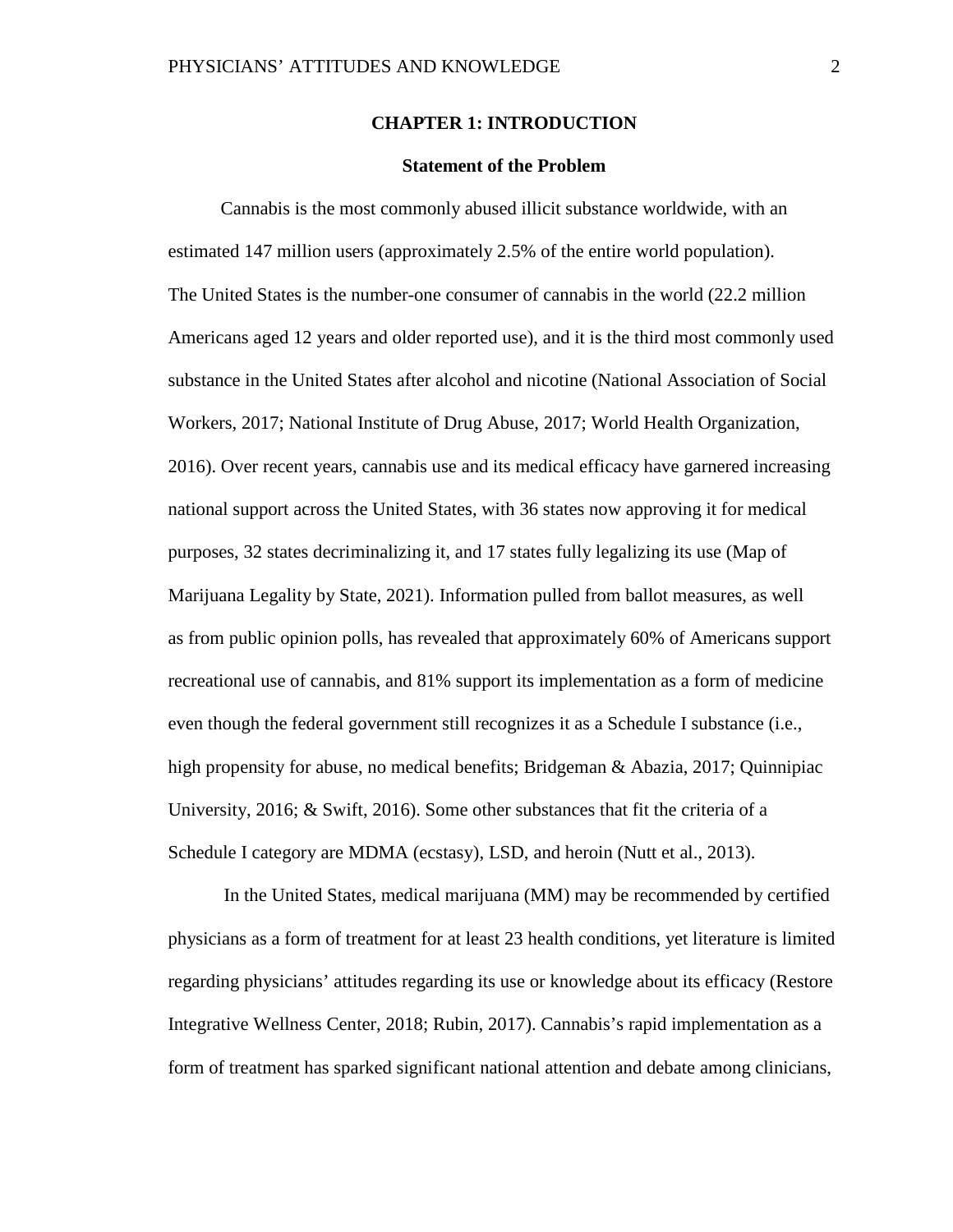and data are limited regarding physicians' conceptualizations of cannabis as a form of effective medication (National Institute of Drug Abuse, 2017; Rubin, 2017).

#### **Definition and Purpose of the Study**

MM is defined as marijuana that may be recommended by certified physicians as a form of treatment (Restore Integrative Wellness Center, 2018; Rubin, 2017). The purpose of this study was to develop more insight regarding how physicians in the United States have come to conceptualize cannabis as a form of medicine to treat numerous health conditions. Specifically, this study examined the level of support physicians have for the use of MM as a form of treatment and identified whether perceptions of empirical support for MM influenced their attitudes and beliefs toward MM. As marijuana is one of the most commonly misused illicit substances in the United States, physicians' current conceptualizations regarding cannabis for medical purposes are important to understand.

#### **Research Question and Hypotheses**

The research question for this study was as follows: How are physicians' perceptions of existing evidence, attitudes, and levels of support for MM associated with one another?

#### **Hypothesis 1**

H1: Physicians' level of support for MM will be significantly and positively associated with their perceptions of the strength of its empirical evidence.

Rationale for H<sub>1</sub>: Prior research has provided some indication that physicians are more likely to recommend MM for specific health conditions they believe to be supported by empirical evidence (Jacobs et al., 2019; Kondrad & Reid, 2013). In addition, other research has indicated that many clinicians may have adopted a more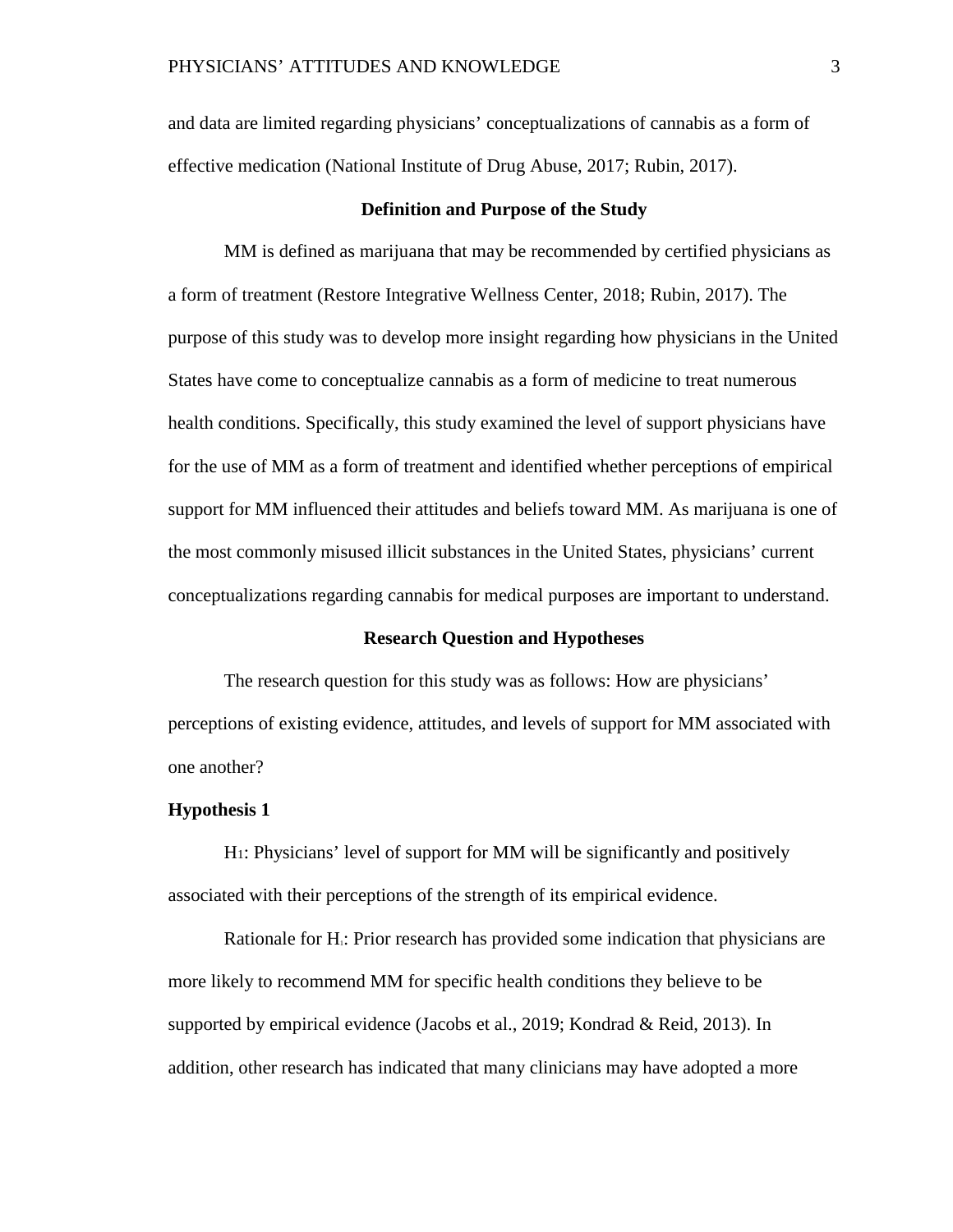apprehensive attitude toward MM as a result of limited education and training in this area (Rubin, 2017).

# **Hypothesis 2**

H2: Physicians' level of support for MM will be significantly and positively associated with their attitudes toward marijuana (medical or not).

Rationale for  $H_2$ : Previous research has found that physicians who had recommended MM in the past possessed more favorable attitudes on its efficacy as a form of treatment and were less critical of its risks than physicians who had not recommended cannabis (Kondrad & Reid, 2013). Observing the attitudes of U.S, physicians regarding MM and how closely they correlate to their belief that it is a substance that should be recommended for certain conditions would be interesting.

# **Hypothesis 3**

H3: Physicians' perceptions of evidence will be significantly and positively correlated with their attitudes toward MM.

Rationale for H3: Physicians have shown in prior research that their preference to either recommend or not recommend MM was most strongly influenced by literature/empirical evidence when compared to other media, such as news media, personal experiences with patients, and other physicians' views. (Kondrad & Reid, 2013). This helps reinforce the idea that physicians' conceptualizations and attitudes toward MM may be strongly influenced by research as well. Physicians have shown in previous research that their preference to either recommend or not recommend MM was most strongly influenced by literature/empirical evidence when compared to other media (e.g., news, experiences with patients, other physicians; Kondrad & Reid, 2013). This helps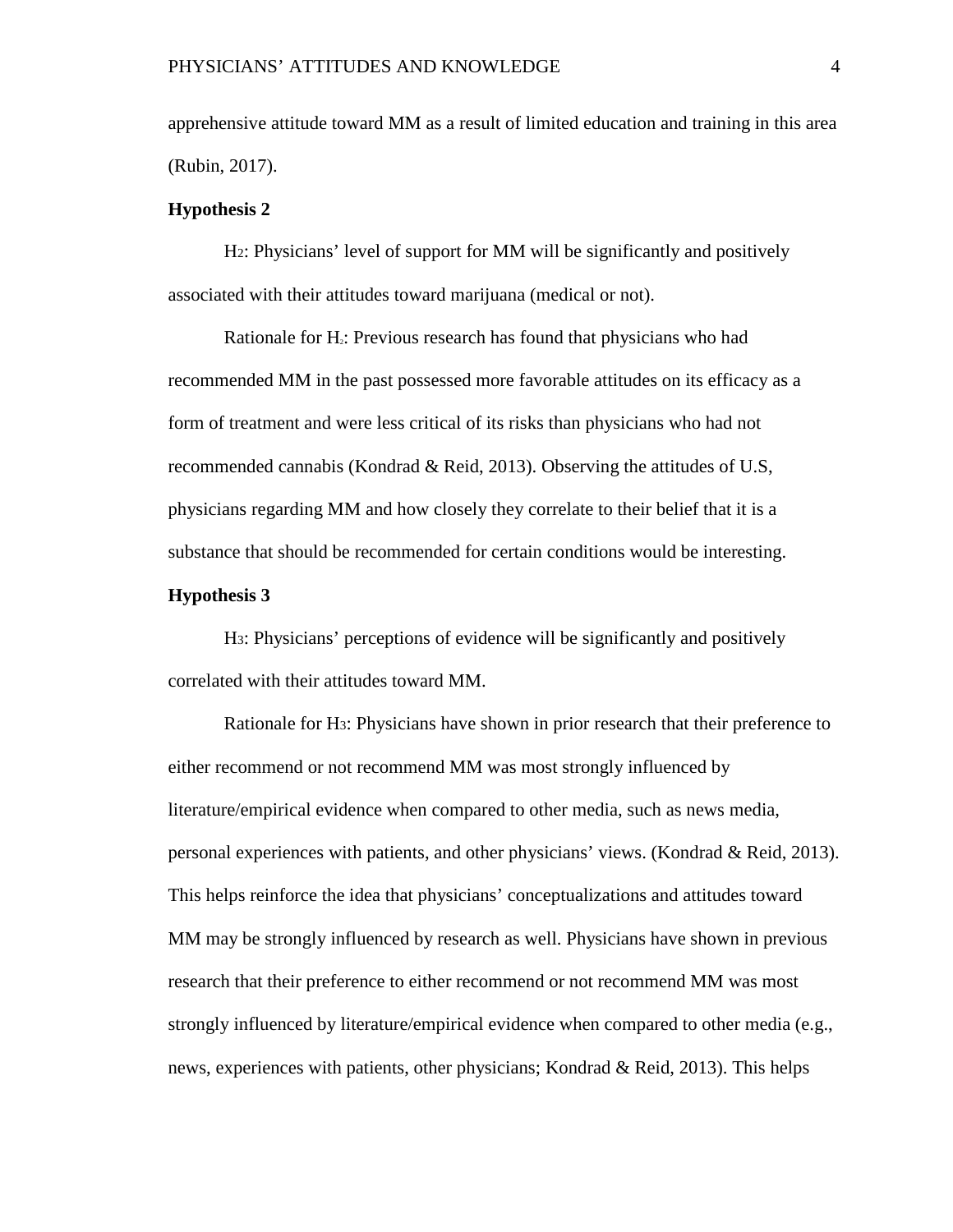reinforce the idea that physicians' conceptualizations and attitudes toward MM may be strongly influenced by research as well.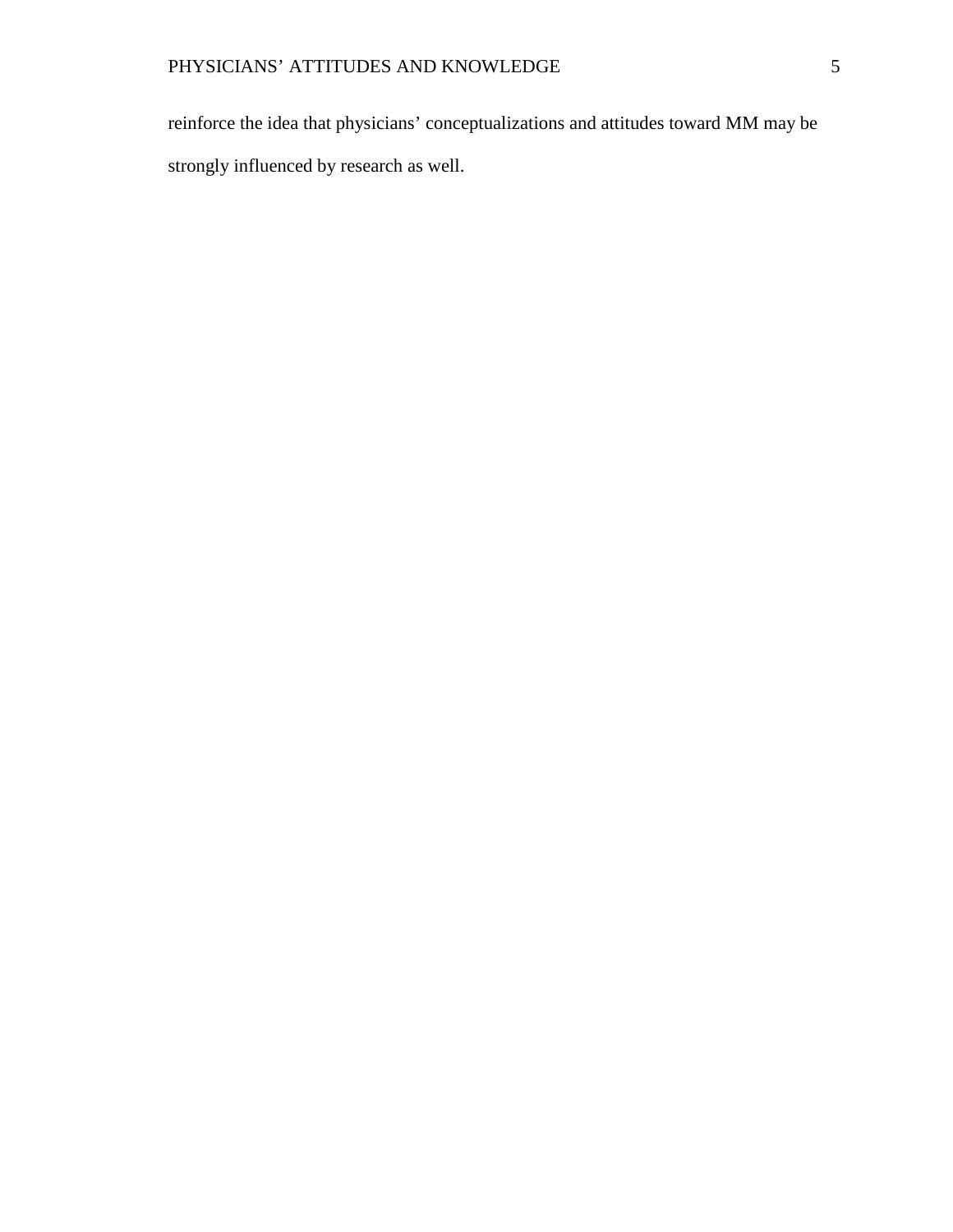#### **CHAPTER 2: LITERATURE REVIEW**

#### **Brief History of Marijuana**

Medical marijuana (MM) has an extensive history of use by a range of different cultures. Some experts believe that marijuana was initially used as herbal medication in central Asia more than 10,000 years ago, spread throughout Europe, transitioned into use by African natives, and eventually was introduced into the United States through colonization (Pisanti & Bifulco, 2019). Early American colonists incorporated the use of cannabis (hemp) for grain such as clothing, paper, sails, rope, and consumption which dated back to the Neolithic Age in Japan and China (Barber, 1992; Stafford & Bigwood, 1992). Early legislative reforms in America dating back to the 1600s were more supportive of cannabis because of these numerous advantages in addition to it being produced quickly and easily cultivated compared to other plants (Johnson, 2017). However, between 1906-1938, the United States began reinforcing laws prohibiting the use of cannabis, which was categorized as a poison in many states during this time period. The United States began promoting misleading and inaccurate effects of marijuana throughout the 1930s, and this led to more strict legal repercussions throughout the 1950s. During this time period, marijuana use was associated with negative social connotations and violent behaviors within various minority groups (i.e., Mexican, African, and Japanese American; Warf, 2014).

MM has become increasingly more accessible for medical purposes throughout the United States ever since the Compassionate Use Act was passed in California in 1996 (Rojas, 1998). Over the past few years, more states have experienced policy reforms that approved MM for medical purposes, decimalized MM, or completely legalized MM for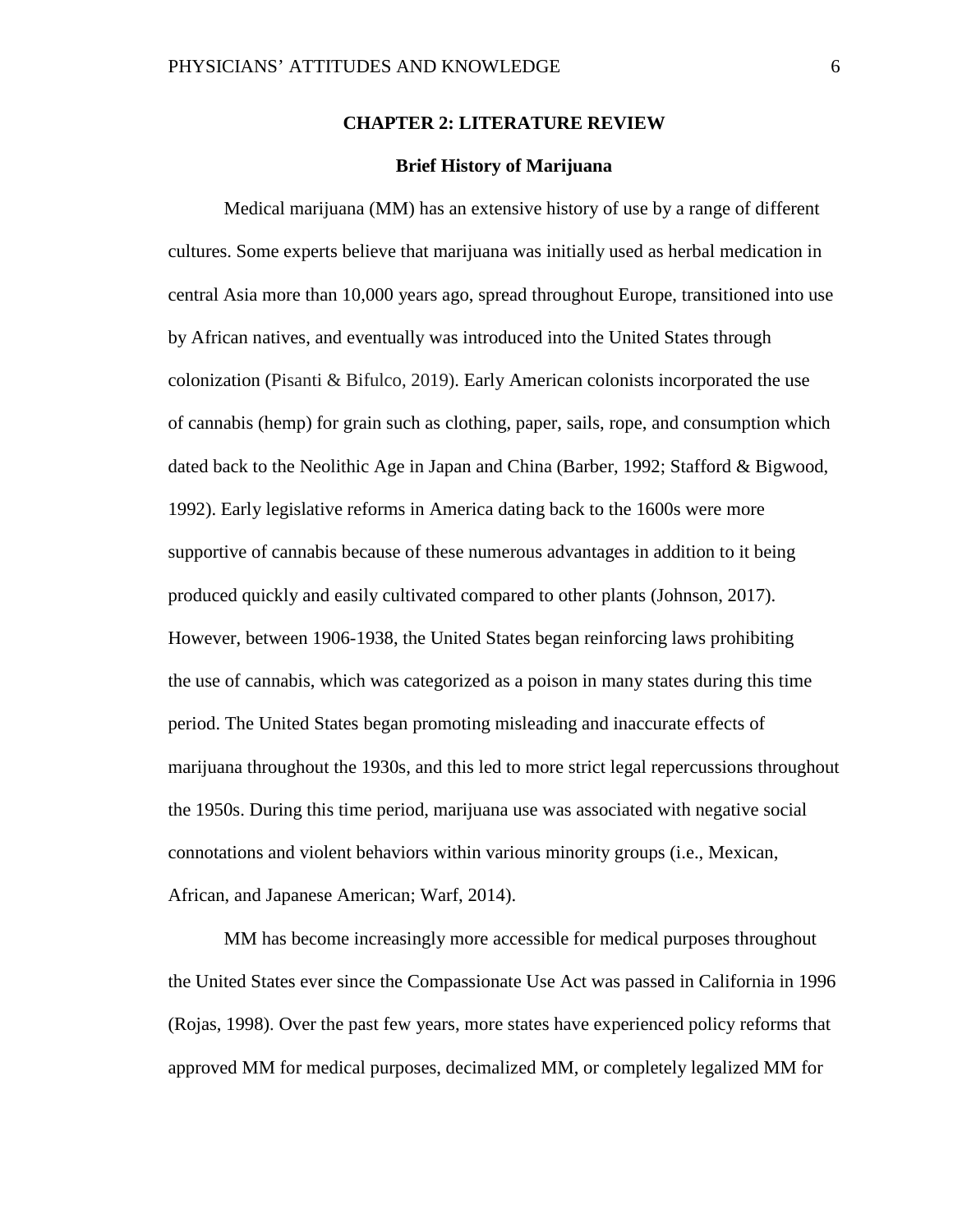recreational use by adults. Such reforms have helped MM to receive approval for recommendation by physicians for certain health conditions in 36 of 50 states (Map of Marijuana Legality by State, 2021). However, according to the U.S. Drug Enforcement Agency's (DEA) Comprehensive Drug Abuse Prevention and Control Act of 1970, cannabis is currently regarded as a Schedule I controlled substance by the federal government. This places cannabis in the same category as heroin and cocaine and identifies it as a substance that is addictive with no clinical benefits (Bridgeman & Abazia, 2017; Quinnipiac University, 2016; Swift, 2016).

#### **Why Marijuana Is Used**

Patrick et al. (2011) found that individuals between 18-30 years old continued to use marijuana because it helped them relax and/or get high. Other research had found that frequency of smoking cannabis decreased with age. Previous research had found that among veterans, those who used cannabis for medical purposes were much more likely to meet the criteria for PTSD and had much more incentive to smoke cannabis in order to help them manage health-related conditions, such as stress/anxiety, pain, depression, and insomnia, as compared to veterans who smoked recreationally (Metrik et al., 2018). Additional research has found some patients who used marijuana for medical purposes perceived it as providing relief for a number of different symptoms associated with sleep, pain, and anxiety, although routes of administration did differ (Walsh et al., 2013).

#### **Scope of Cannabis Use/Addiction**

Cannabis is the most commonly abused illicit substance worldwide and the third most commonly used drug in the United States after alcohol and nicotine (National Institute of Drug Abuse, 2017; World Health Organization, 2016). Budney et al. (2019)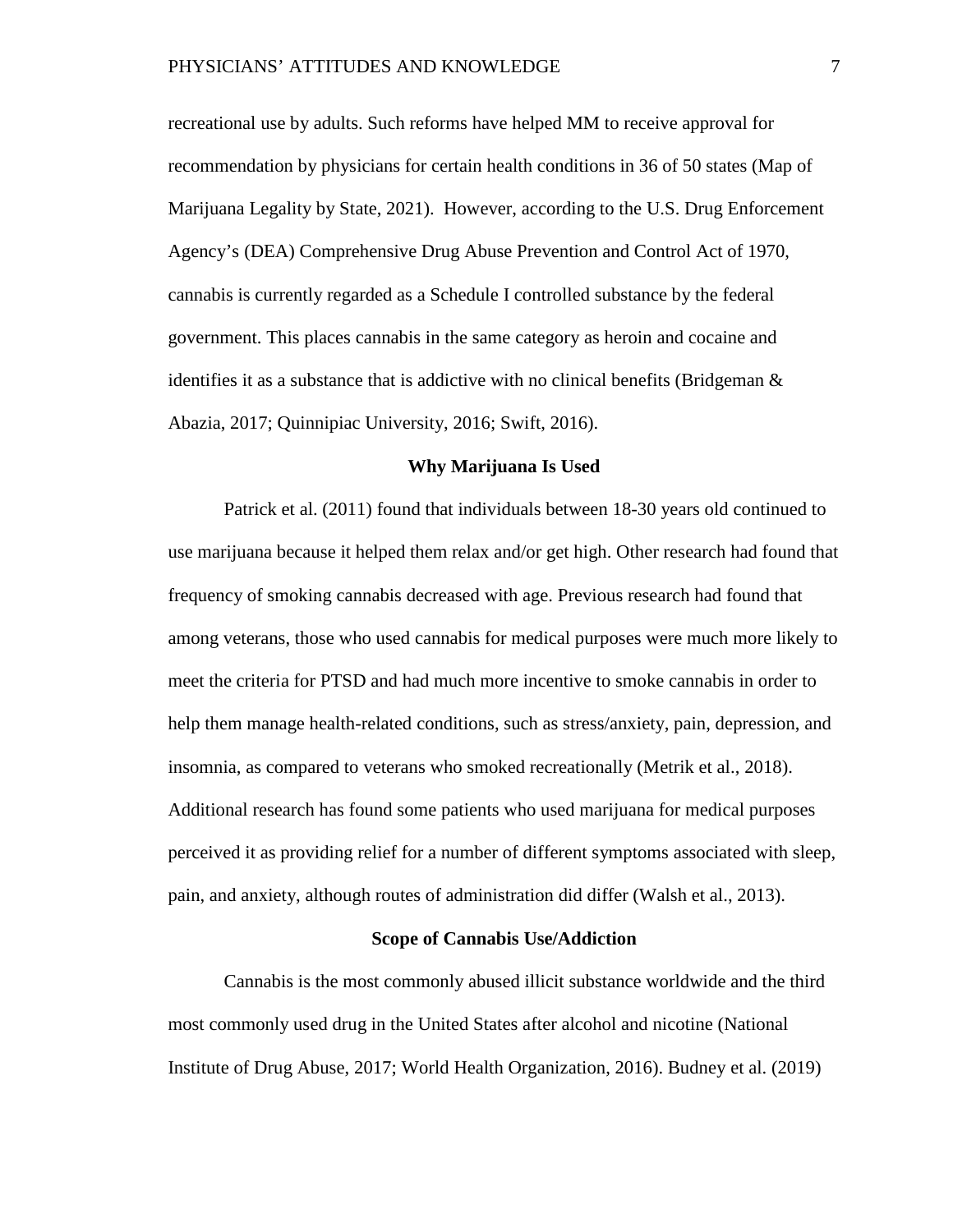and the National Association of Social Workers (2017) reported that as many as 7% of Americans have identified themselves as habitual cannabis users and that more than one third have admitted to using it in the past. Additionally, according to epidemiological data, a range of anywhere between 10% 30% of users report symptoms consistent with cannabis use disorder (Budney et al., 2019). Approximately 147 million individuals consume cannabis annually, making up approximately 2.5% of the entire population of the world (World Health Organization, 2016). Prevalent use of cannabis has also transitioned into common use among American adolescents, 22.2 million of whom were 12 years old or older and reported regular consumption (Bridgeman & Abazia, 2017; Office of National Drug Control Policy, 2016; Substance Abuse and Mental Health Services Administration, 2016). In 2012, nearly 2 million people (or nearly 5% of the population) in California reported use of cannabis for medical reasons, but this did not take into account individuals who decided to use this substance recreationally (Haberstick et al., 2014). This led to increased concerns not only regarding the legal and ethical ramifications associated with its distribution, but also in regard to the degree to which this substance is efficacious in treating some health conditions (Bridgeman & Abazia, 2017).

# **Race, Gender, and Age**

Additional research has found that young adults aged 20-24 years old are the most prevalent users of cannabis globally (Degenhardt et al. 2013; Russell et al., 2018). Carliner et al., (2017) had found that between 2002-2014, increased cannabis use was greater for men then for women. This gender gap in cannabis use was at its highest level among low-income men during the Great Recession from 2007-2014. Furthermore, other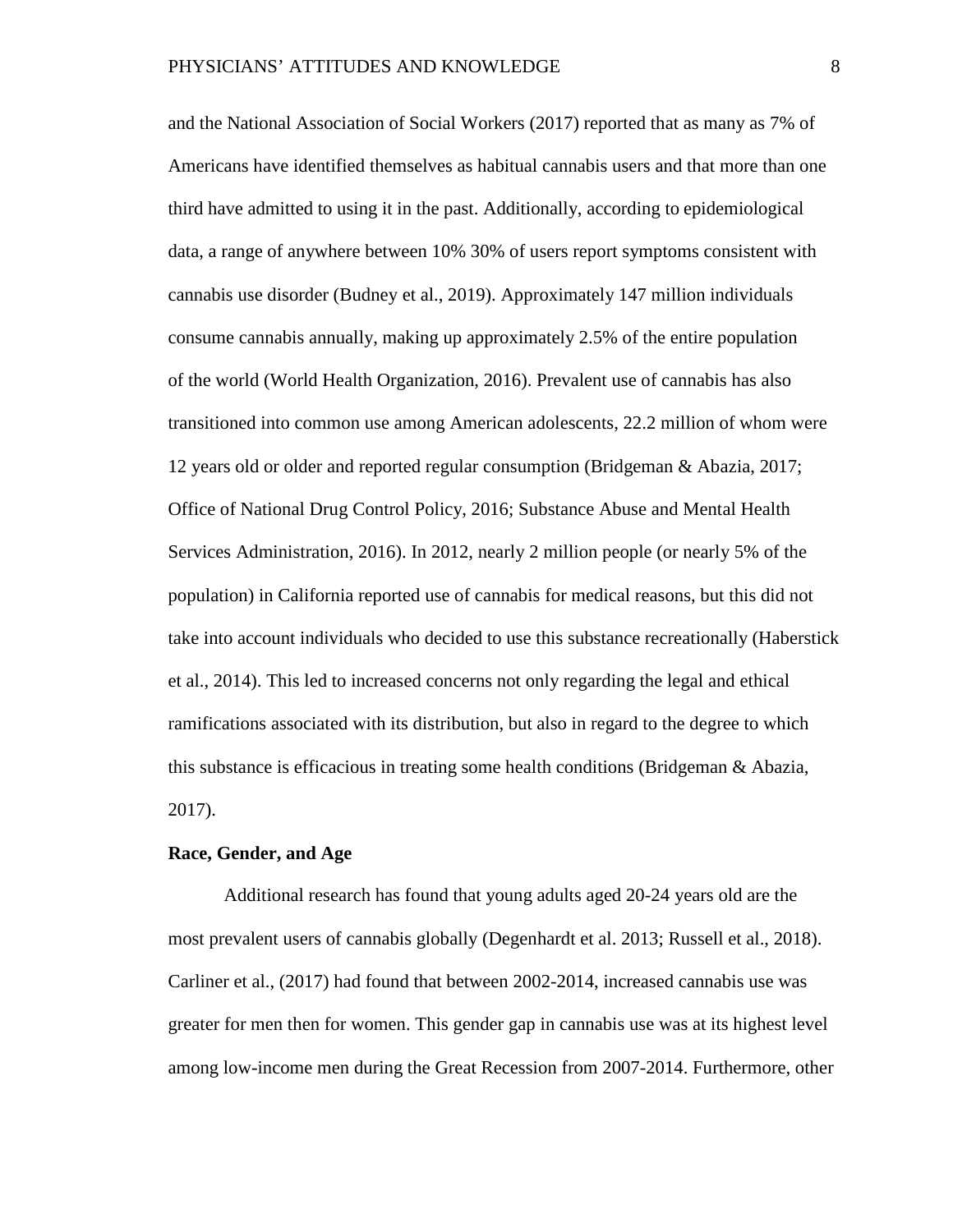research has suggested that African American individuals tend to use marijuana more frequently than individuals of otherraces/ethnicities (Pacek et al., 2012).

#### **Routes of Administration**

Cannabis is most commonly smoked, but vaporizers, dabbing, and edibles remain popular forms of use as well. Other routes of administration include patches, pills, tinctures, transdermal topicals (e.g., cannabis-infused lotions, balms, oils), intravenous routes (e.g., via syringe), and rectal routes (e.g., suppositories; Geshtakovska & Stefkov, 2016; Shiplo et al., 2016).

# **Smoking**

Smoking cannabis (e.g., joint, blunt, spliff, water-pipe/bong) remains the most common route of administration among Americans. Previous and current cannabis users possessed a preference to smoking over other routes of administration, according to a national survey taken in 2014 (Schauer et al., 2016). Studies have shown that among middle- and high-school students and Baby Boomers, smoking was also the most common route of administration (Johnson et al., 2016; Murphy et al., 2015). When cannabis is smoked, THC and other chemicals enter the bloodstream through the lungs (Brady & Li, 2014). Typically, this can onset a brisk physiological response as some of these chemicals from the plant cross the blood-brain barrier. Users frequently report experiencing increased relaxation and other euphoric sensations that may include increased sensitivity to sensory stimuli (e.g., colors being more poignant or bright), shift in mood, altered sense of time perception, and/or increase in appetite. These processes may lessen when cannabis is consumed with food or beverages as a result of the digestive process. Cannabis may also be ingested orally as an attempt to achieve similar effects to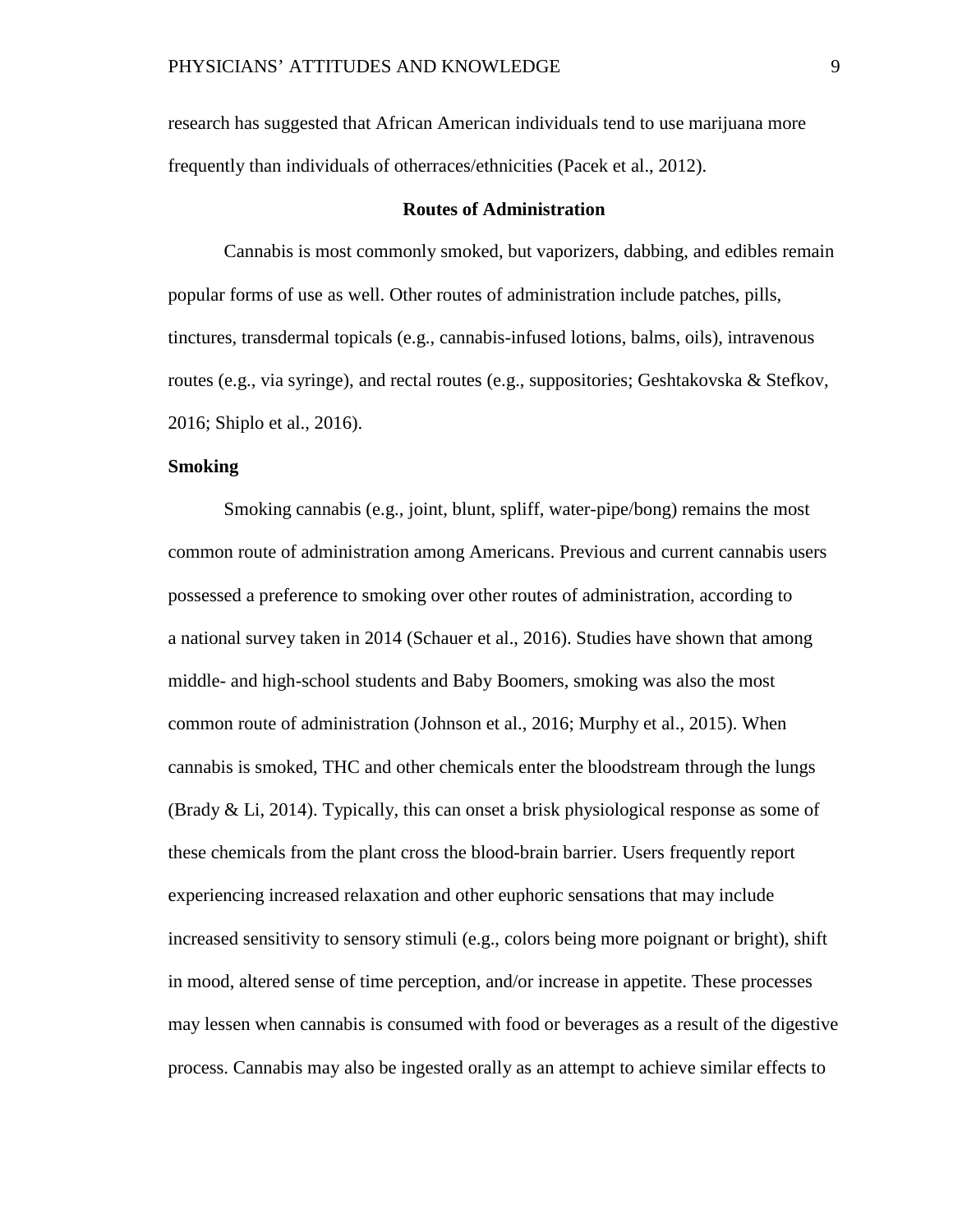smoking, but this approach typically includes a delayed effect and may increase chances of overdose, as more THC may be introduced than the user may have initially intended. THC is the primary psychoactive ingredient in marijuana and achieves this effect on the brain by binding to one's CB1 receptors (Secci et al., 2019).

Some research has shown that increased exposure to THC increases glutamate levels in rats and has led some physicians to believe that THC binding with CB1 receptors helps release glutamate (Navarrete & Araque, 2008; Pistis et al., 2002). Some researchers also suspect that this process is possible because THC affects astrocytes, cells in the brain and spinal cord that assist with the functionality of the CB1 receptors, although the specifics as to how remain a topic of debate (Secci et al., 2019). Additionally, inconsistent findings between animal and human research have generated ambiguity regarding the significance of this process in terms of how THC affects and influences specific brain regions (Secci et al., 2019).

Overdosing on cannabis is possible if ingesting a product that is potent enough and may cause some individuals to experience more aversive effects, such as a sudden increase in anxiety, panic, and fear of either others and/or the environment they are in (Buckner et al., 2014; Hall & Solowij, 1998; Ramaekers et al., 2006). In other instances, individuals who ingested large amounts of cannabis experienced more severe side effects, including hallucinations, delusions, and acute psychosis, although such reactions were temporary (Hall & Degenhardt, 2009). Otherresearch identified respiratory symptoms, such as coughing and wheezing; constriction of the airways in the lungs; and history of being linked with chronic bronchitis (Russell et al., 2018; Gates et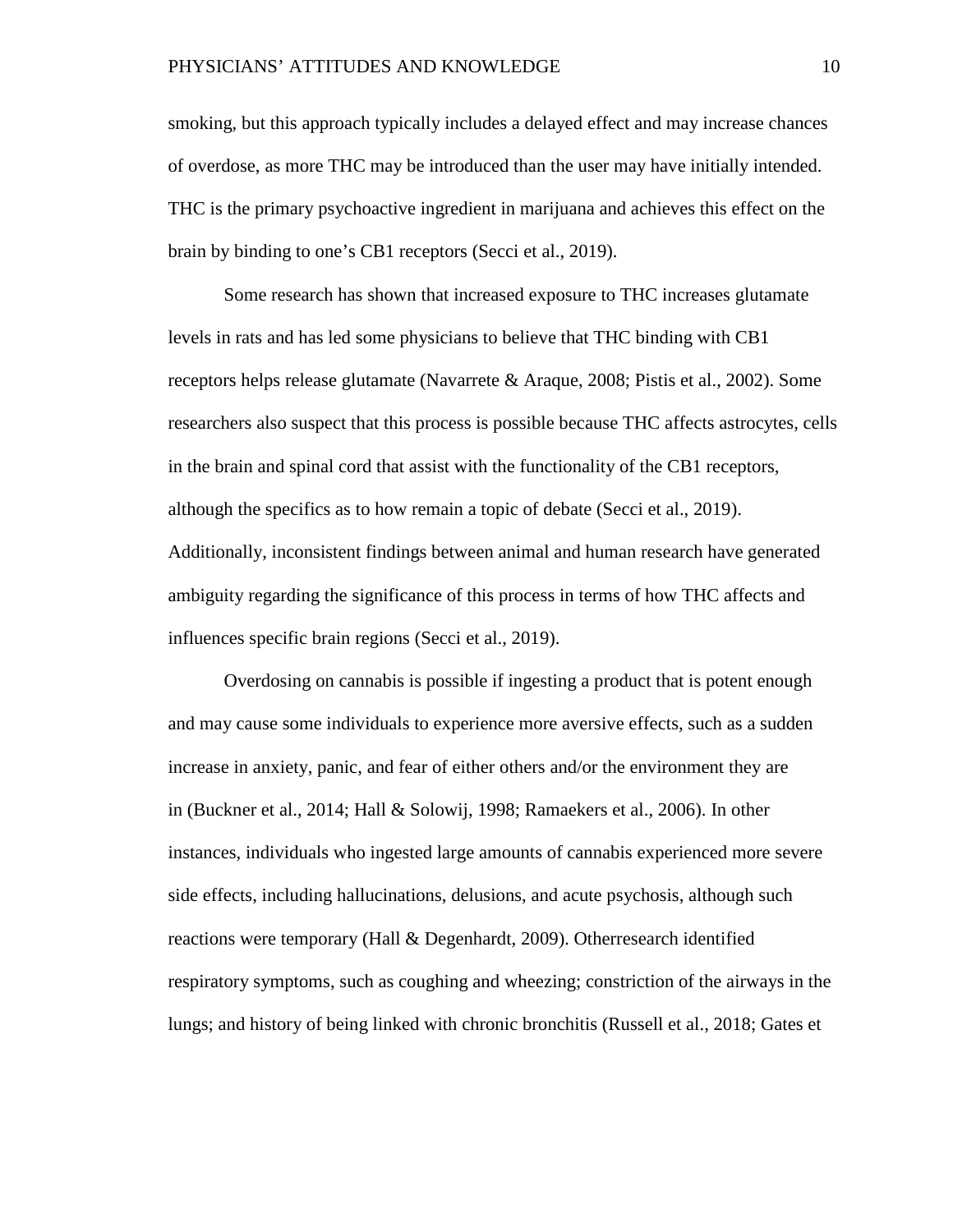al., 2014). Individuals who managed to reduce their smoking or to quit have also demonstrated a decrease in respiratory dysfunction (Hancox et al., 2015).

Smoking cannabis has also been shown to be concurrent with smoking tobacco, and concurrent use of marijuana and tobacco has also been associated with worse health outcomes than those of individuals who smoked only cannabis. Some of these worse health outcomes included respiratory dysfunction, increased risk for cannabis use disorder, and increase in mental health symptoms (Agrawal et al., 2012; Ramo et al., 2012). Furthermore, individuals who smoke blunts (i.e., cannabis rolled into tobacco leaf paper) have been associated with an increased risk for cannabis use disorder and nicotine dependence compared to individuals who smoked marijuana but not blunts or who did not smoke (Fairman, 2015; Timberlake, 2009).

#### **Vaporizers**

One form of cannabis administration that has been increasing in popularity is vaporizers(e.g., vape pens, electronic cigarettes, vape mods). Through this method of use, cannabis is heated electronically and inhaled in the form of vapor. The availability of vape pens and similar devices has increased substantially, and they continue to grow in popularity in the United States (Russell et al., 2018). For instance, in a large online survey conducted in 2016 ( $n = 2,910$ ) 61% of Americans identified themselves as lifetime users of cannabis vaporizers, and 37% reported current use in the past month. Vape pens (45%) were the most popular form of vaporizing cannabis, ahead of other forms of vaping, such as tabletops, portables, and e-cigarettes (Lee et al., 2016). In one study, participants reported that their top reasons for preferring vaporizers over other forms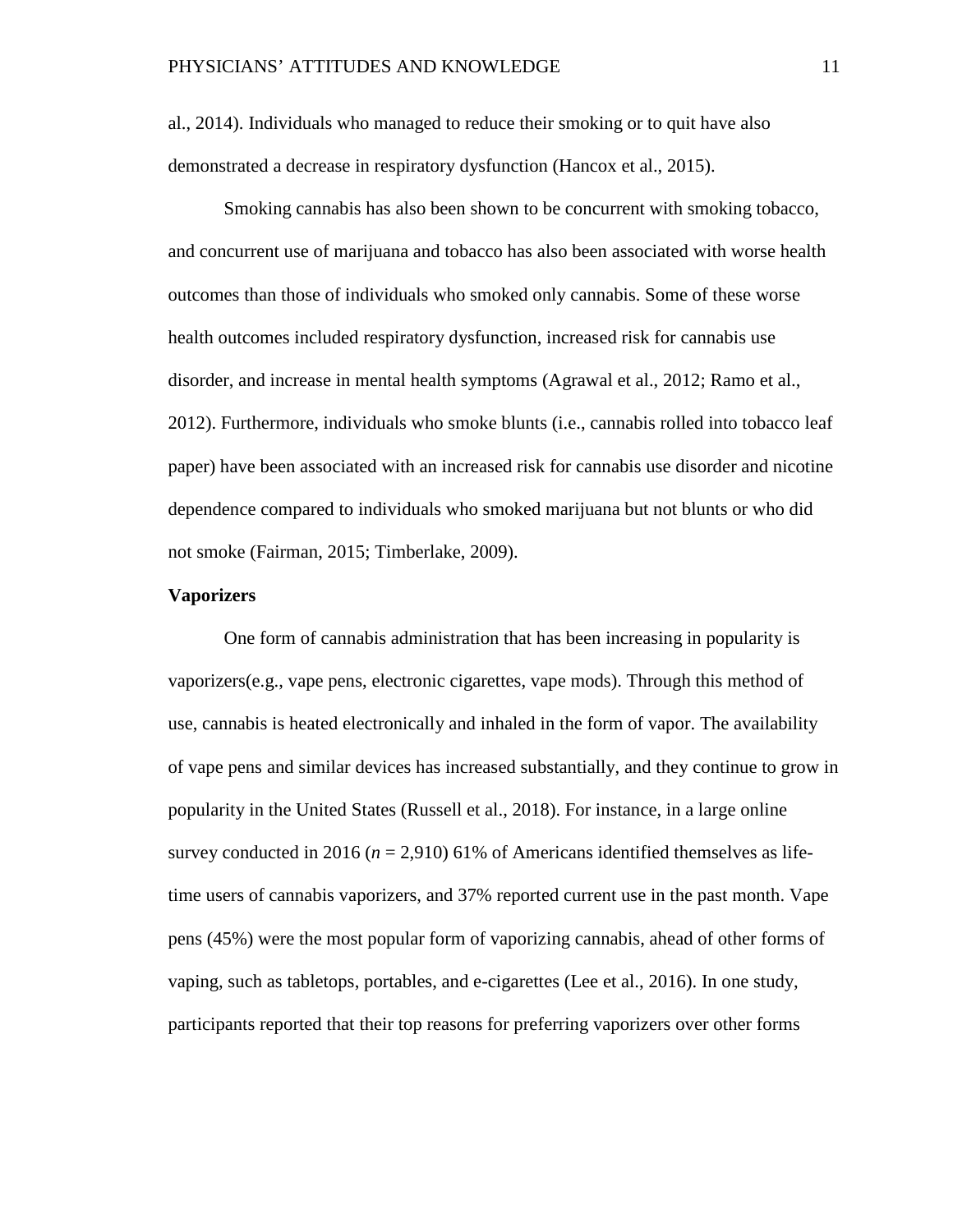of cannabis consumption was its convenience and discretion, permitting them to use in public locations (Jones et al., 2016).

One study found that vaporizers absorbed THC from cannabis more effectively than simply smoking cannabis. The vaporizer also did not significantly increase carbon monoxide (CO) levels if at all compared to smoking cannabis, which did increase CO levels. This indicates that participants who vaped were not exposed to "gaseous combustion toxins," which are harmful. Participants also reported that they preferred vaping over smoking, suggesting that vaping is safer and "cleaner" than smoking marijuana as a result of how the THC is processed (Abrams et al., 2007). Additionally, some previous research has shown that participants who switched from smoking cannabis to vaping for 1 month yielded significant improvements in respiratory functioning (Earleywine & Van Dam, 2010; Van Dam & Earleywine, 2010). Additionally, in a large self-report survey ( $n = 6,883$ ) participants who reported using vaporizers were significantly less likely to report respiratory issues than those who did not use vaporizers (Earleywine & Barnwell, 2007). Additionally, some research has shown that vaporizer use helped participants decrease or quit smoking cannabis, although the specific reasons as to why remain unclear (Etter, 2015; Gartner, 2015).

#### **Edibles and Drinkables**

Cannabis products may also be presented in the form of edibles (e.g., cannabisinfused brownies, drinks, candies), one of the more popular forms of consumption among Americans. In 2014 alone, Colorado produced \$700 million in medical and recreational sales of marijuana, of which edibles accounted for approximately 40% (Weiss, 2015). Some research has indicated that edibles tend to be more popular in states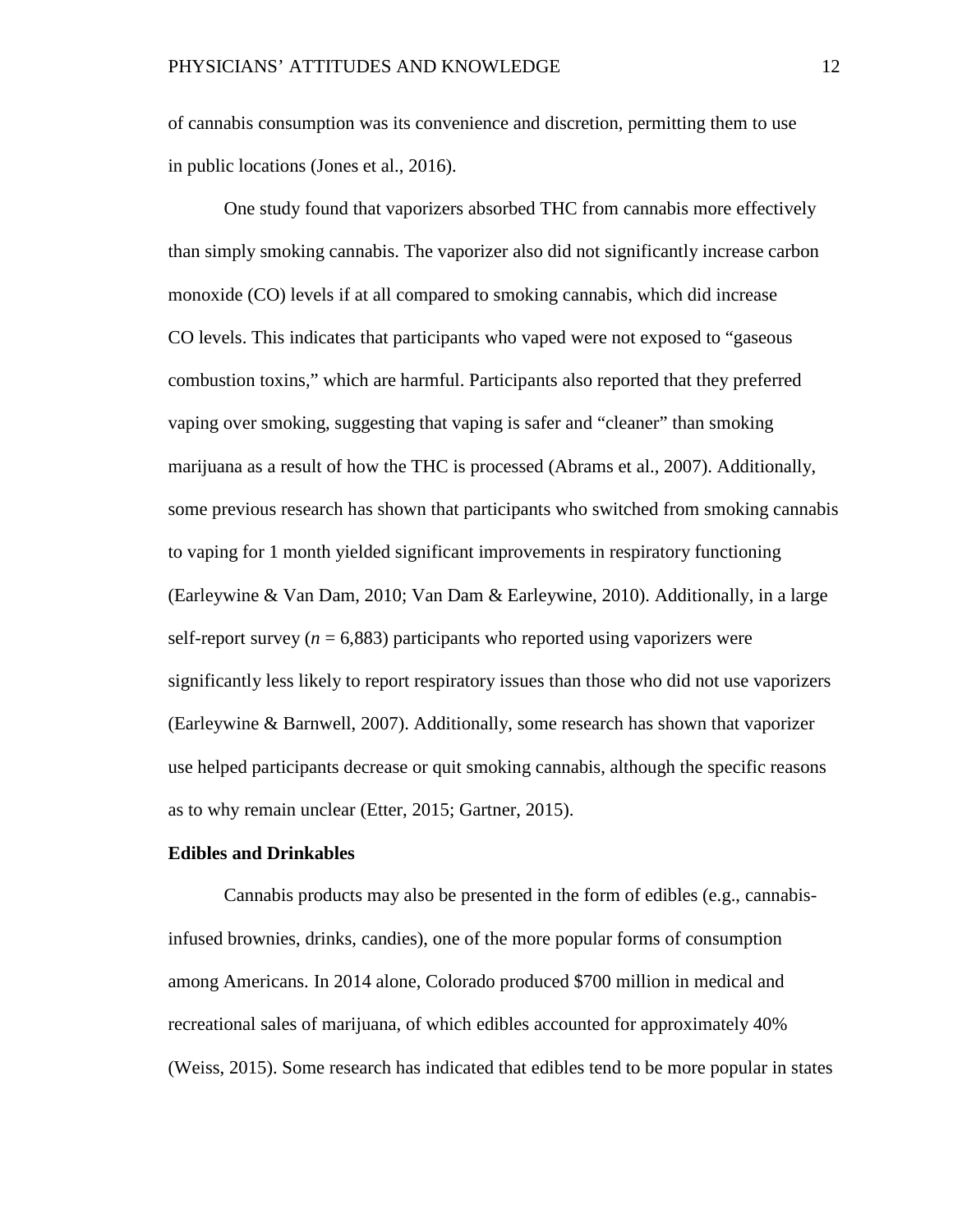where marijuana is legalized as compared to those in which it is not, are used more by women than men, and have a high rate of use among current cannabis users in Washington (of 1,687 current marijuana-using surveys, 78% reported edible consumption in the previous year; Borodovsky et al., 2016; Friese et al., 2016; Kilmer et al., 2013). Typically, after ingesting cannabis in an edible form, the psychoactive effects tend to be delayed, but may be unpredictable and excessive. Some products may possess more than 4 times the level of THC than is safe, possibly leading to severe anxiety attacks and serious psychoactive symptoms (MacCoun & Mello, 2015). Other reported side effects include drowsiness/lethargy, tachycardia, agitation/irritability, and confusion (Cao et al., 2016).

Cannabis edibles have grown quickly in popularity in such states as Colorado and Washington since recreational use has been legalized. This has also led to a steady increase in cannabis-related emergency room visits and U.S. poison control calls and has prompted four states (i.e., Alaska, Colorado, Oregon, and Washington) to require specified labels regarding dosage in order to try to decrease such occurrences (Gourdet et al., 2017).

#### **Dabs**

Dabs, or butane hash oil (BHO), is a wax-like substance created by extracting THC from a cannabis plant. It can reach THC concentrations levels of 70%-90%, whereas plant-based concentrations range between 3%-6%. As a result, dabs can lead to psychotic episodes and increase risk of injury (Keller et al., 2016). Typically, dabs are placed onto a piece of glass and heated with a blowtorch until they are vaporized and the individual can inhale the vapors in order to feel the psychoactive effects (Loflin  $\&$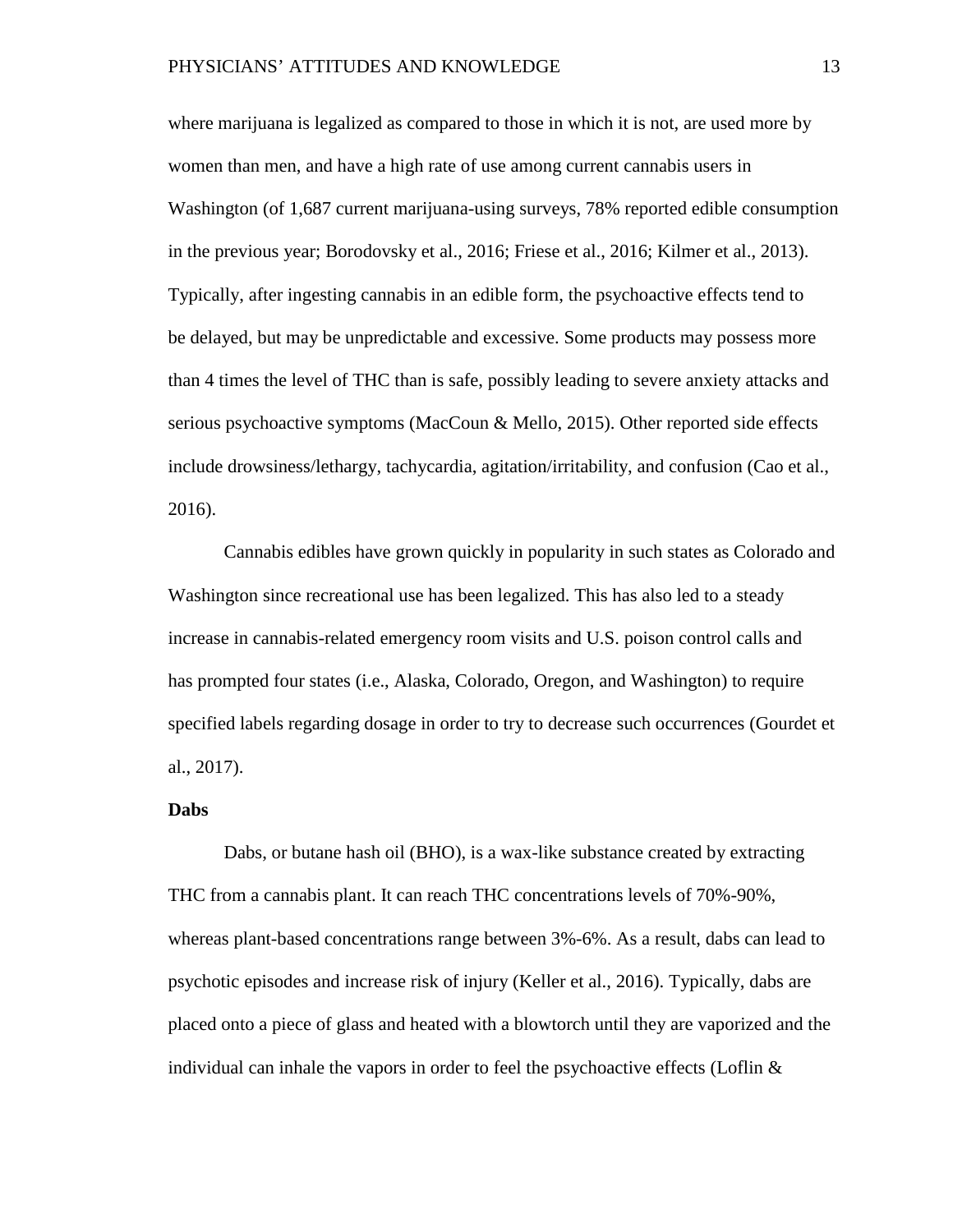Earleywine, 2014). Over the last few years, emergency admissions related to BHOextraction injuries and burns have increased (Bell et al., 2015; Jensen et al., 2015). Additionally, regular dabbing increases the risk of developing cannabis use disorder as a result of increased tolerance and consistent increase in dosage (Loflin & Earleywine, 2014).

# **Other Routes of Administration**

Other routes of administration include patches, pills, tinctures, oils, transdermal tropical, suppositories, and intravenous routes (i.e., syringes and rectal routes). Unfortunately, prevalence and outcome data regarding these routes of administration are limited within the academic literature. This is also the result of the rare use of these routes of administration among the general population (Russell et al., 2018).

## **Cannabinoid Receptors and Mechanism of Action**

The two major primary components of marijuana are phytocannabinoids: THC and cannabidiol (CBD), both of which are cannabinoids. Cannabinoid refers to the active components produced by the different strains of marijuana, such as sativa and indica. Of these two primary components, THC is recognized as one of the primary cannabinoids responsible for generating the psychoactive effects of cannabis and is identified as the primary ingredient that helps to induce psychosis, cognitive delay, and panic attacks if misused. Some previous research has highlighted the fact that the concentration of THC has substantially increased over the past 24 years, increasing as much as anywhere between 15%-20% in some areas. Cannabis affects the endocannabinoid system (ECS), which is composed of cannabinoid receptors in the brain and within the immune system. The two primary receptors within the ECS are cannabinoid receptor type-1 (CB1) and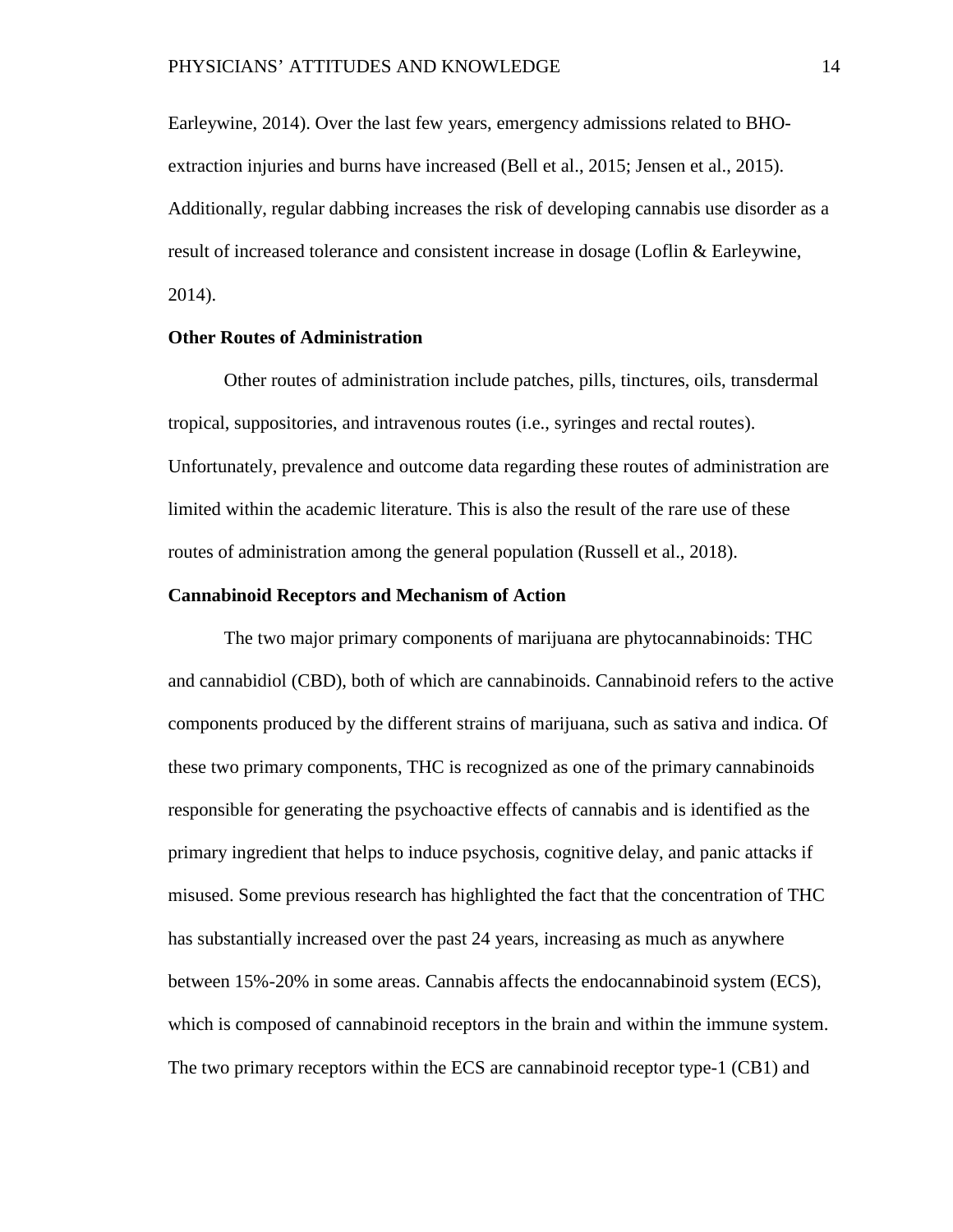cannabinoid receptor type-2 (CB2). The CB1 and CB2 receptors have a greater concentration in the neocortex, basil ganglia, and hippocampus and possess a great influence over memories, appetite, and responses to stress function. Additionally, the ways one processes rewards and reinforcement are also influenced by the CB1 and CB2 receptors (Rong et al., 2017).

CBD is a naturally occurring cannabinoid in cannabis that acts as an antagonist at the CB1 receptor site and as an inverse agonist at CB2 receptors. It also prevents or slows down the degradation of anadamide (AEA), a naturally occurring neurotransmitter responsible for a wide array of functions, such as memory, motivation, and appetite, and has been shown to help with neural pruning and synaptic restructuring. In contrast, THC depletes AEA, and the rate at which AEA is diminished may mediate some of the psychoactive effects of THC (Rong et al., 2017; Wilkie et al., 2016). AEA is also responsible for the development of new nerve cells and can serve as a natural antianxiety agent and antidepressant. It does, however, break down quickly, but like marijuana, it binds effectively with the CB1 and CB2 receptors. When cannabis is ingested, it contains THC, a cannabinoid that resembles AEA, and is able to bind to the CB1 receptor. This binding process of cannabinoids to the receptors (especially CB1), triggers the psychoactive properties of the substances (Rodriguez de Fonseca, et al., 2004; Rong et al., 2017; Wilkie et al., 2016).

#### **Legalization**

Medical cannabis has become increasingly more accessible for medical purposes throughout the United States ever since the Compassionate Use Act was passed in California in 1996 (Carr & Schatman, 2019). During the past few years, more states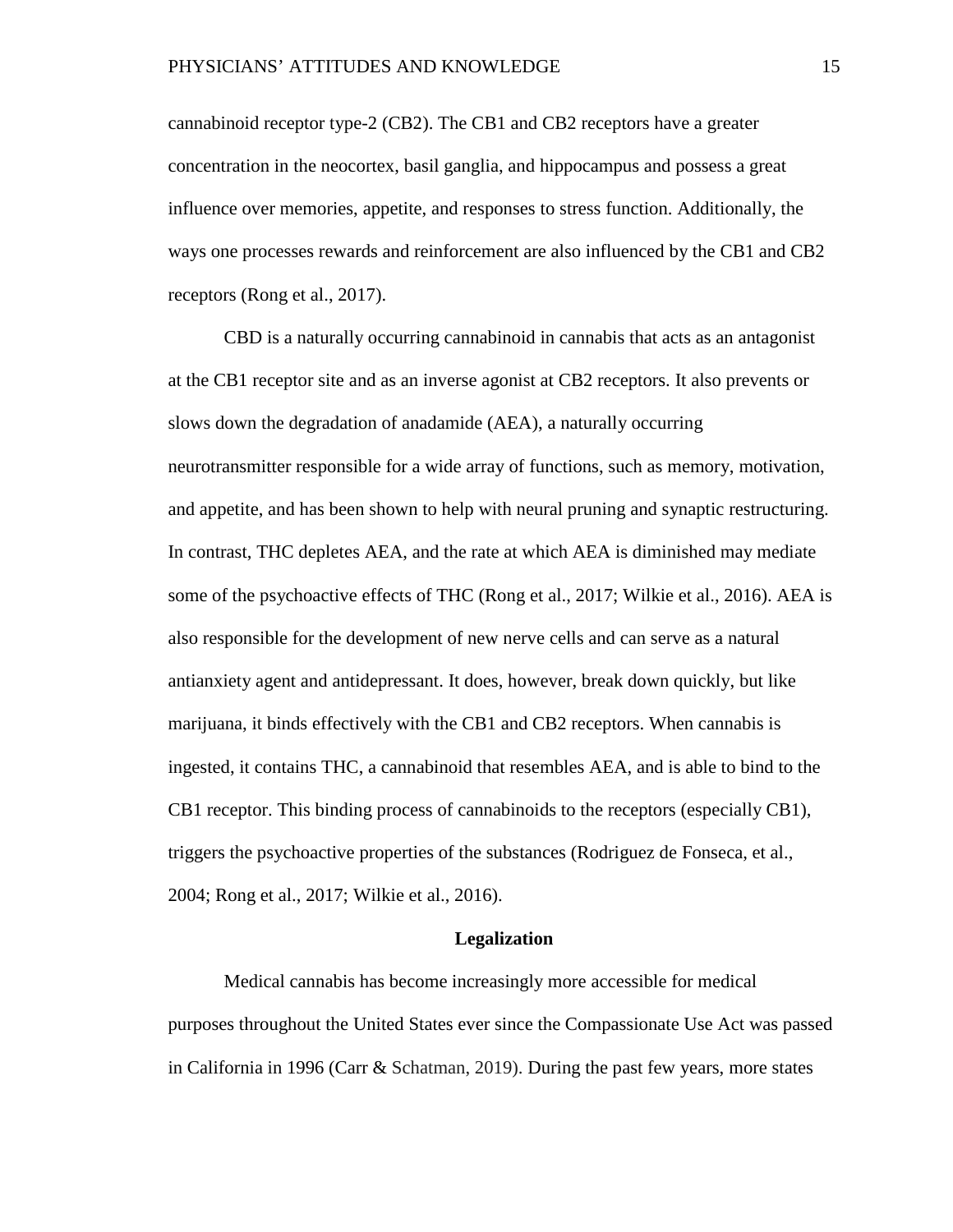have enacted policy reforms that have approved MM for medical purposes, were decimalized, or were completely legalized for recreational use by adults. Currently, 36 states have approved the use of medical cannabis, 32 states have decriminalized it, and 17 states have fully legalized its use (Map of Marijuana Legality by State, 2021). However, according to the U.S. DEA's Comprehensive Drug Abuse Prevention and Control Act of 1970, marijuana is currently regarded as a Schedule I controlled substance. Schedule I substances are considered to possess a high risk for abuse and lack any medical use. Some alternative examples of Schedule I drugs include heroin, cocaine, and narcotics (Koocher & Shortt, 2018). Some advocates for legalized cannabis use have expressed concern over the association of cannabis within a category of other substances that possess a much higher risk for more severe and detrimental health consequences (Fergusson et al., 2006; Levitan, 2015).

Furthermore, legislatively the federal government cannot impose its laws on cannabis in states where it has become legalized because Congress has passed such acts as the Consolidated Appropriations Act of 2018, which helps prevent the federal government from using its budget funds to override marijuana laws. However, there are some exceptions, mainly if the state and federal laws happen to conflict. In such a case, the federal law overrides the authority of the state, as is stated in the Supremacy Clause in the United States Constitution (Koocher & Shortt, 2018).

# **Medicalization, State of Research, Number of Ailments Found To Be Effective/Limitations**

Some previous research has found that MM can be used as a form of efficacious treatment for certain conditions, including chronic pain, multiple sclerosis, nausea, side effects of chemotherapy, lack of appetite, and sleep disorders (Abrams, 2018; Belendiuk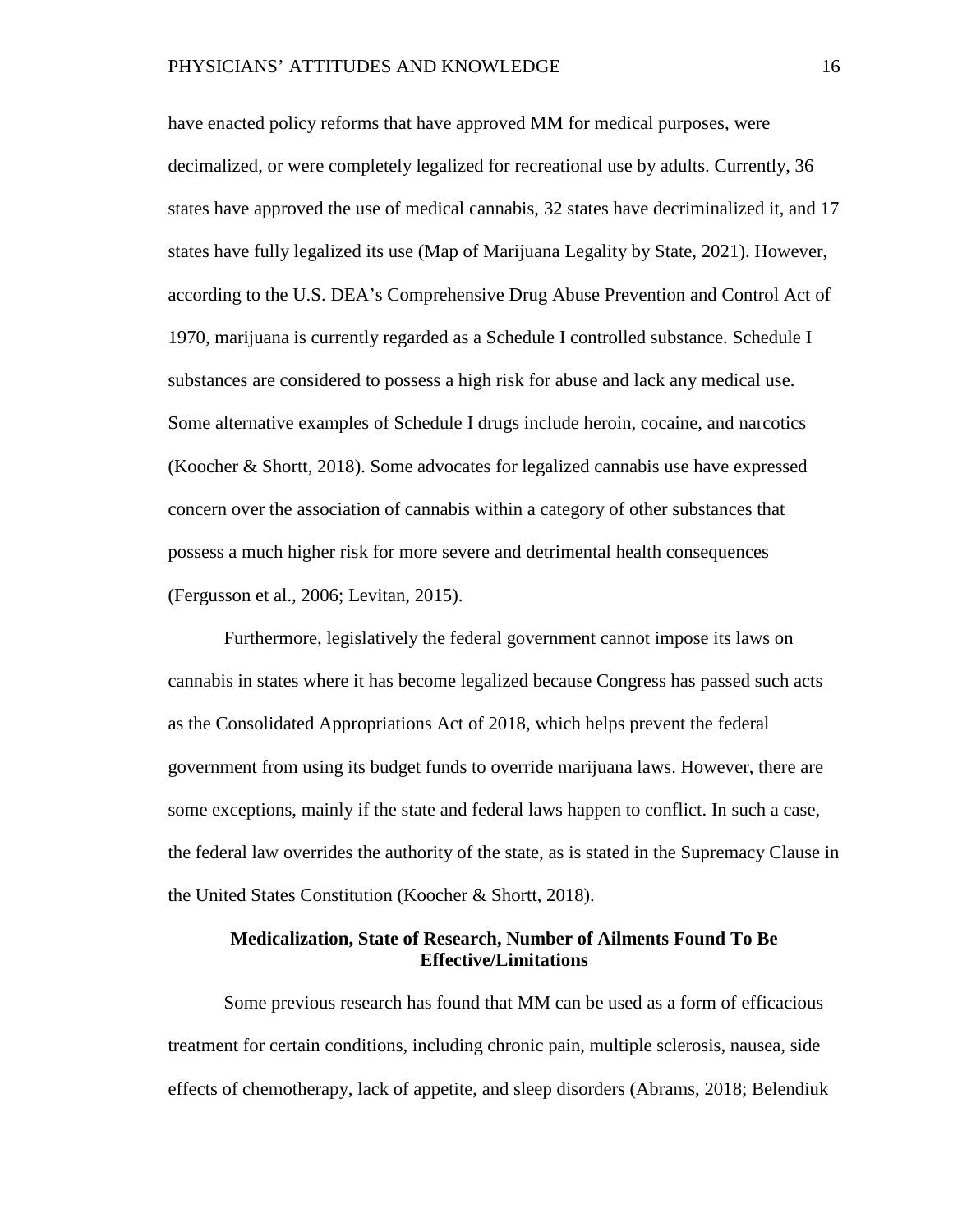et al., 2015). In regard to relief of side effects of chemotherapy, a study was conducted by Parker, et al. (2006) in which house musk shrews were exposed to contextual cues that were paired with lithium chloride (LiCl) injections and had been conditioned to vomit even when LiCl was not administered. The investigators found that exposure of CB1 and CB2 receptors to cannabinoids helped suppress the vomit response as opposed to pretreatment that included ondansetron. In a study that included 600 patients, Ben Amar (2006) reviewed the outcomes of 15 randomized clinical trials in which nabilone, a synthetic cannabinoid, was compared to either a placebo or other antiemetic medications. The results indicated that nabilone was much more effective as a form of treatment than prochlorperazine, domperidone, and alizapride, and patients expressed a stronger preference for nabilone when asked which medication they would like to use. However, variability and inconsistencies across the 15 clinical trials limited the generalizability of the results of this study.

Previous research also explored the use of MM to treat cancer-related neuropathic pain (Manzanares et al., 2006). Studies conducted by Fine and Rosenfeld (2013) found that cannabinoids had a similar concentration and distribution in the brain to those of opioid receptors, while research by Ibrahim et al. (2005) found indications that cannabinoids may possess anti-inflammatory characteristics by interacting with mast cell receptors. Additionally, published clinical trials have shown patients diagnosed with cancer recognized THC as a superior analgesic to placebo when administered at 15-20 mg and as more analgesic and sedating than codeine when administered at 10 mg. Some of the limitations of these trials include small sample sizes and dated information from more than 40 years ago (Noyes, Brunk, Baram, & Canter, 1975; Noyes et al., 1975).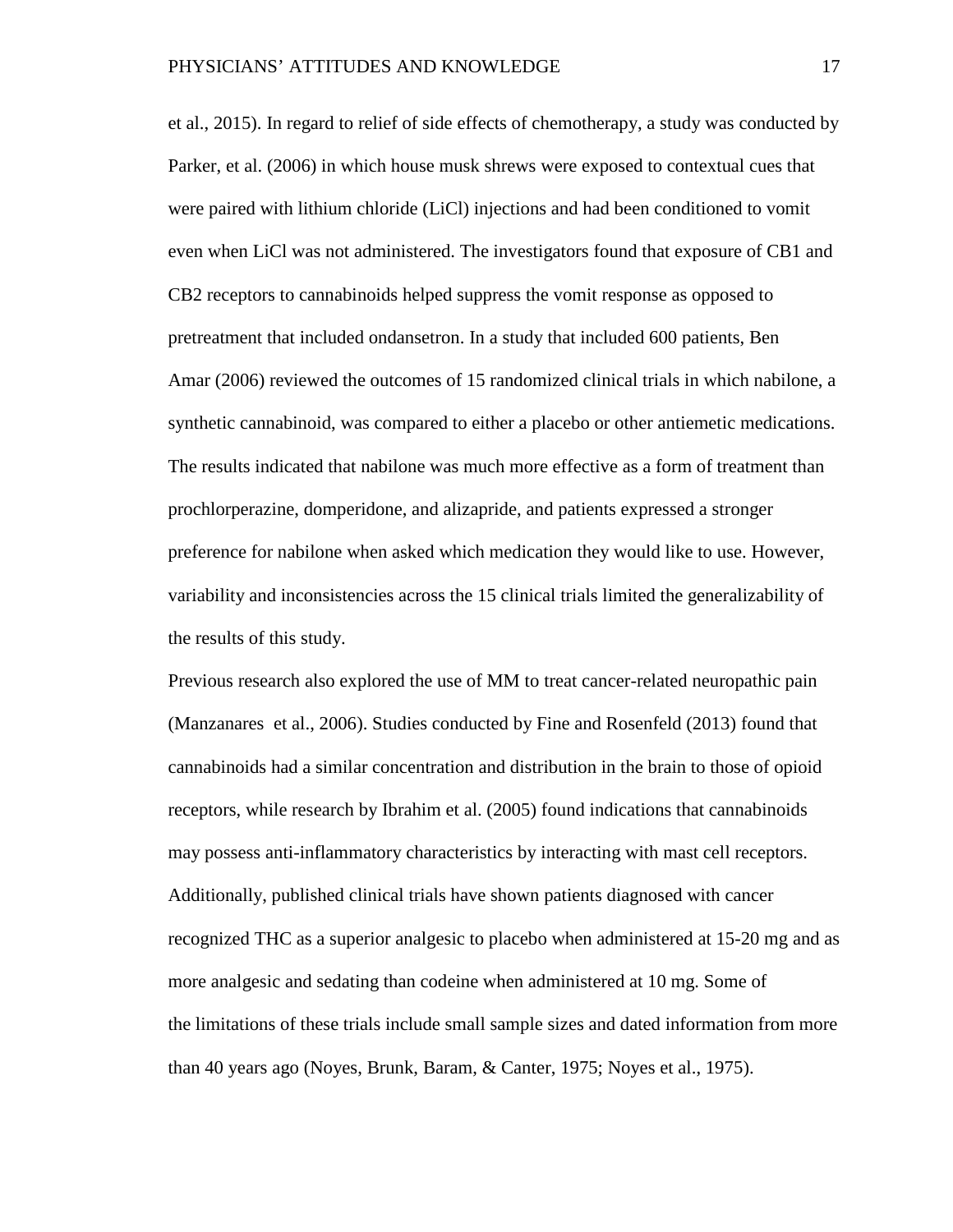More recent clinical trials included 360 randomized patients suffering from cancer and opioid-refractory pain who were administered nabiximol, a cannabis extract composed of THC and CBD. Nabiximol was administered at low, medium, and high doses and then compared to placebo. The trial found that at low and medium doses, patients recognized nabiximol's analgesic effects more than those of the placebo, but higher doses did not differ from the lower- and medium-dose results (Portenoy et al., 2012). In a trial conducted by Johnson et al. (2010), 177 patients suffering from cancer pain despite opioid use were exposed to a THC and CBD treatment, a THC only treatment, and a placebo. Participants in the combined CBD and THC group reported significant decrease in pain symptoms whereas the THC only treatment did not differ from the placebo. However, some of the limitations of such studies are reliance on selfreport measures and/or small effect sizes. Additionally, no studies currently present cannabis or cannabinoids as first-line agents (Whiting et al., 2015; Wilkinson & D'Souza, 2014).

Furthermore, for some conditions such as PTSD, Crohn's disease, AIDS/HIV, and/or Alzheimer's disease, tests of the efficacy of marijuana use through clinically controlled, randomized trials is severely lacking in the literature. Instead, much of the research concerning such medical conditions and the medical impact cannabis has on them is testimonial. Additionally, the amount of marijuana that must be administered in order for it to achieve a medically efficacious effect is not specified, nor do some of the articles specify the mode of administration used to treat a specific symptom and/or condition. This makes finding an appropriate dose challenging, and clinicians must be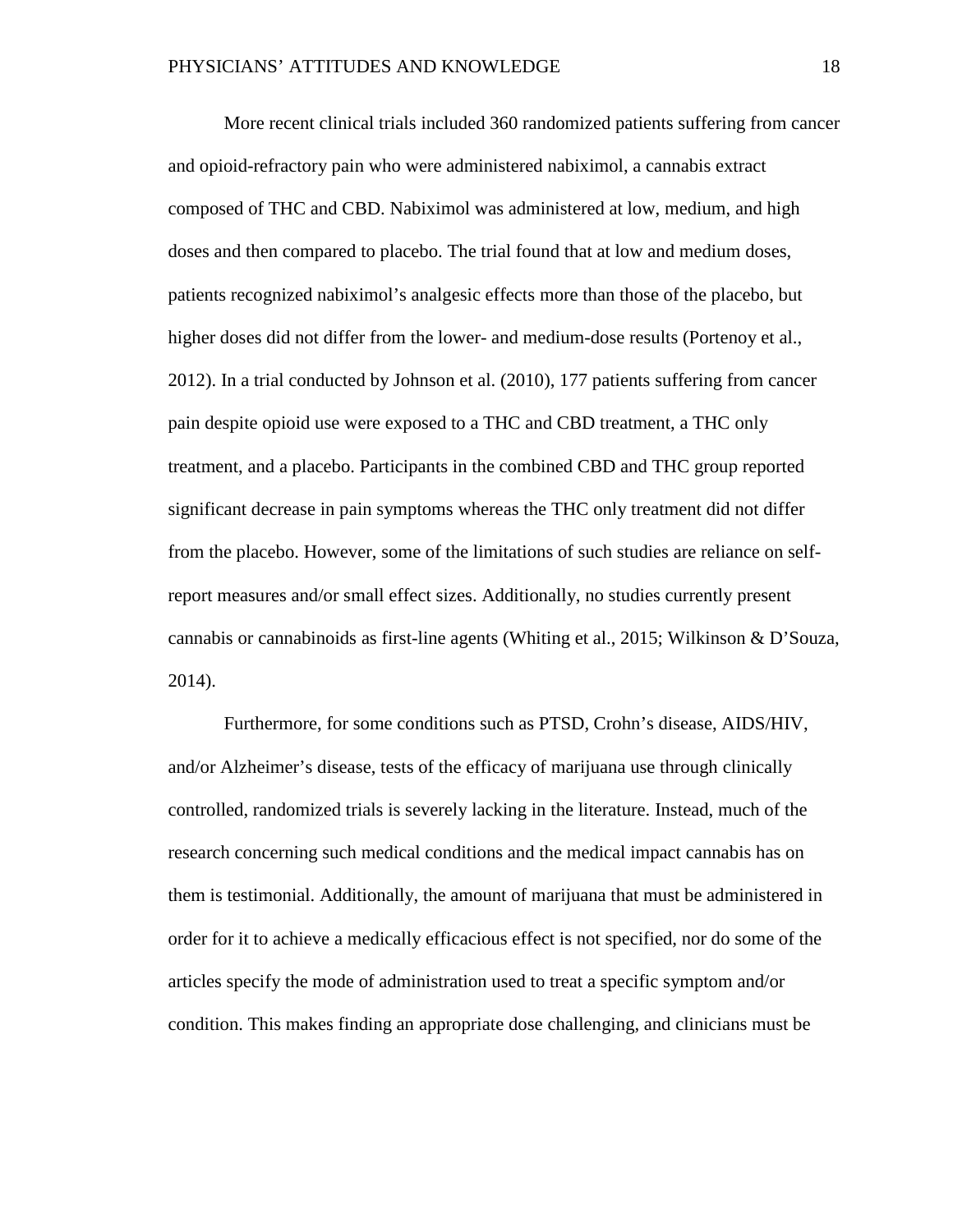wary of other factors, such as tolerance, dependence, and withdrawal symptoms/effects if the patient chooses to discontinue.

Cannabis also contains more than 100 cannabinoids, terpenoids, and flavonoids, all of which may have different effects on different individuals. THC is the primary psychoactive ingredient, but others may be able to avert some of the negative side effects of THC. One should note that although a cannabis pill approved by the FDA does exist, most users seem to prefer to smoke as a way to control for euphoric sensations that may be more difficult to achieve through pill administration (Wilkinson & D'Souza 2014). Additional research has found that marijuana use may increase the risk for some individuals for developing acute psychosis, and it found that a structural shift in the brain of long-time users contributes to lower IQ over time (Wilkinson & D'Souza 2014).

Furthermore, a recent meta-analysis was conducted to examine the specific conditions for which MM was effective (Whiting et al., 2015). The review found MM to be effective for treating tic severity caused by Tourette syndrome, decreasing symptoms of chronic pain, and improving quality of sleep. Also, researchers found that cannabis may relieve symptoms of anxiety, but none of these studies featured individuals who suffered only from anxiety. MM was not found to be effective for treating symptoms of nausea and vomiting resulting from chemotherapy, increasing appetite stimulation in patients suffering from HIV/AIDS, improving symptoms of spasticity caused by multiple sclerosis or paraplegia, or improving symptoms of psychosis and glaucoma. Furthermore, no study examining the effects of MM met inclusion criteria for the treatment of depression. Additionally, a body of literature explores cannabis as a potential antitumor substance.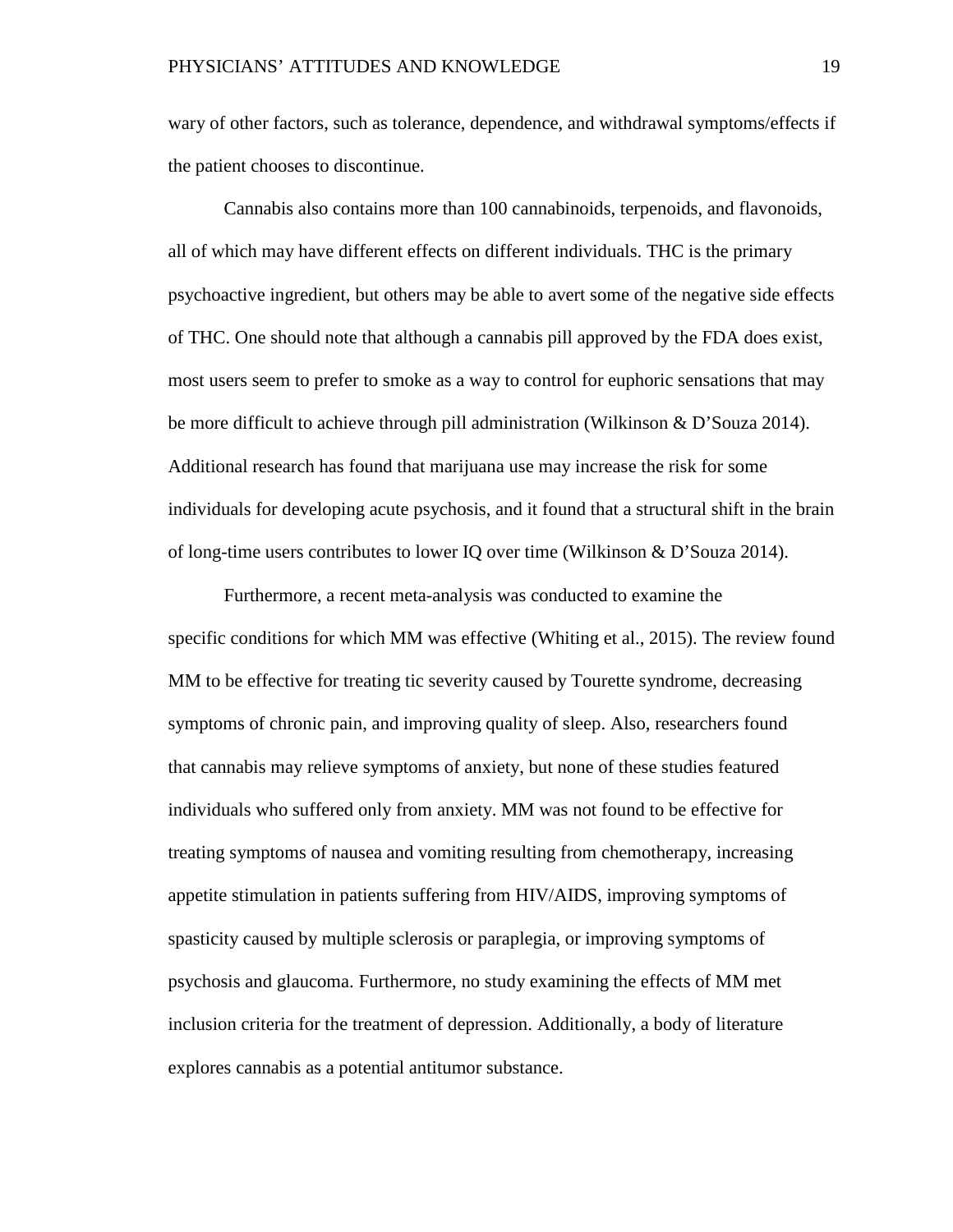Older research, such as that conducted by Munson et al., 1975) found that THC administration decreased tumor growth in mice. More recent research (Bowles et al., 2012; Pisanti et al., 2009; Abrams & Guzman, 2015) found that cannabinoids may be used to decrease the rate at which tumors grow by decreasing cellular proliferation and increasing apoptosis within cancer cells. Other research found that when synthetic cannabinoids bind with the CB2 receptors, cell proliferation of cancer cells decreases and cancer metastasis may potentially decrease. This study was replicated with mice, and similar results were achieved (Qamri et al., 2009).

#### **Attitudes/Acceptance Among Physicians and Doctoral/Medical Students**

Despite the growing popularity and approval of cannabis use among Americans (recent polls have identified that 60% of Americans approved of recreational use of marijuana, and 80% supported MM), some physicians have reported mixed views in regard to whether they would feel comfortable prescribing cannabis for any medical reason (Mental Health Weekly, 2013). Other bodies of literature have touched upon the idea of the number of physicians who either felt as though they did not have enough research to guide their support for MM use or reported not undergoing enough educational training in regard to the potential benefits and/or drawbacks of its use, especially over an extended period of time (Rubin, 2017). Many physicians do not agree with medicalization of marijuana. Researchers (Charuvastra et al., 2005) found that of 960 surveyed physicians, 36% believed prescribed cannabis should be legalized, and 26% were neutral to the notion. The study also found that obstetricians-gynecologists and internal medicine physicians expressed that they were significantly more likely to support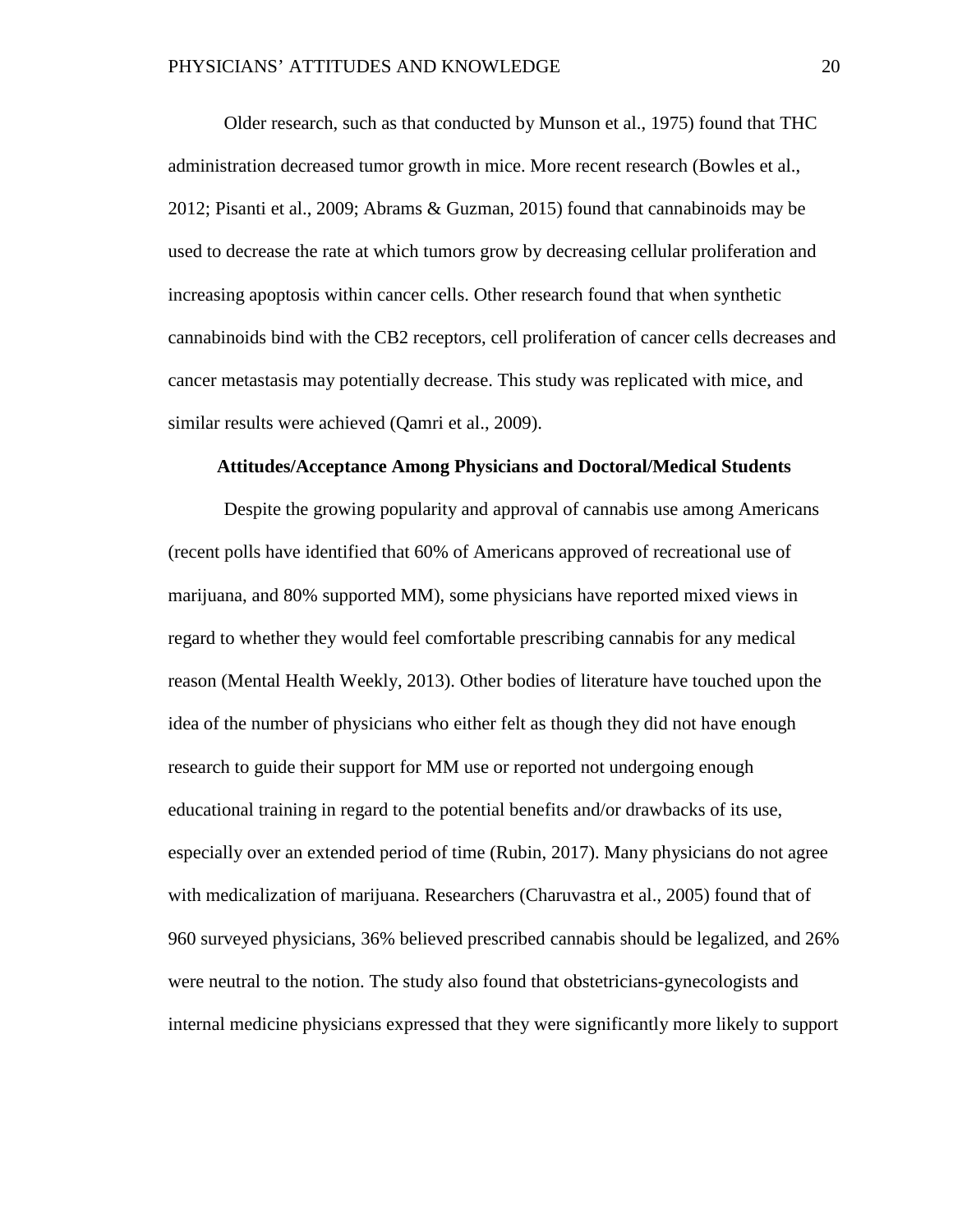its prescription as compared to physicians in other fields (e.g., family physicians, internists, psychiatrists, addiction specialists).

A study composed of 209 hospice health professionals found that the vast majority (90%) of the participants believed that cannabis should be legalized, reported ignoring patients' cannabis usage if it alleviated their symptoms (75%), and were supportive of family members obtaining small amounts for loved ones to use (70%), or of obtaining it from a pharmacy (88%). Non-physicians (i.e., nurses and social workers) generally agreed that cannabis possessed health benefits whereas physicians "somewhat agreed" to this notion. Respondents were divided regarding the branch of government that should be responsible for legalizing cannabis, and respondents older than 50 years were more likely to disagree with the idea that cannabis is addictive compared to younger participants (Uritsky et al., 2011). Furthermore, nearly half (47.8%) the sample reported being asked about cannabis use by either their patients or their family members.

Research conducted by Ziemianski et al. 2015) surveyed 426 physicians regarding theirknowledge, experiences, attitudes, and barriers about MM. Physicians identified lowest level of knowledge regarding cannabis usage, dosing, and discrepancy between cannabinoid medications and other cannabis products. The vast majority of participants expressed a desire for further, more in depth education regarding these topics. A majority of Canadian physicians (79%) reported being approached by patients and/or family members regarding MM usage whereas 39% reported initiating the discussion themselves. About two thirds of the sample (65%) reported that one of the greatest barriers was concern about whether clients who requested MM under the pretense of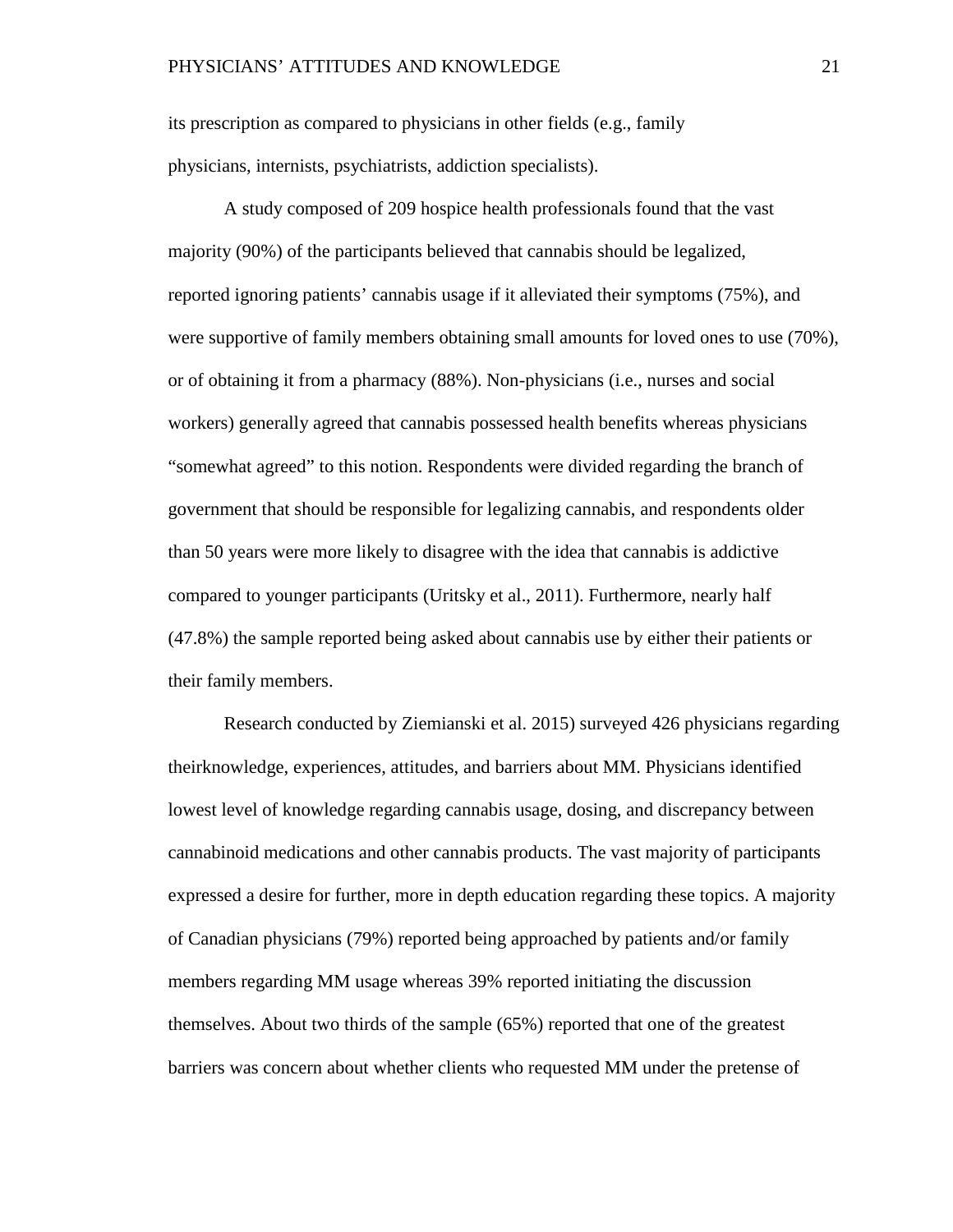treatment would in reality be using it for recreational purposes. Canadian physicians also expressed possessing additional data regarding risks and benefits of cannabis use.

In regard to their attitudes, a majority believed that either specialized physicians (85%) or family physicians (74%) should be able to authorize cannabis usage for their patients, but they were divided when asked about whether nurses should have this same authority. Twenty-five percent of respondents believed that nurses should, but 60% did not agree. A majority did agree that other healthcare professionals should not be able to authorize cannabis use for patients, and 70% believed that with additional education they would be able to make better decisions regarding whether a client needed MM.

In another research study, 236 medical students participated in a survey about their attitudes toward cannabis. Approximately two thirds of the sample (64%) reported support for cannabis legalization, yet 77% and 68% reported a belief that marijuana had the potential to be harmful psychologically and physically, respectively. A minority of the sample (29%) stated they would recommend cannabis under current law, and this percentage increased to 45% if marijuana were legally available. Additionally, the vast majority of the sample (97%) believed more research should be conducted and that cannabis could play a role in treatment (Chan et al. 2017).

Research conducted by Kondrad and Reid (2013) found that the three most common conditions for which MM is recommended by family physicians is pain, nausea, and cancer. The research also showcased how family physicians relied most heavily on medical literature and personal experiences with a client as their primary sources of information regarding MM efficacy. Personal experiences with a client and medical literature were also the two most relied upon factors as to whether a physician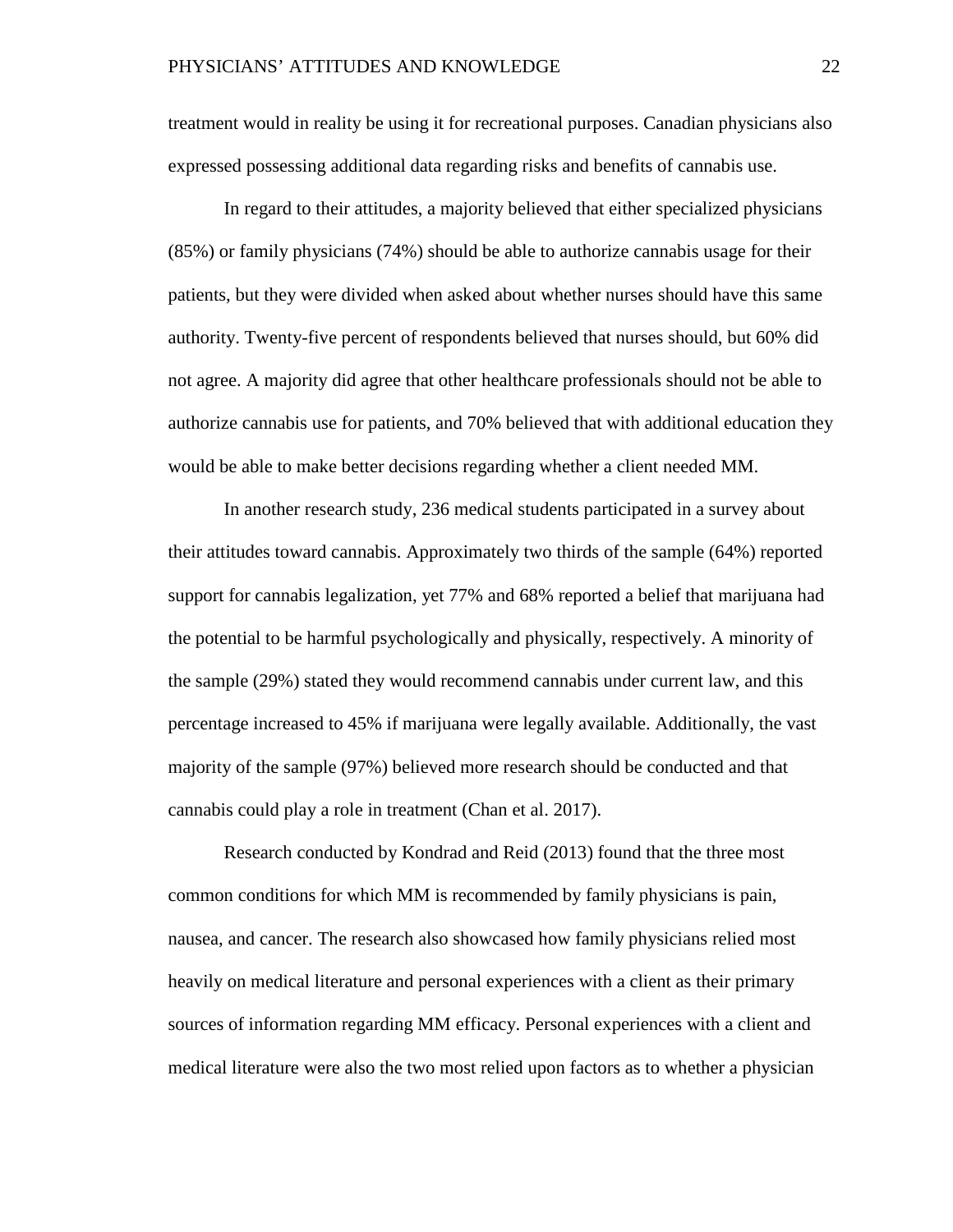would decide to recommend or not recommend MM. Of the 520 family physicians who participated in the study, 46% did not support family physicians recommending MM as opposed to 19% who did. Most family physicians in this study were not convinced of MM's health benefits, but a majority (92%) believed future research should be conducted, and 81% believed recommenders should be trained.

Alternatively, in a poll conducted by Adler and Colbert (2013), of 1,446 physicians, 76% reported they would approve the use of cannabis for medical reasons. Respondents cited their support for MM out of a belief that they were responsible for helping to alleviate the suffering of their clients (Adler & Colbert, 2013). Some literature explores the varying degrees of support of MM from physicians in different specialties. One such study was conducted by Ebert et al. (2015) in which Israeli oncologists, pain specialists, psychiatrists, neurologists, and rehabilitation physicians all agreed that MM could be helpful for terminally ill patients, that additional education is required for physicians, that certified recommenders should be trained, that MM may have potential for therapeutic purposes, and that MM can be incorporated as a legitimate form of treatment and therapy. Pain physicians and oncologists disagreed with the other specialized physicians that MM could undermine mental health, but the majority (73%) agreed that patients should not obtain cannabis from growers and that some clients desire MM for recreational reasons (69%). Physicians were divided regarding cannabis legalization for recreational purposes. Of those surveyed, 54% objected, 22% supported cannabis legalization for recreational purposes, and 15% were neutral. Compared to some other research, there was some partial acceptance of MM among this sample of physicians.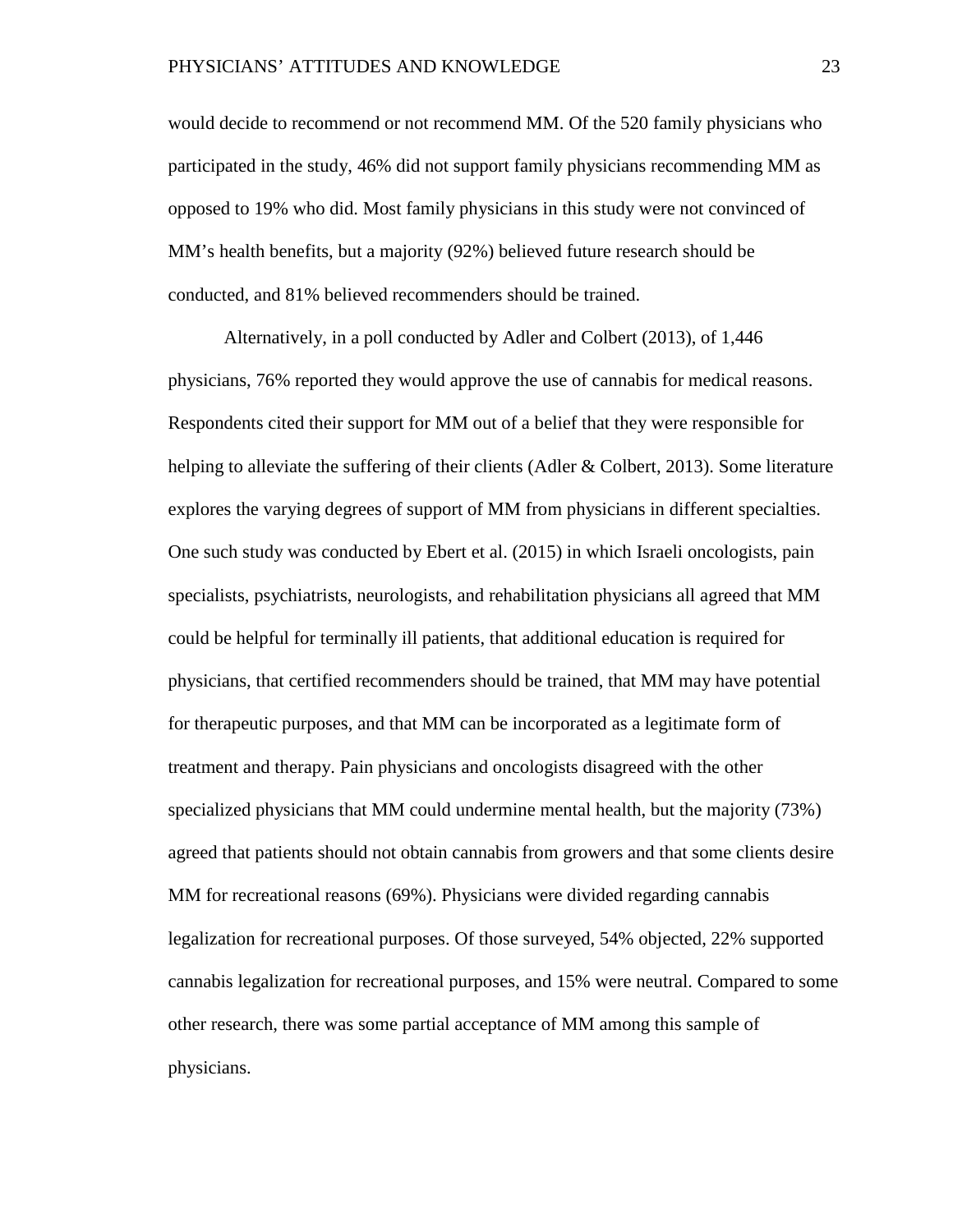In a study conducted by Ablin et al. (2016), a sample of 23 Israeli rheumatologists surveyed their attitudes regarding MM. Three quarters of the sample lacked knowledge regarding cannabinoid molecules and lacked the confidence to prescribe MM. Despite this lack of knowledge, a majority of participants expressed a belief that MM could be implemented in the future to treat rheumatic disease. Additionally, 82% of the sample reported a consideration to prescribe MM if conventional medication failed to treat a client's symptoms. The responders also identified concerns about recreational usage of prescribed MM, previous history of addiction with a client asking for a prescription, the potential for motor vehicle accidents, and interaction between cannabis and other medications.

Another study explored oncologists' attitudes toward MM. The study was composed of 237 participants, of whom only 30% felt confident and well informed enough to provide a MM recommendation. Although 80% of oncologists reported discussing MM with patients and their families, only 46% had ever provided a recommendation for it. Additionally, 65% of responders also reported the belief that they felt that MM was more effective in treating anorexia and cachexia compared to standard medication. Furthermore, oncologists practicing in the South (68%) were less likely to discuss MM as an option compared to oncologists practicing in the West (94%). Oncologists in the West (84%) were also more likely to recommend MM compared to oncologists in the South (34%) as well. Oncologists were also divided on whether MM was an effective analgesic. Only 34% viewed MM as more effective than standard medication, 32% believed it was less effective, and 33% stated they did not know. Of the oncologists surveyed, 64% believed MM was equally or more effective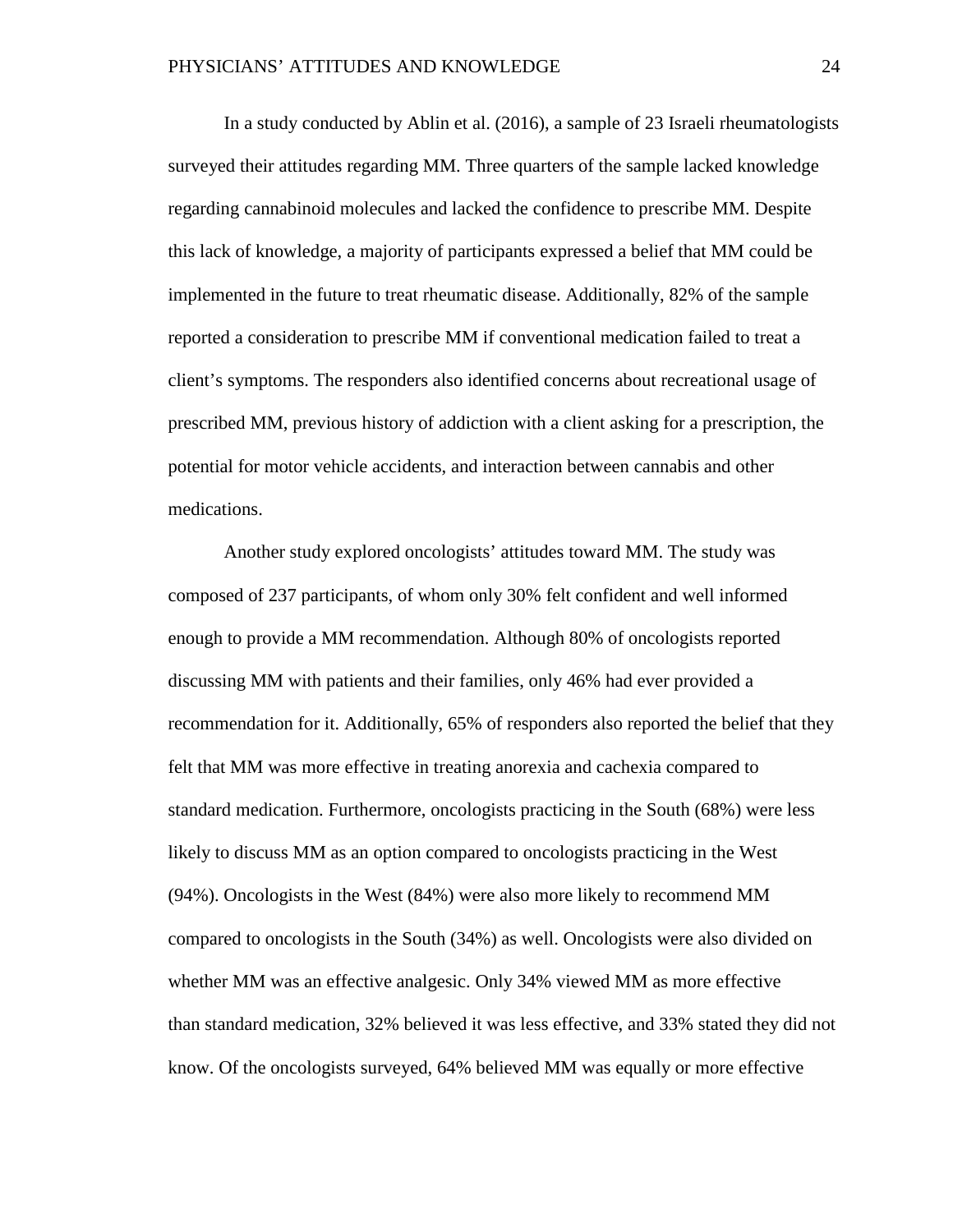than standard medication for treating cachexia, 48% for cancer, 45% for anxiety, 40% for general coping, and 35% for poor sleep. Most oncologists in the study did not view MM as more dangerous than opioids in terms of overdose death but did perceive it to place users at slightly higher risk for developing paranoia and confusion (Braun et al. 2018).

One should be aware of not only the number of physicians who may be in favor of or opposed to MM, but also the factors that may influence these decisions or perceptions. According to cognitive-behavioral theory, one's perceptions of the empirical evidence for or against a specific issue or phenomenon may significantly impact one's understanding and acceptance (Clark et al., 2000). As such, physicians' attitudes and support for MM may be linked to their perceptions of the empirical evidence in support of this novel treatment.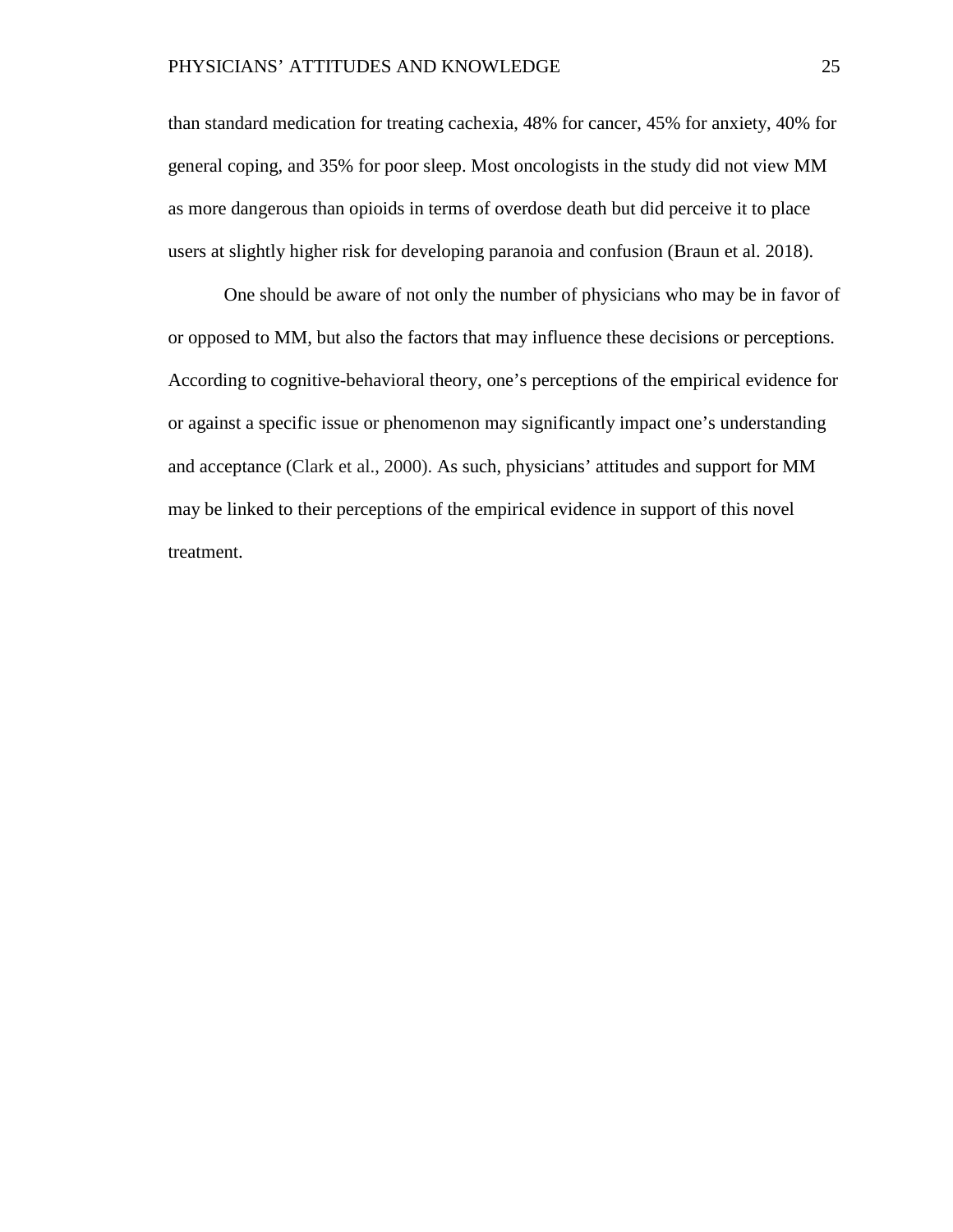#### **CHAPTER 3: METHOD**

#### **Design and Design Justification**

This study employed a correlational design using a self-administered, online survey (i.e., PCOM REDCap) to collect quantitative and qualitative information from licensed and actively practicing physicians in the United States  $(N = 24)$ . The specific variables studied were demographic information, level of support for medical marijuana (MM), perceptions of the strength of supporting research on MM, and attitudes toward MM. Twenty-three qualifying medical conditions were selected because they had received approval by the Pennsylvania Department of Health. This design was selected because it was a cost-effective way of gathering the desired information from a very specific population during a pandemic.

#### **Participants**

This study involved 24 physician participants. Eligible participants included physicians currently licensed in the United States (MD or DO) and who were currently practicing within the medical field. Physicians who were no longer in practice or worked solely in a teaching or research capacity were excluded. Potential participants were screened prior to starting the demographic questionnaire that was provided at the beginning of the survey.

#### **Materials**

The introduction to the survey link used to help recruit participants follows:

#### *Introduction*

Hello, my name is Philip Kaplan and I am a 5th year doctoral candidate for the clinical Psy. D program at Philadelphia College of Osteopathic Medicine under the supervision of Dr. David S. Festinger, my dissertation Chair. The goal of the study is to examine the relationship between physicians' knowledge, attitudes, and beliefs about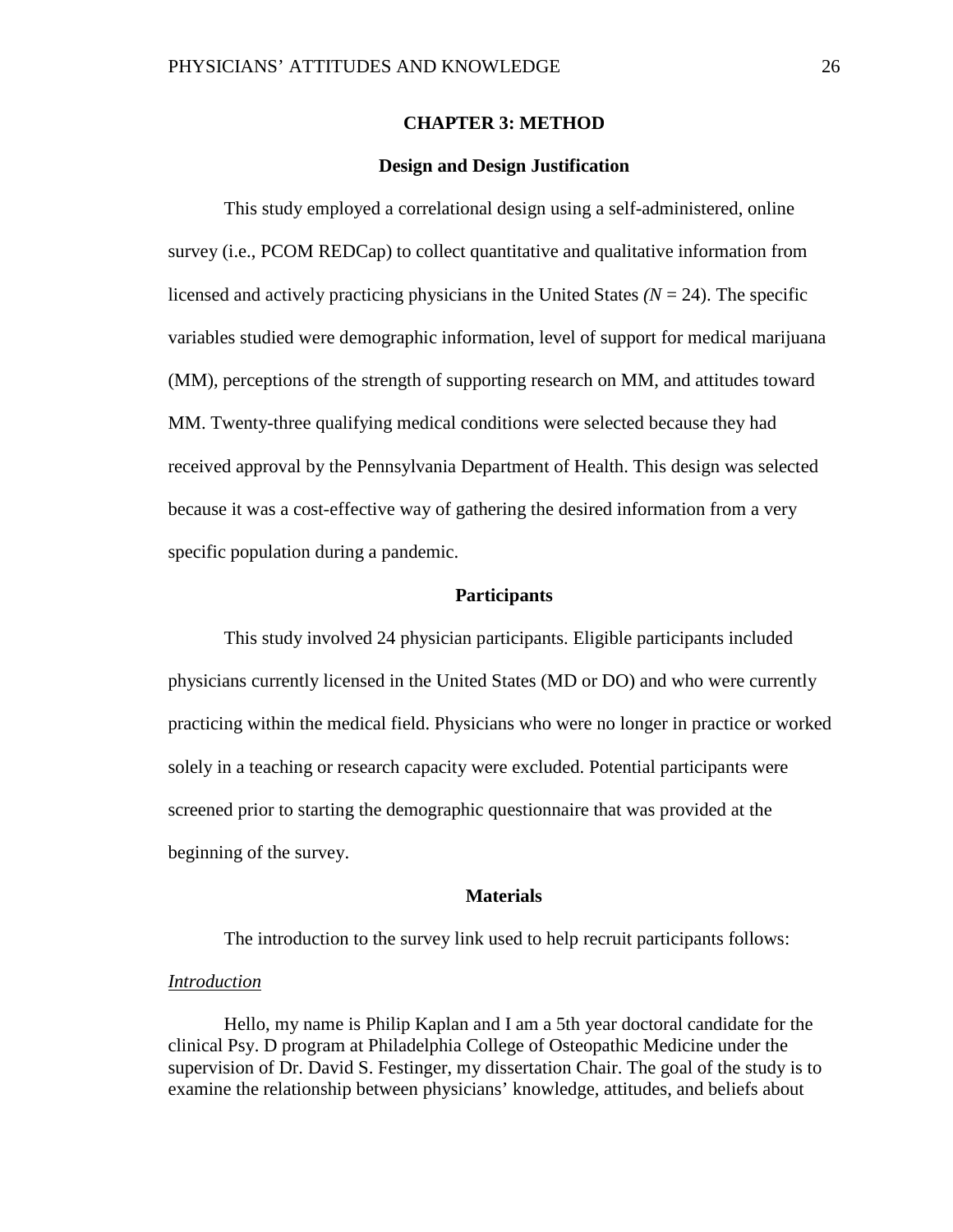medical marijuana as an effective form of treatment for various health conditions in the state of PA. If you choose to participate, your responses, identity, and personal information will remain completely confidential.

You may participate if you:

- Are a licensed physician in the state of PA
- Actively practicing within the medical field

If interested, please click on the link to the survey below. If you have any questions please reach out to me at [philipka@pcom.edu.](mailto:philipka@pcom.edu) Thank you for taking the time to read this!

# **Inclusion Criteria**

To be included in the study, participants had to be licensed and actively practicing

physicians (MD or MO).

# **Exclusion Criteria**

This study did not feature any exclusion criteria if the inclusion criteria were met. Participants were informed of who was eligible to take part in the study before they pressed the link to the survey. Additionally, the first few survey questions inquired about the previously listed inclusion criteria to determine eligibility.

# **Recruitment**

The survey link generated by REDCap was posted to the private PCOM Alumni Facebook group page, and permission was obtained to post on other physician-focused Facebook pages and listservs. The study recruited physician-level participants using ResearchMatch.org.

#### **Measures**

#### **Demographic Information**

Demographic information was collected from answers to questions regarding whether each participant was currently licensed as a physician in the United States, if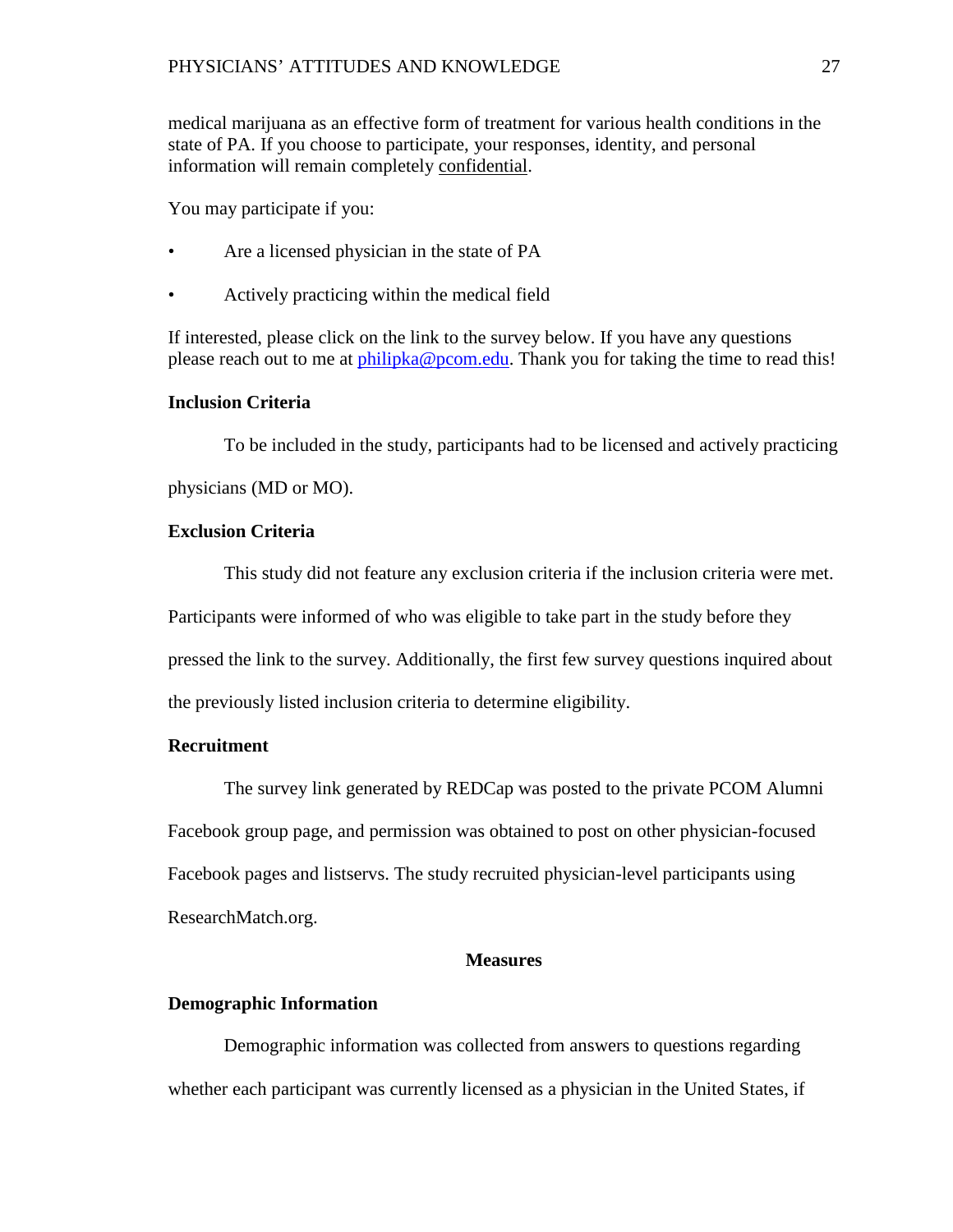they were currently practicing, years of medical experience, age, sex, gender,

race/ethnicity, years of practice, and medical specialty.

# **Support for Medical Marijuana Use**

A binary (Yes/No) question was asked to determine whether participants would

support MM to treat the following 23 health conditions:

- Amyotrophic lateral sclerosis
- Autism
- Cancer
- Crohn's disease
- Dyskinetic disorders
- Damage to the nervous tissue of the spinal cord with objective neurological indication of intractable spasticity
- Epilepsy
- Glaucoma
- HIV / AIDS
- Huntington's disease
- Inflammatory bowel disease
- Intractable seizures
- Multiple sclerosis
- Neurodegenerative disorders
- Neuropathies
- Opioid use disorder
- Parkinson's disease
- Post-traumatic stress disorder
- Severe chronic or intractable pain of neuropathic origin or severe chronic or intractable pain in which conventional therapeutic intervention and opiate therapy are contraindicated or ineffective
- Sickle cell anemia
- Terminal illness
- Anxiety
- Tourette's syndrome

For each medical condition, potential participants were asked the following

question: "Would you support medical marijuana to treat this condition?" Responses to

this binary variable were condensed to serve as the dependent variable for the study as

follows: participants marked Y for "Yes" and N for "No" for each condition.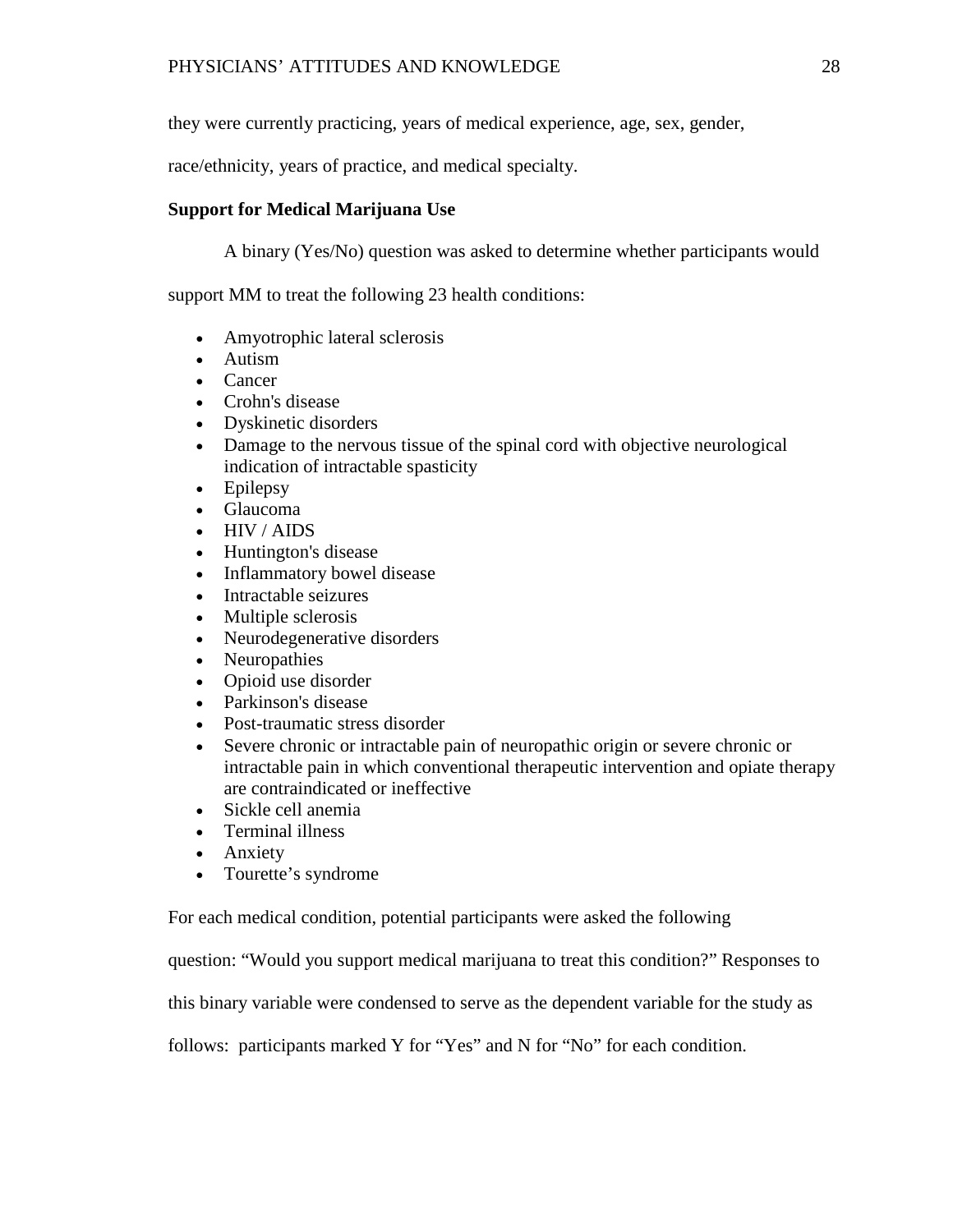# **Perception of Empirical Evidence**

The perceived strength of the existing evidence-based research for the use of MM was examined using a 5-point Likert-type scale. Specifically, the question asked, "Overall, how strong is the empirical evidence in support of MM to treat the approved conditions?" The Likert-type scale was as follows: 1- *very weak*, 2-*weak*, 3-*mixed*, 4 *strong*, 5-*very strong* for each medical condition.

## **Provider Attitudes and Beliefs Regarding Medical Cannabis in General**

The Provider Attitudes and Beliefs Regarding Medical Cannabis in General survey is a measure composed of eight statements aimed at examining whether physicians view marijuana as a legitimate, effective, and safe form of treatment. It is an existing scale that had physicians rate the degree to which they either agreed or disagreed with each statement by using a 5-point Likert scale with scores of 1 and 2 being *strongly disagree* and *somewhat disagree,* respectively, a score of 3 being *neither agree nor disagree,* and scores of 4 and 5 being *somewhat agree* and *strongly agree,* respectively. For the purposes of this study, this scale was incorporated and used, but upon further review, only the first question from this scale was used in order to be able to quantify and generalize the results more accurately. The Likert Scale is a rating scale that is commonly used in questionnaires and surveys as a means of collecting data.

#### **Statistical Analysis Plan**

Descriptive statistics were used to characterize the sample and examine the distribution of the different variables.

Bivariate correlations were used to examine the relationship between participants' demographic characteristics, their support for recommending MM for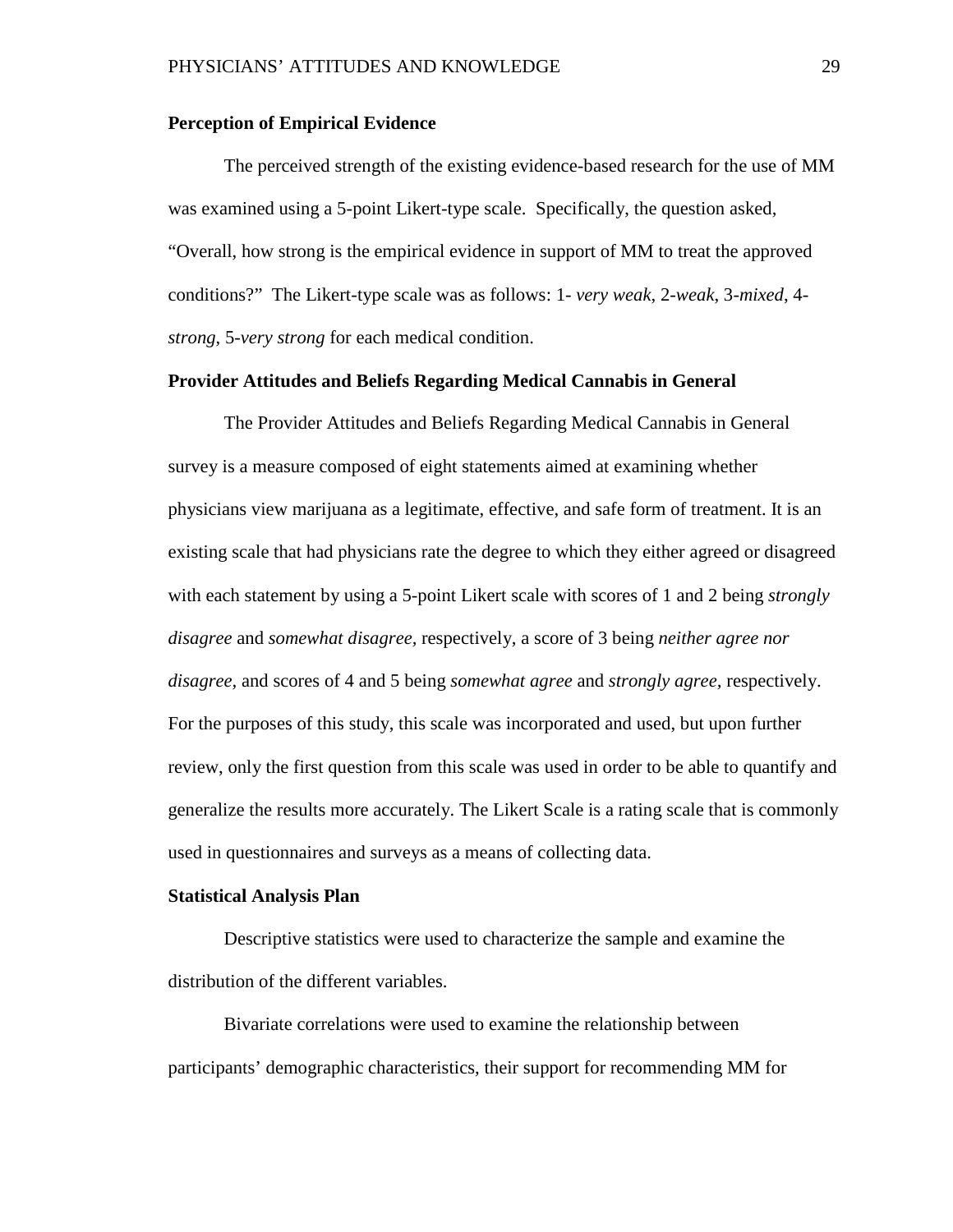various medical conditions, their perceptions of empirical evidence for MM, and their attitudes toward MM. These analyses were conducted in order to identify any instances of multicollinearity and to identify demographic variables that were significantly correlated with the dependent variables, indicating they should be included in the regression models.

A linear regression was conducted to examine the degree to which perceptions of empirical evidence for MM (Hypothesis 1), and attitudes toward MM (Hypothesis 2) would predict likelihood of recommending MM for the various medical conditions. Demographic variables that were found to be correlated with the dependent variables were included in the regression model. In order to achieve this, a correlational matrix was implemented.

To use linear regression, assumptions that must be met include (a) a linear relationship between continuous predictors and the logit of the outcome variable, (b) independence of observed data points, and (c) multicollinearity (Field, 2013). For descriptive purposes, the proportion and number of physician participants who indicated that MM should be used for each condition were also analyzed and reported. A power analysis for a linear regression with three predictors was incorporated and estimated for a moderate effect size. This study used an alpha of .05, which indicated that a sample of approximately 107 would be required to achieve statistical power of .80.

#### **Procedure**

The student researcher went through the necessary procedural steps to gain IRB approval for the study. Once this was achieved, the student researcher programmed his dissertation survey into the REDCap program. The survey link generated by REDCap was posted to the private PCOM Alumni Facebook group page, and permission was obtained to post on other physician-focused Facebook pages and listservs. The study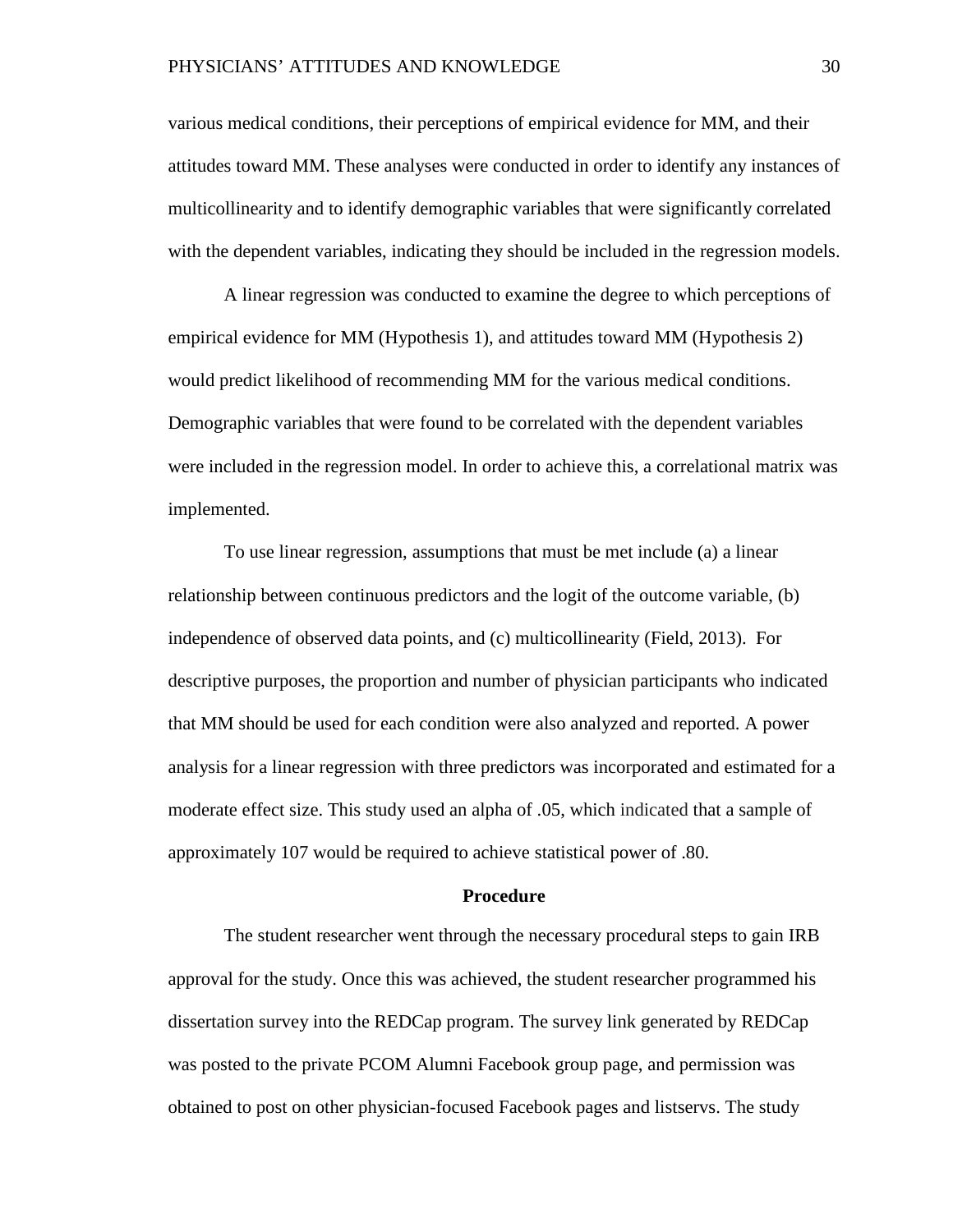recruited physician-level participants using ResearchMatch.org. Participants were informed of who was eligible to take part in the study (i.e., licensed physicians in the United States who were currently practicing) before they pressed the link to the survey. Additionally, the first few survey questions inquired about the previously listed inclusion criteria to determine eligibility. Potential participants who did not meet criteria were directed to a separate page that thanked them for their time and informed them that they were not eligible to continue the survey. Potential participants who did meet criteria were taken to the demographic section of the survey, which featured questions regarding years of medical experience, age, sex, and gender. Once this information was completed, participants then moved on to the second, third, and fourth sections of the survey. The second and third sections of the survey used a Likert scale to measure participants' levels of support for the use of MM to treat each of the 23 health conditions and to measure the amount of empirical evidence they believed existed to support marijuana's efficacy as a form of treatment for each health condition. The fourth section used an existing Likert scale to measure participants' attitudes toward recreational and medical use of cannabis. Once the survey was completed, each participant was directed to a different page that thanked them for their time, and the survey was then exported to SPSS for further statistical analysis.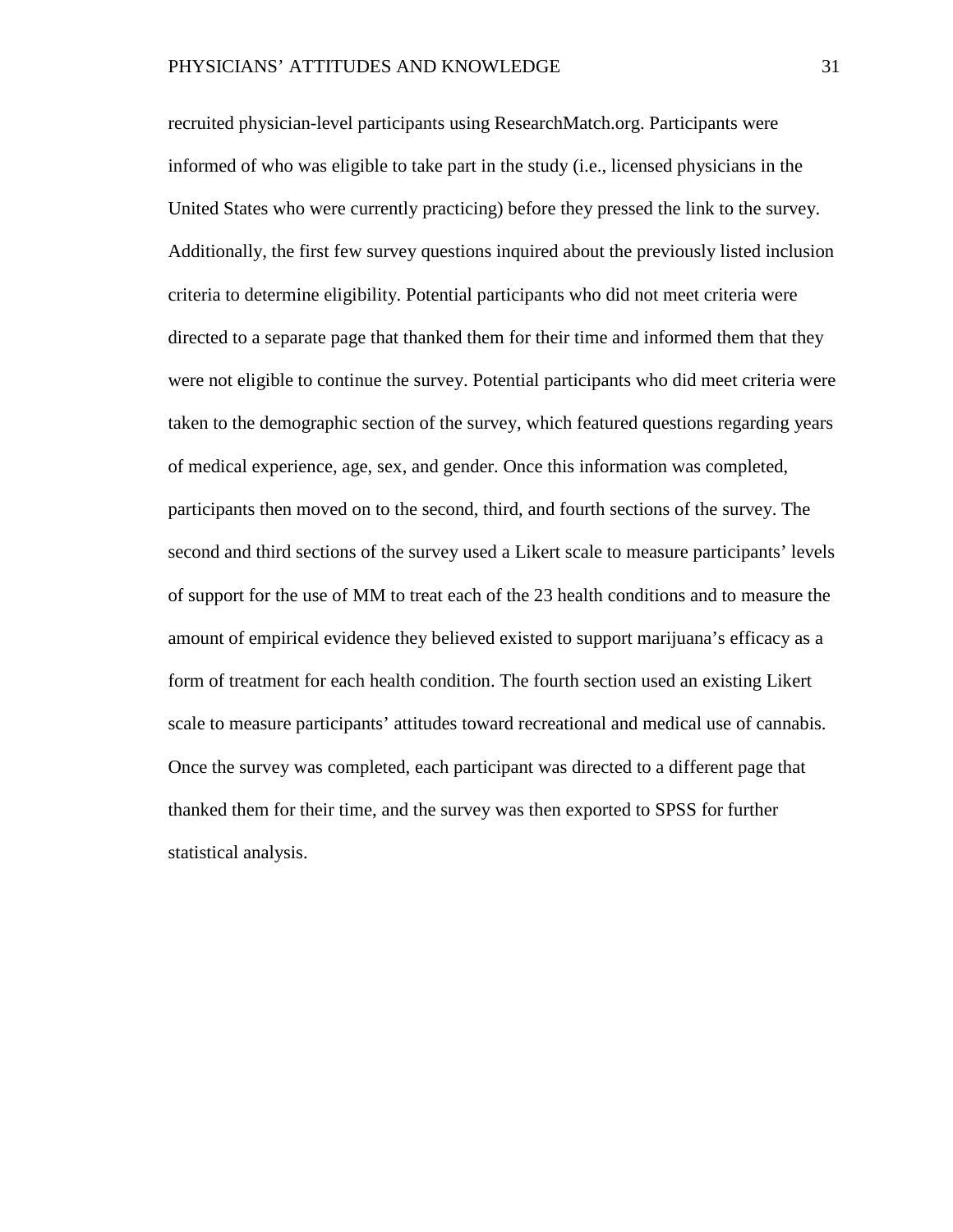#### **CHAPTER 4: RESULTS**

### **Participant Characteristics**

The sample group  $(n = 24)$  consisted of 15 (62.5%) male and nine (37.5%) female physician participants with a mean age of  $45.7$  years (*SD* = 13.45). A total of 31 participants responded to the survey; however, seven participants were dropped because they did not complete the entire survey, including essential outcome variables related to evidence and attitudes. Of the sample, 83.4% identified themselves as Caucasian, 4.2% identified themselves as Black or African American, and 12.5% identified themselves as Asian or Asian American. Of the sample, 8.3% identified their ethnicity as Latinx/Hispanic, and 91.7% of the sample identified as non-Latinx/Hispanic. Of the total sample of 24 physician participants, 17 (70.8%) reported that they did not have a license to recommend medical marijuana (MM) as opposed to the 7 (29.2%) that reported they did (see Table 1).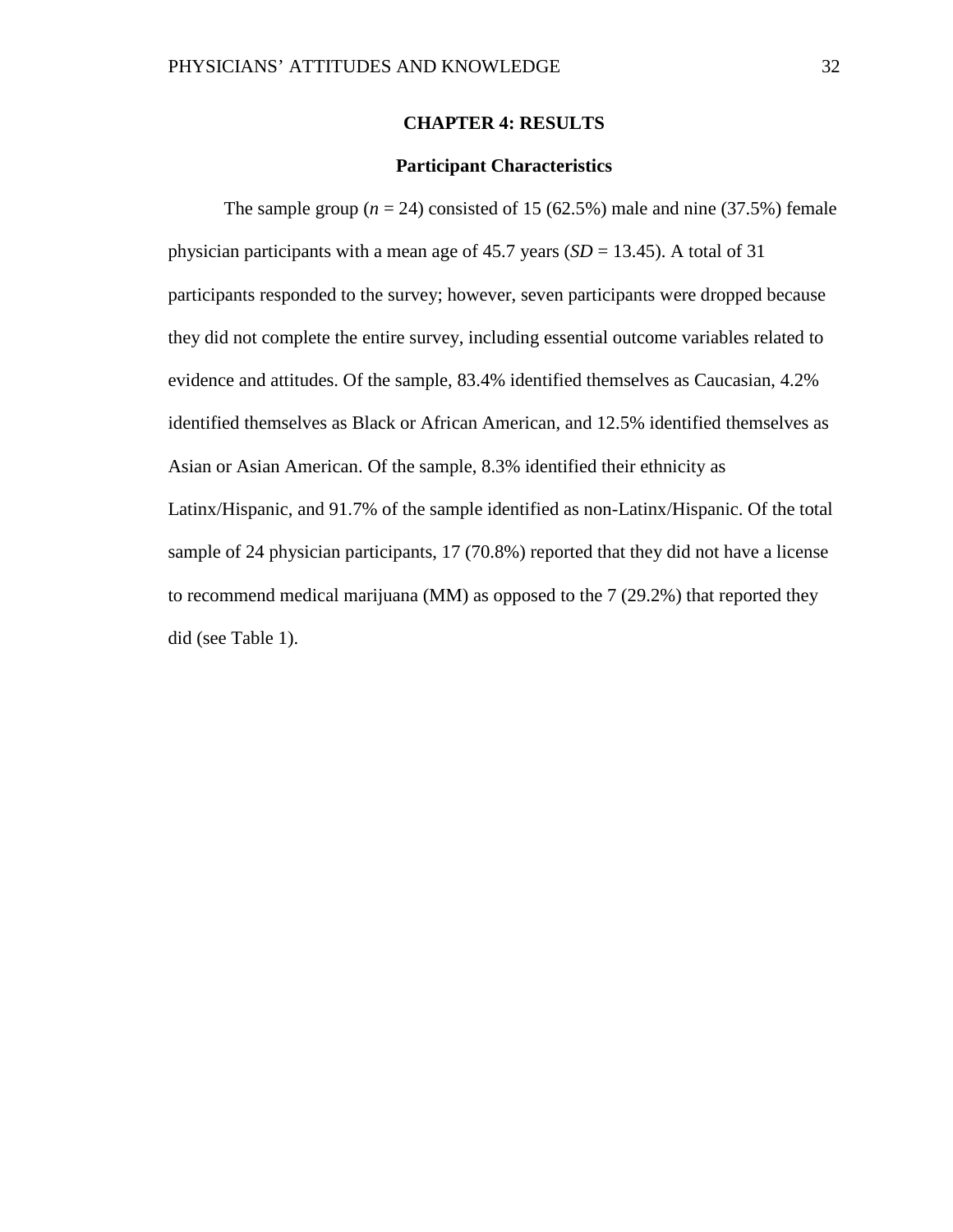*Demographics*

| Variable                                 | $M\left( SD\right) /N\left( \% \right)$ |
|------------------------------------------|-----------------------------------------|
| Age                                      | 45.67 (13.45)                           |
| Biological sex                           |                                         |
| Male                                     | 15(62.5)                                |
| Female                                   | 9(37.5)                                 |
| Race                                     |                                         |
| Caucasian                                | 20(83.4)                                |
| <b>Black or African American</b>         | 1(4.)                                   |
| <b>Asian or Asian American</b>           | 3(12.5)                                 |
| Ethnicity                                |                                         |
| Latinx/Hispanic                          | 2(8.3)                                  |
| Non-Latinx/Hispanic                      | 22(91.7)                                |
| Certified to recommend medical marijuana |                                         |
| Yes                                      | $7(29.2\%)$                             |
| N <sub>o</sub>                           | 17 (70.8%)                              |

In regard to medical specialty, the vast majority of the participants reported specializing in either neurology (33.3%) or psychiatry (25%), followed by internal medicine (16.7%), family medicine (8.3%), other (8.3%), general internal (4.2%), and anesthesiology (4.2%; see Table 2). From the total sample group (*n* = 24), the mean score for total years in practice was  $15.65$  ( $SD = 15.34$ ; see Table 2).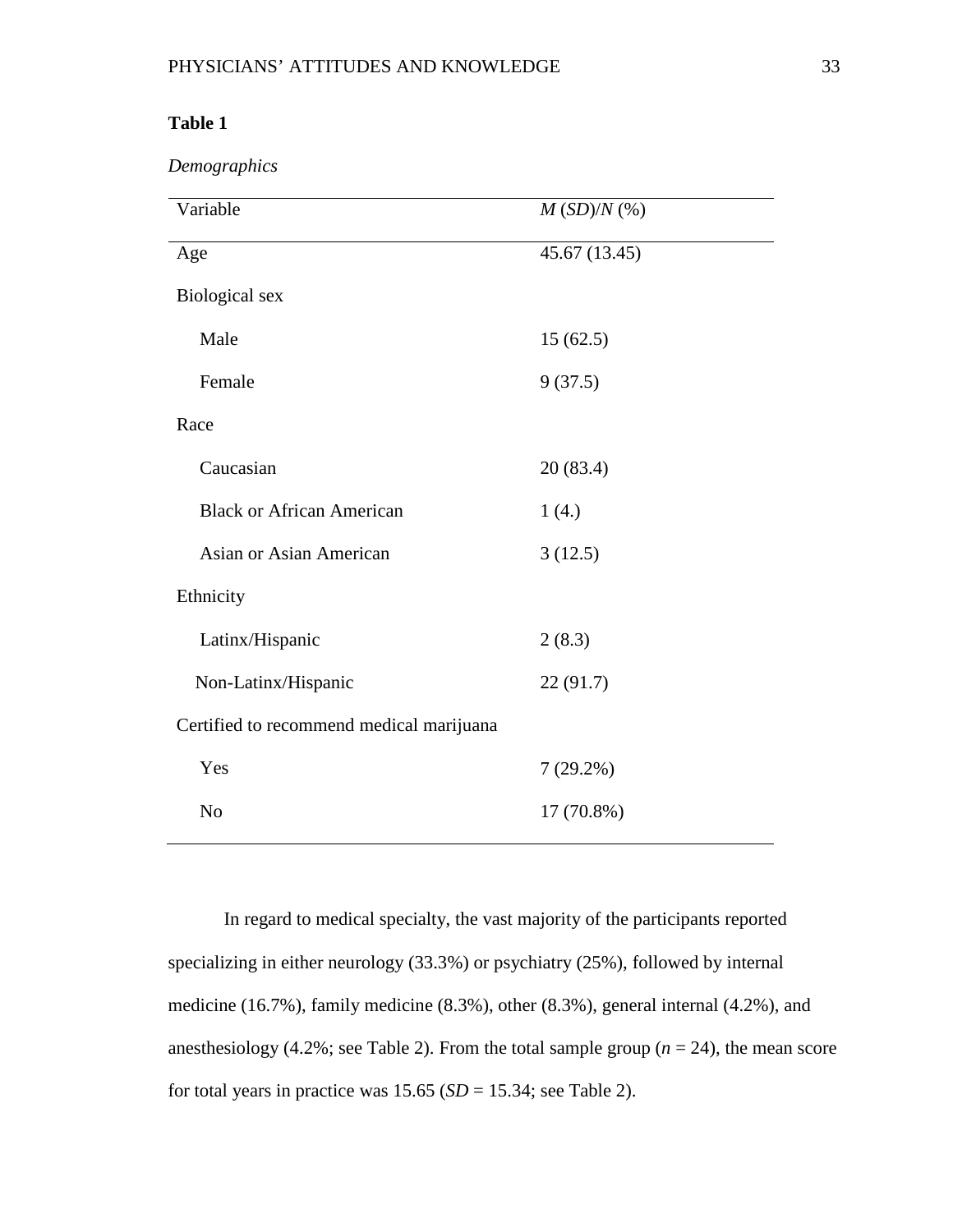*Medical Specialty*

| <b>Medical Specialty</b> | $N$ (%)/ $M$ (SD) |
|--------------------------|-------------------|
| Family medicine          | $2(8.3\%)$        |
| General internal         | $1(4.2\%)$        |
| Neurology                | 8 (33.3%)         |
| Anesthesiology           | $1(4.2\%)$        |
| Internal medicine        | 4(16.7%)          |
| Psychiatry               | 6(25%)            |
| Other                    | $2(8.3\%)$        |
| Years of practice        | 15.65 (15.34)     |

The sample group provided some geographical diversity, notably from 12 different states in total. When asked the state each physician practiced in, the vast majority reported that they were practicing in New York (33.3%), Pennsylvania (16.7%), or New Jersey (12.5%). The rest of the sample practiced in nine other states (Arizona, Colorado, Illinois, Louisiana, North Dakota, Ohio, South Carolina, Texas, and Virginia), each of which consisted of 4.2% of the sample (see Table 3).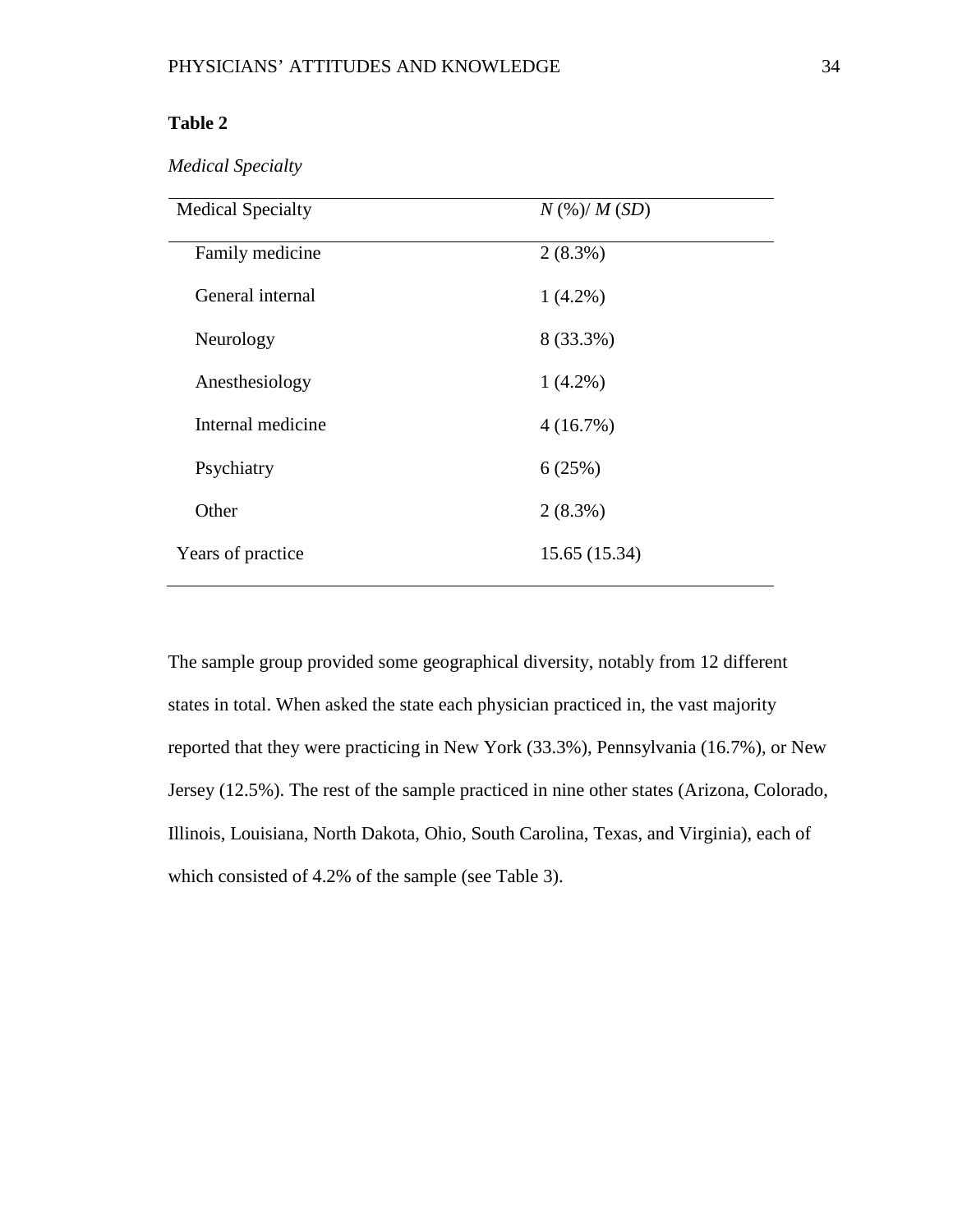*State Practicing*

| State practicing       | $N(\%)$    |  |
|------------------------|------------|--|
| $\mathbf{A}\mathbf{Z}$ | $1(4.2\%)$ |  |
| CO                     | $1(4.2\%)$ |  |
| ${\rm I\!L}$           | $1(4.2\%)$ |  |
| ${\rm LA}$             | $1(4.2\%)$ |  |
| $\mathbf{N}\mathbf{J}$ | 3(12.5%)   |  |
| ${\rm NY}$             | 8 (33.3%)  |  |
| $\rm ND$               | $1(4.2\%)$ |  |
| $\rm OH$               | $1(4.2\%)$ |  |
| $\mathbf{PA}$          | 4(16.7%)   |  |
| SC                     | $1(4.2\%)$ |  |
| ${\rm TX}$             | $1(4.2\%)$ |  |
| <b>VA</b>              | $1(4.2\%)$ |  |
|                        |            |  |

This study aimed to examine whether physicians' level of support for MM would be significantly and positively associated with their perceptions of the strength of its empirical evidence and their attitudes toward MM. This study also aimed to examine whether physicians' perceptions of evidence would be significantly and positively correlated with their attitudes. SPSS 24.0 was used to analyze the variables of interest.

Bivariate correlations were conducted to examine the associations between the dependent variable (i.e., physician's level of support for MM), the hypothesized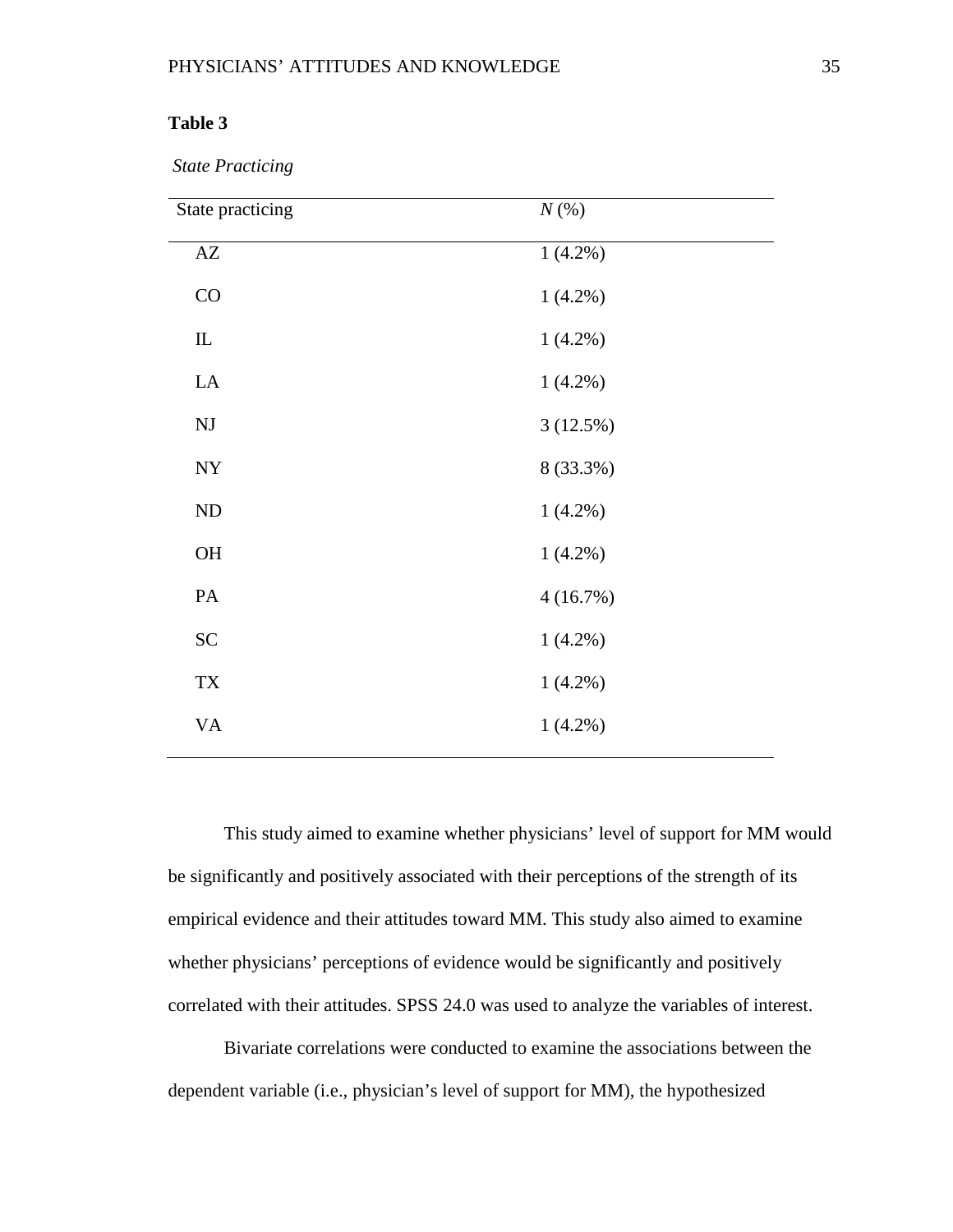independent variables (i.e., perception of evidence, attitudes toward MM), and demographic variables (i.e., age, biological sex, race, ethnicity, years of practice, and certified to recommend; see Table 4). Significant inverse associations were identified between the dependent variable (i.e., support for MM) and the demographic variables: age ( $R = -0.43$ ,  $p = 0.05$ ) and years of practice ( $R = -0.48$ ,  $p = 0.05$ ). Because age and years of practice were so highly correlated ( $R = .96$ ,  $p = .01$ ), multicollinearity was indicated. As a result, only years of practice was included in the linear regression model along with the hypothesized independent variables (see Table 4).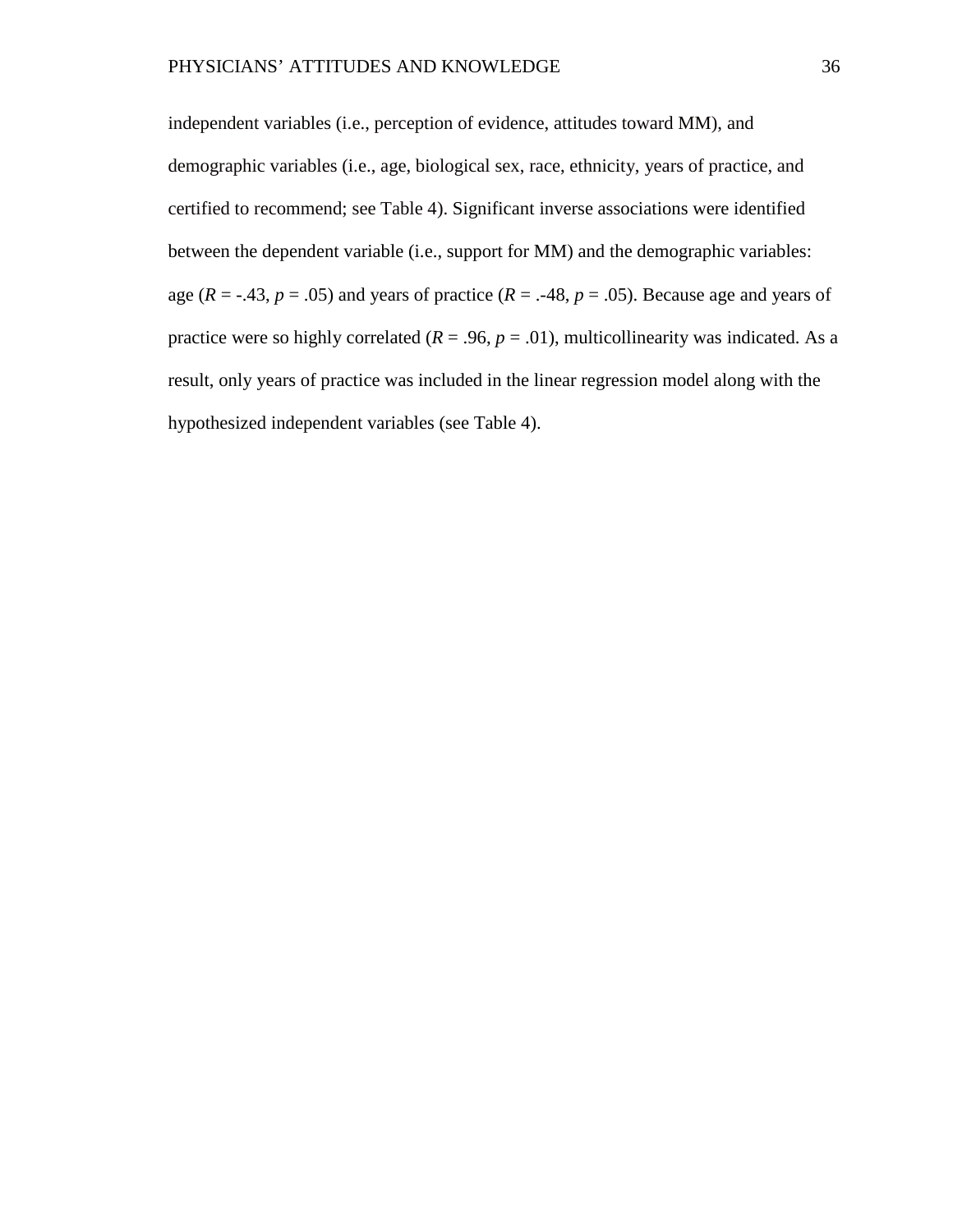| Variable                 | Support<br>for<br>MM | Perceived Attitude<br>evid MM | MM      | Age     | Gender | Race   | Years<br>Practicing | MM<br>certified |
|--------------------------|----------------------|-------------------------------|---------|---------|--------|--------|---------------------|-----------------|
|                          |                      |                               |         |         |        |        |                     |                 |
| Support for<br><b>MM</b> | 1.00                 |                               |         |         |        |        |                     |                 |
| Perceived<br>evid for MM | $.53**$              | 1.00                          |         |         |        |        |                     |                 |
| Attitudes<br>toward MM   | $.79**$              | $.49*$                        | 1.00    |         |        |        |                     |                 |
| Age                      | $-.43*$              | $-.06$                        | $-.32$  | 1.00    |        |        |                     |                 |
| Gender                   | $-.02$               | $-.06$                        | $-.15$  | $-.01$  | 1.00   |        |                     |                 |
| Race                     | $-.13$               | $-16$                         | $-.14$  | $-.28$  | $-12$  | 1.00   |                     |                 |
| Years<br>practicing      | $-.48*$              | $-15$                         | $-.44*$ | $.96**$ | $-08$  | $-.28$ | 1.00                |                 |
| MM certified             | .24                  | .41                           | .35     | .14     | .07    | $-.31$ | .18                 | 1.00            |
| $N_{\alpha}$ ** $n < 01$ |                      |                               |         |         |        |        |                     |                 |

*Correlational Matrix of Demographics, Independent Variables, and Dependent Variable*

*Note.* \*\* *p* < .01  $*_{p}$  < .05

## **Hypothesis 1**

It was hypothesized that physicians' level of support for MM will be significantly and positively associated with their perceptions of the strength of its empirical evidence. As discussed earlier, years of practice was found to be significantly correlated with level of support and, therefore, was entered into the regression model. The overall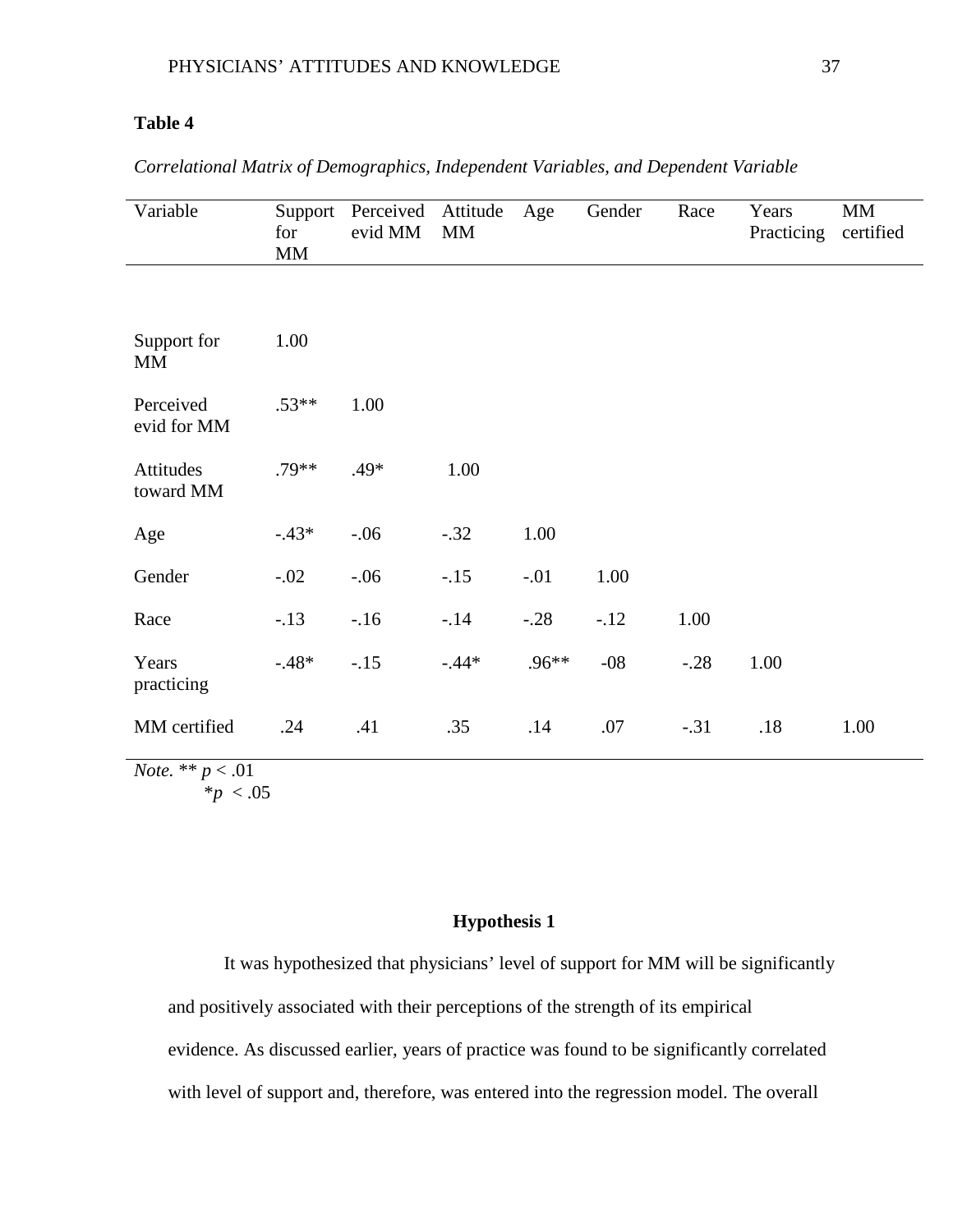regression model was found to be significant, controlling for years of practice and including attitudes, and perceived evidence was found to be significant,  $F(3, 21) = 9.63$ , *p* = .001. While the overall model was significant, the hypothesized independent variable (i.e., perceived evidence) was not  $(p = .21)$ . The overall model explained approximately 62% of variance  $(r \text{ squared} = .62)$ , (see Tables 5, 6, and 7).

### **Table 5**

*Model Summary*

| Model |               | R Square | Adjusted R<br>Square | Std. Error of<br>the Estimate |
|-------|---------------|----------|----------------------|-------------------------------|
|       | $785^{\rm a}$ | .616     | .552                 | 4.53990                       |

a. Predictors: (Constant), Medical cannabis is a legitimate medical therapy. How long have you been a practicing physician (in years)? Mean evidence rating.

### **Table 6**

*Anovaa*

| Model      | Sum of  | df | Mean square F |       | Sig               |
|------------|---------|----|---------------|-------|-------------------|
|            | squares |    |               |       |                   |
| Regression | 595.372 | 3  | 198.457       | 9.629 | .001 <sup>b</sup> |
| Residual   | 370.992 | 18 | 20.611        |       |                   |
| Total      | 966.364 | 21 |               |       |                   |

a. Dependent Variable: Number of conditions supported.

b. Predictors: (Constant), Medical cannabis is a legitimate medical therapy. How long have you been a practicing physician (in years)? Mean evidence rating.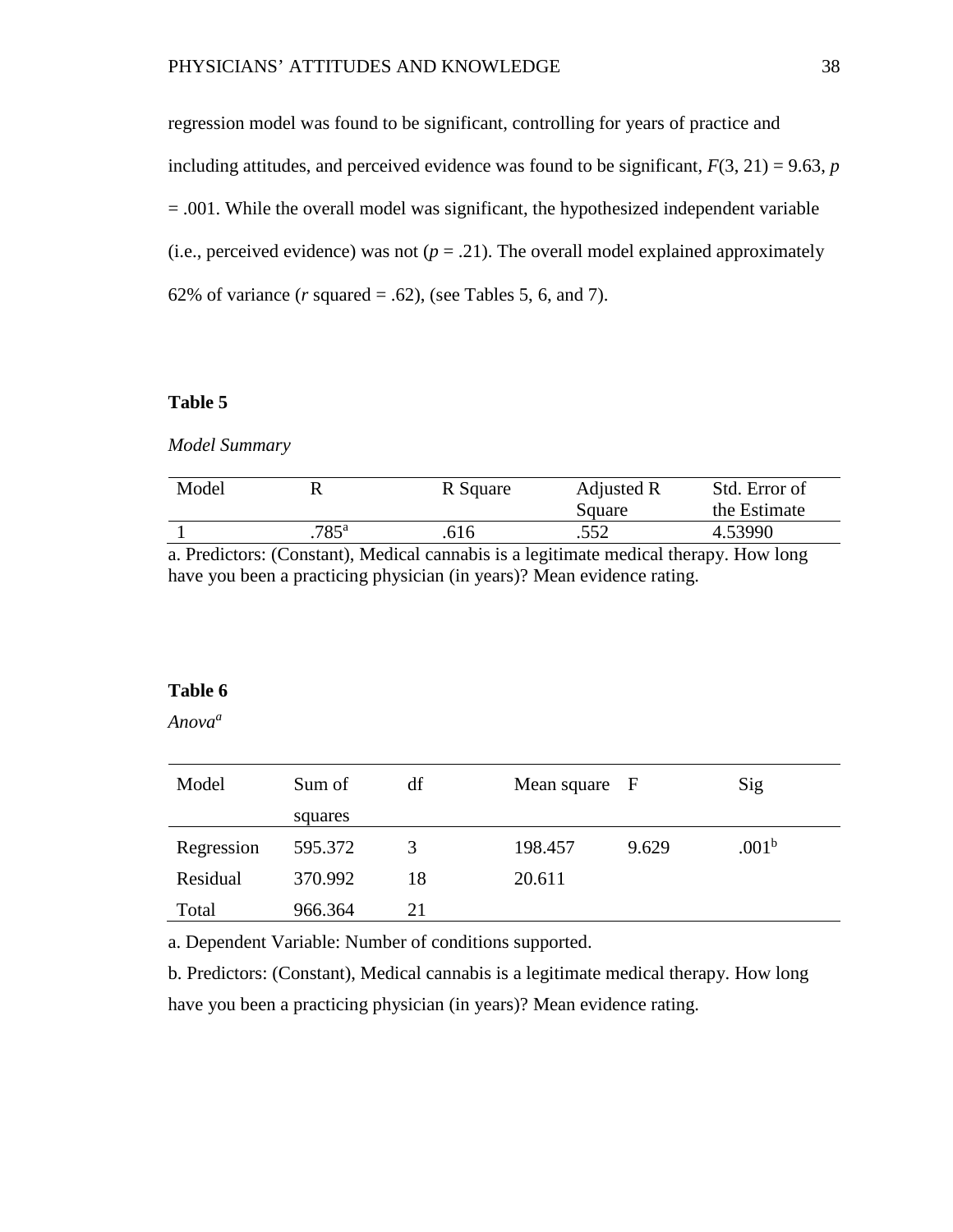*Coefficients<sup>a</sup>*

| Model       | Unstandardized   | Unstandardized | Standardized | t        | Sig. |
|-------------|------------------|----------------|--------------|----------|------|
|             | coefficients $B$ | coefficients   | Coefficients |          |      |
|             |                  | Std. Error     | <b>Beta</b>  |          |      |
| (Constant)  | $-2.889$         | 4.670          |              | $-.618$  | .544 |
| Practicing  | $-.080$          | .070           | $-.177$      | $-1.136$ | .271 |
| physician   |                  |                |              |          |      |
| (in years)? |                  |                |              |          |      |
| Mean evid   | 1.734            | 1.325          | .218         | 1.309    | .207 |
| rating.     |                  |                |              |          |      |
| MM is legit | 3.796            | 1.155          | .577         | 3.287    | .004 |
| medical     |                  |                |              |          |      |
| therapy.    |                  |                |              |          |      |

a. Dependent Variable: Number of conditions supported.

#### **Hypothesis 2**

It was hypothesized that physicians' level of support for MM will be significantly and positively associated with their attitudes toward marijuana (medical or not). As previously discussed under Hypothesis 1, attitudes toward MM was included in the regression model along with years of practice and perceived evidence. The overall model was significant and accounted for 62% of the variance in level of support. Findings supported the hypothesis, indicating that attitudes were a significant predictor of level of support ( $p = .004$ ).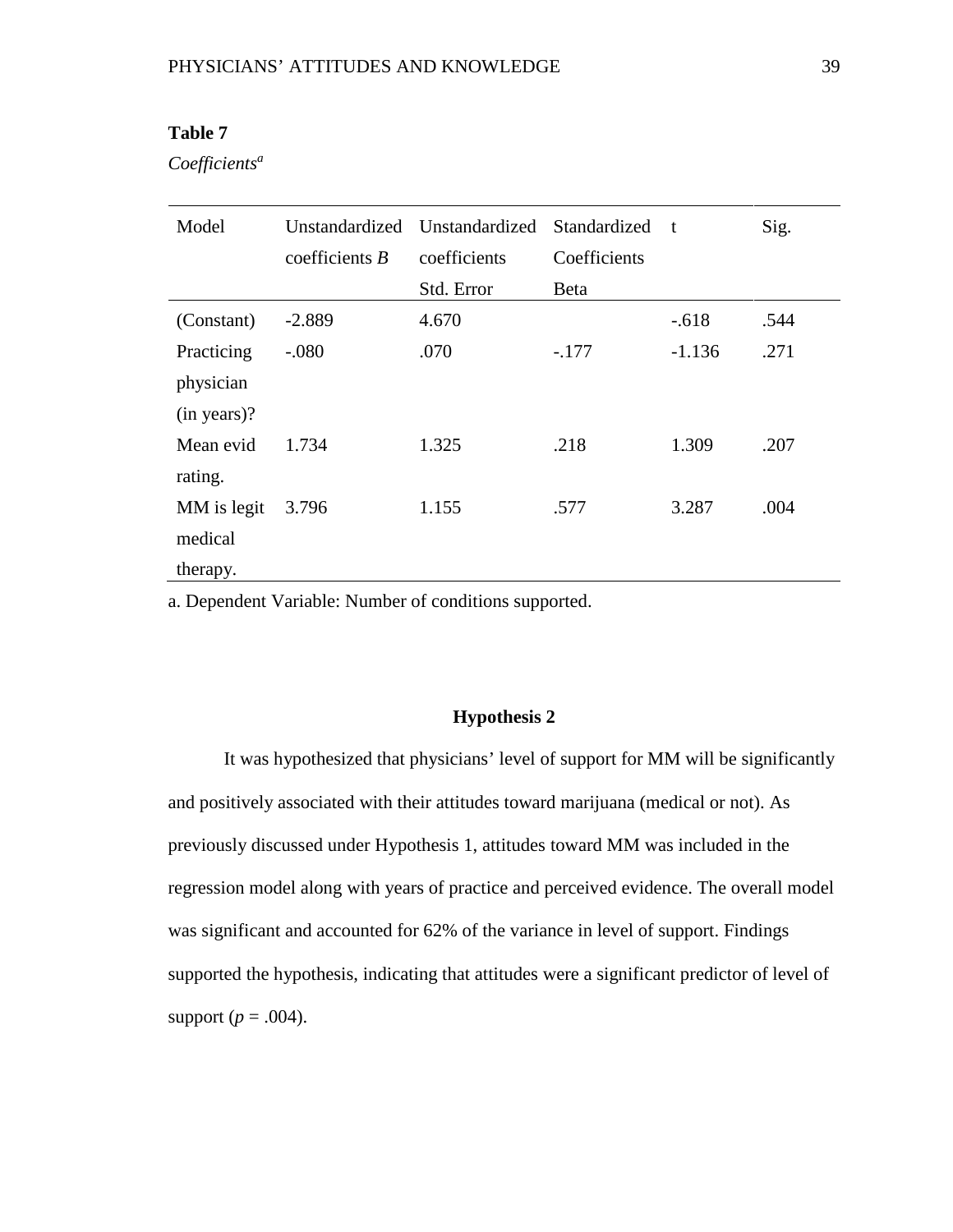### **Hypothesis 3**

It was hypothesized that physicians' perceptions of evidence will be significantly and positively correlated with their attitudes toward MM. Results of the linear regression were statistically significant,  $F(2, 21) = 4.25$ ,  $p = .03$ . The model explained approximately 31% of the variance (*r* squared = .309). The model coefficients indicated that perceived evidence was as significant predictor of level of physician attitudes ( $B =$ .53,  $p = .036$ ), and years of practice fell below the level of statistical significance ( $B = -$ .02, *p* = .154). See tables 8, 9, and 10.

#### **Table 8**

*Model Summary*

| Model |                | R square | Adjusted R | Std. error of the |
|-------|----------------|----------|------------|-------------------|
|       |                |          | square     | estimate          |
|       | $.556^{\circ}$ | .309     | .236       | .902              |

a. Predictors: (Constant), Mean evidence rating, How long have you been a practicing physician (in years)?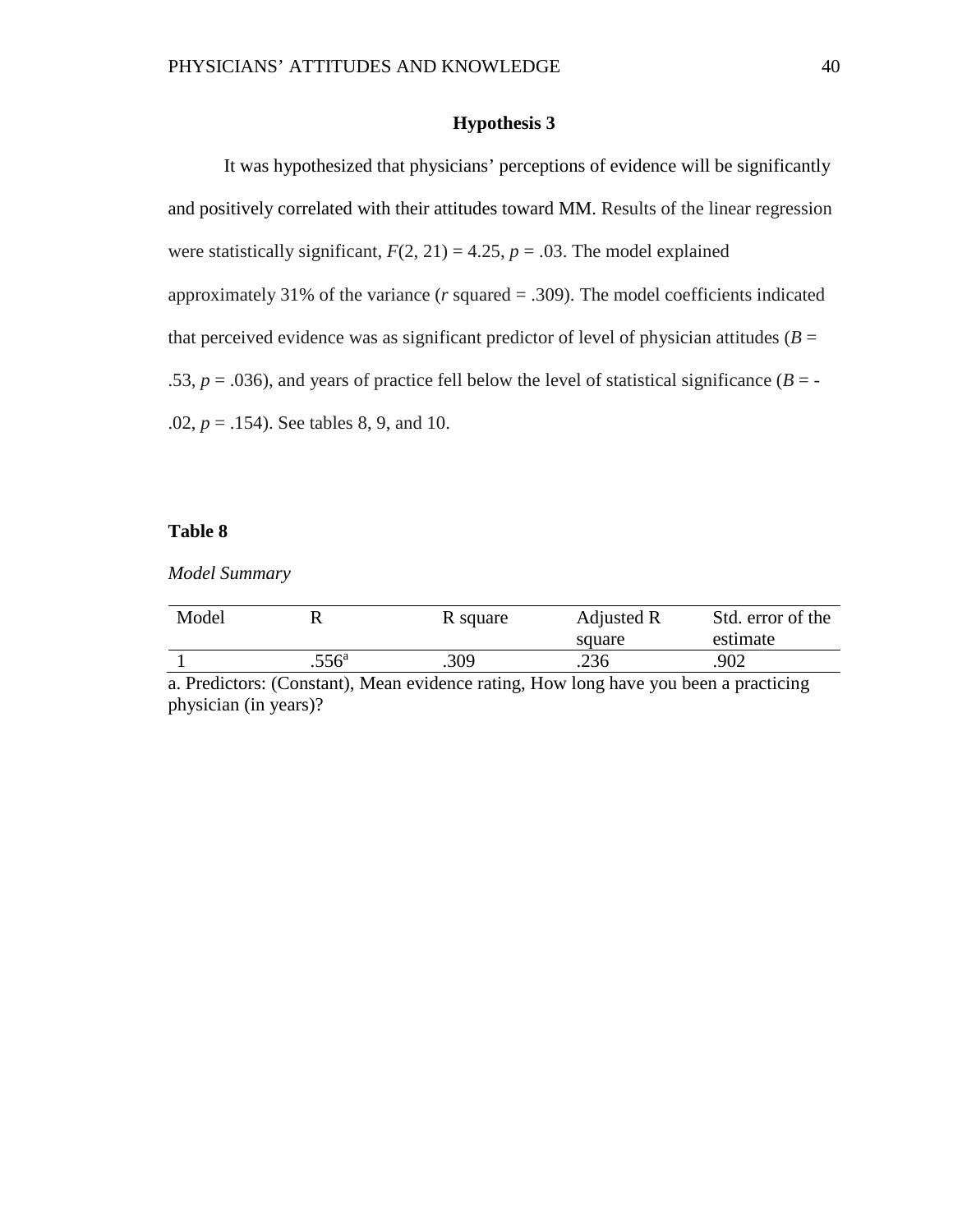*Anovaa*

| Model      | Sum of  | df | Mean   | F     | Sig.              |
|------------|---------|----|--------|-------|-------------------|
|            | squares |    | square |       |                   |
| Regression | 6.908   |    | 3.454  | 4.246 | .030 <sup>b</sup> |
| Residual   | 15.455  | 19 | .813   |       |                   |
| Total      | 22.364  | 21 |        |       |                   |

a. Dependent Variable: Medical cannabis is a legitimate medical therapy.

b. Predictors: (Constant), Mean evidence rating, How long have you been a practicing physician (in years)?

## **Table 10**

*Coefficients<sup>a</sup>*

| Model       |                | Unstandardized Unstandardized Standardized |              | $-t$     | Sig. |
|-------------|----------------|--------------------------------------------|--------------|----------|------|
|             | Coefficients B | Coefficients                               | coefficients |          |      |
|             |                | Std. error                                 | beta         |          |      |
| (Constant)  | 2.605          | .709                                       |              | 3.672    | .002 |
| Practicing  | $-.020$        | .013                                       | $-.287$      | $-1.486$ | .154 |
| physician   |                |                                            |              |          |      |
| (in years)? |                |                                            |              |          |      |
| Mean evid   | .527           | .234                                       | .435         | 2.256    | .036 |
| rating      |                |                                            |              |          |      |

a. Dependent Variable: Medical cannabis is a legitimate medical therapy.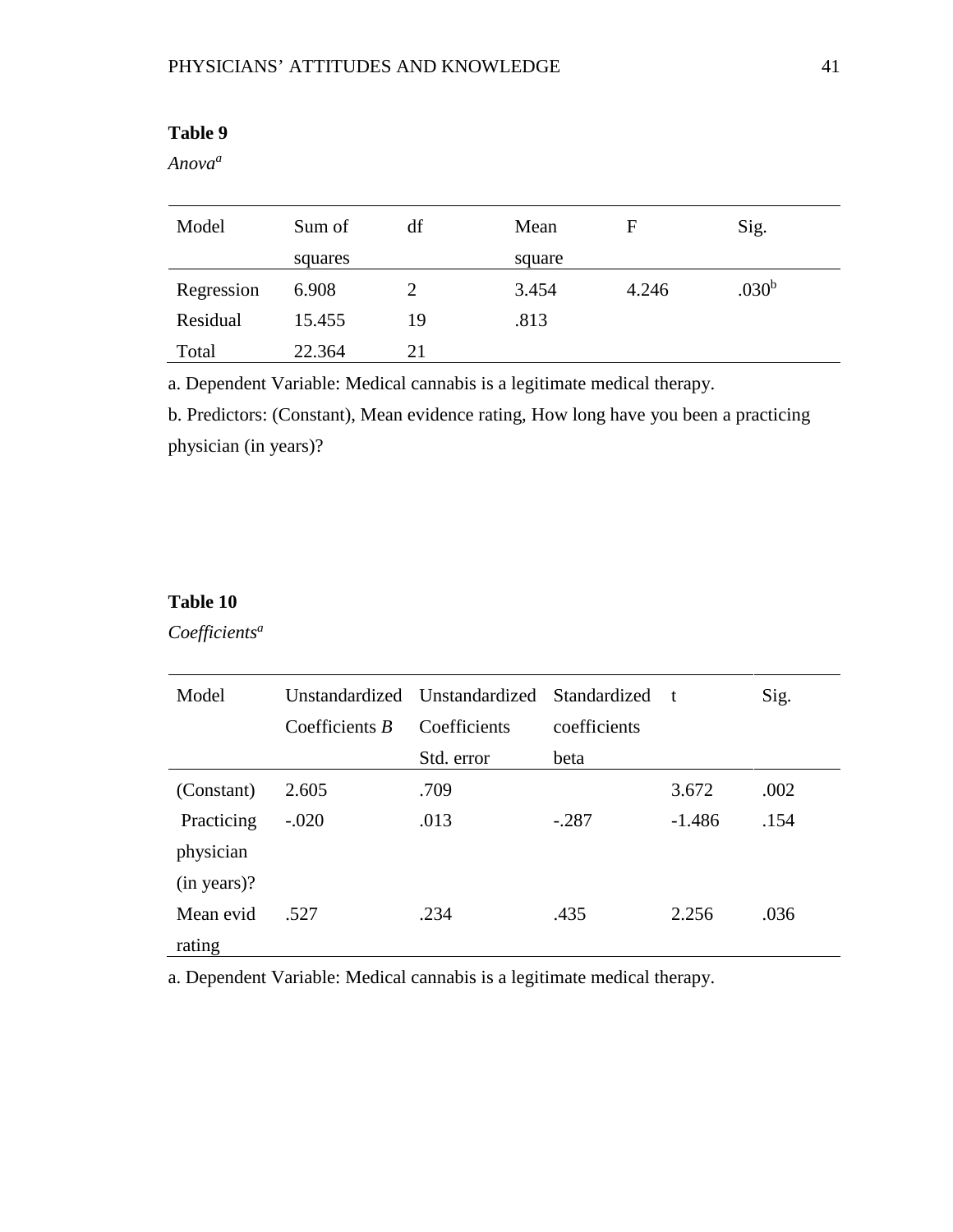#### **CHAPTER 5: DISCUSSION**

This study examined three hypotheses. The first hypothesis was that physicians' level of support for medical marijuana (MM) would be significantly and positively associated with their perceptions of the strength of its empirical evidence. Although Hypothesis 1 was not supported, the overall linear regression was significant when combined with years of practice and physicians' attitudes, suggesting that with a greater sample size, the results may have differed and that an association may exist between physicians' perceptions of evidence, physicians' total years of experience, and perceptions of evidence. This study's second hypothesis was that physicians' level of support for MM would be significantly and positively associated with their attitudes toward marijuana (medical or not). The second hypothesis was supported, indicating that physicians who have a more positive interpretation of MM as an effective form of treatment would be more likely to recommend it and vice versa. This study's third and final hypothesis was that physicians' perceptions of evidence would be significantly and positively correlated with their attitudes toward MM. This hypothesis was supported, indicating that if physicians believe that they possess enough data and empirical support, they are more likely to develop a more concrete perspective on whether MM is effective as treatment.

The results from Hypothesis 1 do not seem to be supported by the limited literature that was found regarding this topic. According to a study conducted by Kondrad and Reid (2013), the vast majority of the sample of 486 physicians reported that their primary source of information on MM came from medical literature and personal experiences with patients, which were also the two highest rated factors that helped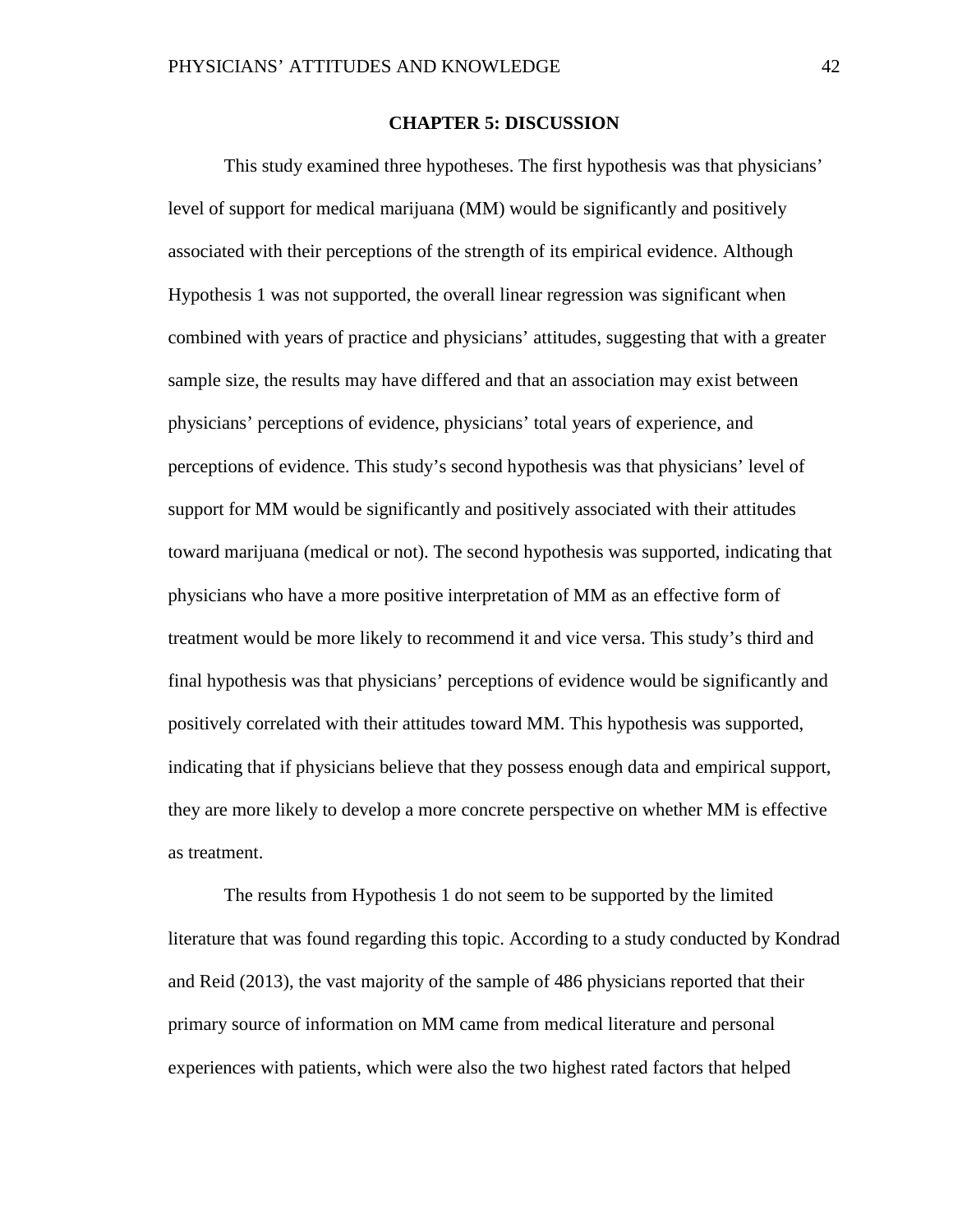determine whether they would recommend or not recommend MM to patients (decision to recommend  $= 331$ , decision not to recommend  $= 152$ ). The results from this study contribute an alternative perspective within the literature on the associations between physicians' levels of support for MM and their perceptions of evidence regarding its efficacy. This also may present an opportunity for future studies to replicate this dimension of research to examine the consistency of the results between these two factors.

The results from Hypothesis 2 seem to be supported by the limited literature that was found regarding this topic. A study conducted by Lombardi et al. (2020) found that from a sample of 314 physicians, a statistically significant relationship existed between physicians' likelihood to recommend MM and their opinions that it should be legal and possessed medicinal uses. Physicians were twice as likely to recommend MM if they believed it should be legalized and believed that it was associated with positive health benefits. A study conducted by Charuvastra et al. (2005) found significant associations between physicians' attitudes and their level of support to recommend MM. The results from this study help reinforce and support existing literature that was found regarding this topic.

The results from Hypothesis 3 are consistent with the limited literature that exists on the topic. According to Lombardi et al. (2020), physicians who reported concern regarding lack of evidence of MM's efficacy as a form of treatment and who were worried about it psychoactive effects presented an inverse relationship to their likelihood to recommend MM to patients. In addition, a study conducted by Kansagara et al. (2020)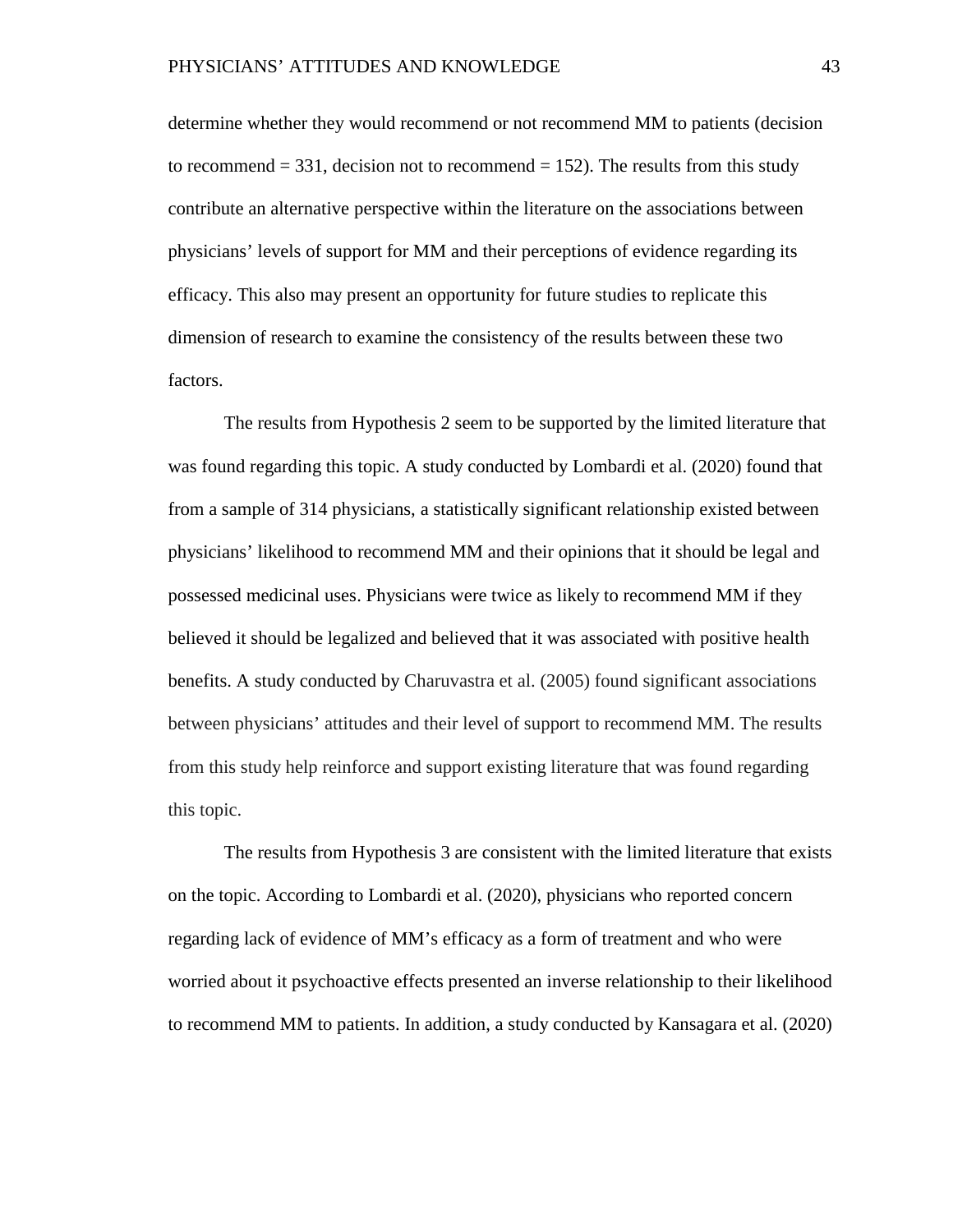found that from a sample of 249 physicians, 90% reported that peer-reviewed literature influenced their attitudes toward MM.

This study did note, however, some physicians' gaps in knowledge, for example,27% reported not possessing the awareness of current research surrounding potential benefits/harms of cannabis use, 58% were unfamiliar with the term "dabbing," and 40% did not believe cannabis could be addictive. The results from this study help reinforce and support existing literature found regarding this topic.

According to cognitive behavioral theory, the way in which individuals perceive a situation and/or topic tends to influence their reactions and behaviors rather than the situation itself. In relation to physicians and their perceptions of MM, some physicians may have biased and/or inaccurate conceptualizations of MM. Some physicians, for instance, may believe that MM exclusively possesses negative side effects, despite some evidence that indicates that MM may help individuals increase their appetites and improve sleep. Other physicians may exclusively focus on the benefits of MM while discounting or lacking knowledge of some of the potential drawbacks of MM. Cognitivebehavioral theory training opportunities may help medical students and future physicians develop a more concrete awareness of the pros and cons of MM, especially if it were to become part of their curriculum.

Some additional findings occurred after the bivariate correlations were conducted. Significant inverse associations were identified between independent variable (i.e., physician attitude toward MM) and the demographic variable, years of practice. This finding suggests that physicians who were more experienced possessed less supportive attitudes toward MM as an efficacious form of treatment. This was further supported by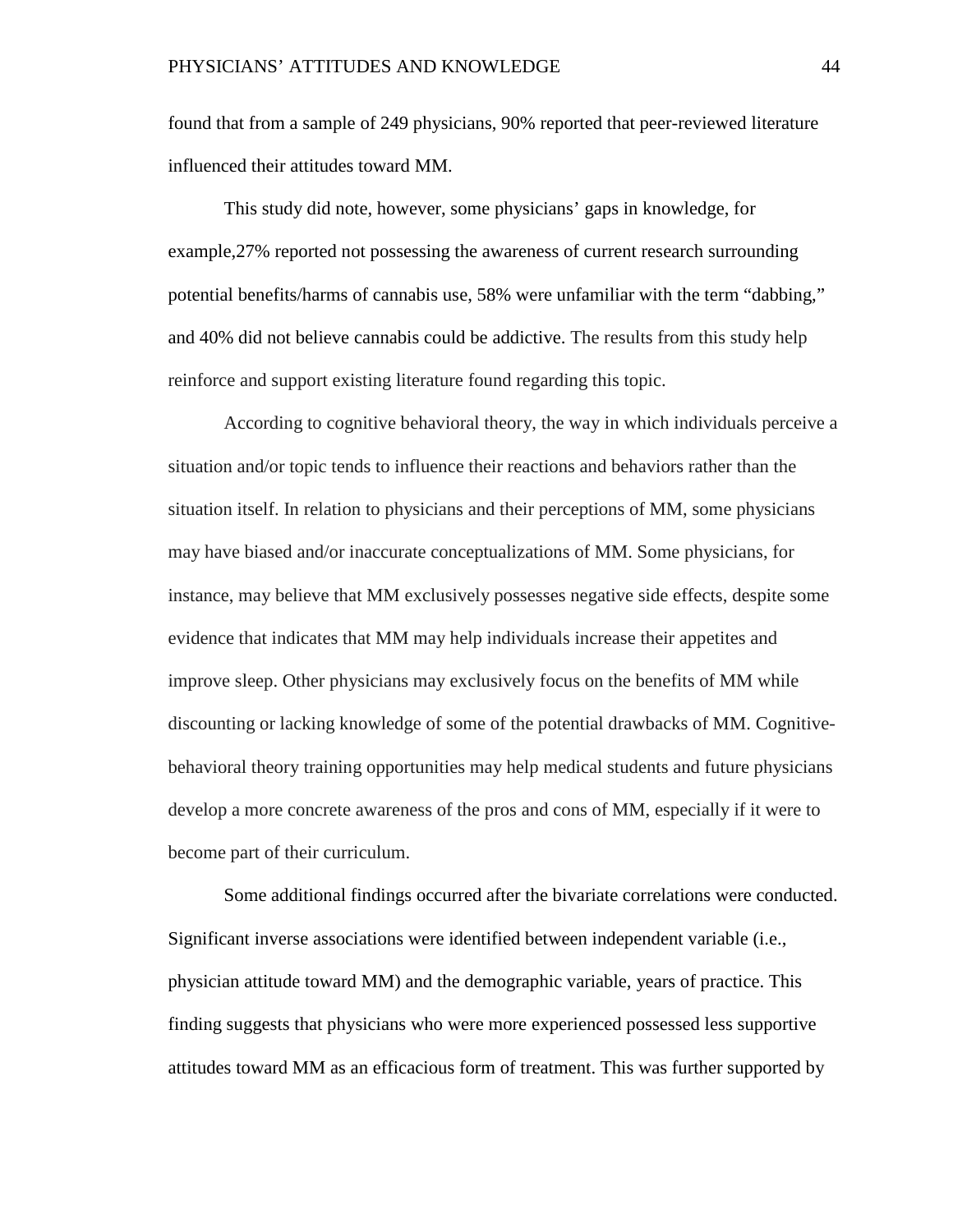the finding that the demographic feature of age possessed significant inverse associations with the dependent variable of physicians' level of support for MM, further reinforcing the idea that physicians who were older and more experienced possessed less supportive attitudes toward MM.

#### **Implications**

The results of this study point to a few primary implications. One of these implications is that physicians' perceptions of evidence impacted physicians' attitudes, yet did not impact physicians' levels of support for MM. Additionally, both physicians' age and years of practice were significantly correlated to one another and had an inverse correlation to physicians' attitudes. Another implication, also strongly supported by the literature, was that most physicians and healthcare providers agreed that the medical field could benefit from additional research on MM and that providing additional education and training opportunities on the empirical support for MM for various health conditions may be important. Findings from this study have provided an improved, but limited understanding of the factors that impact physicians' varying attitudes and support for MM. This may help to inform continued policy efforts related to MM and strategies to address physicians' knowledge and perceptions regarding its use. Findings have shed some light on physicians' likelihood of recommending MM for the different approved conditions and on their confidence in the strength of supporting research for the efficacy

of MM for each condition.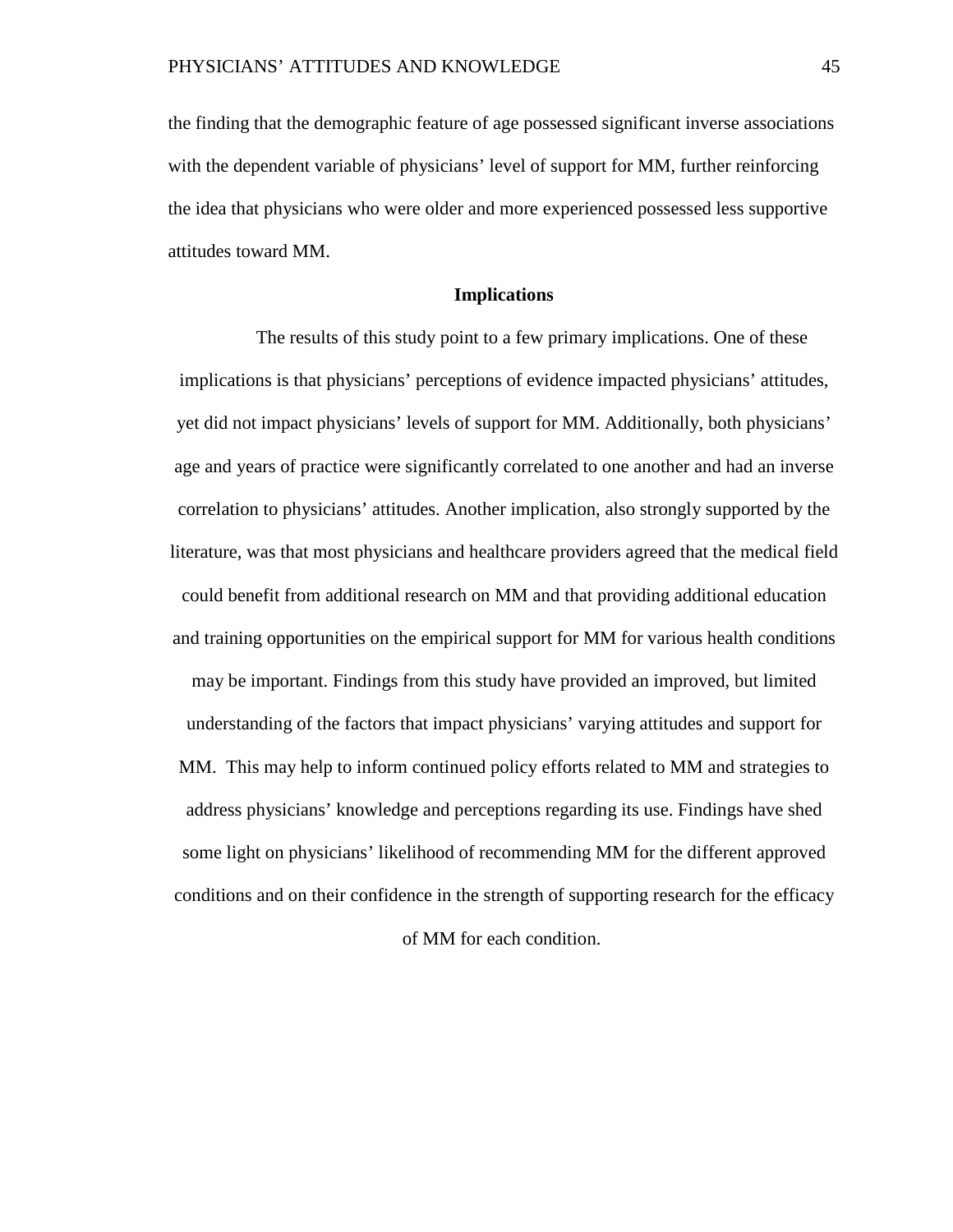#### **Strengths**

One of the strengths of this study was its focus on examining variable associations that have limited previous research and its moderate geographic diversity (i.e., participants from 12 different states). Additionally, although the small sample size of this study should be considered a limitation, one should note that despite this limitation, two of the three hypotheses were supported, an outcome quite uncommon among research studies with smaller sample sizes. Another strength of the study was its use of a selfreport survey format, which was very cost effective, allowed results to be easily obtained, and could be completed more quickly compared to other approaches. Additionally, the two Likert scales implemented in measuring physicians' levels of support and perceptions of evidence for MM helped draw conclusions more clearly, based on whether variables met statistical significance or not.

#### **Limitations**

Some of the limitations in this study included a small sample size (nine of 12) states had only one participant), making generalizability of these results difficult. In addition to the small sample size, participants represented a wide variety of medical specialties, further diluting the sample. Another limitation of the study was that it used a self-report measure. Although such an approach was a quick and convenient way of gathering data, the potential drawback of such an approach was that participants may have provided responses that were socially acceptable rather than based on their genuine beliefs. Additionally, several participants did not complete the survey, another common drawback of implementing a self-report measure.

Another limitation of the study included the measurement scales themselves. The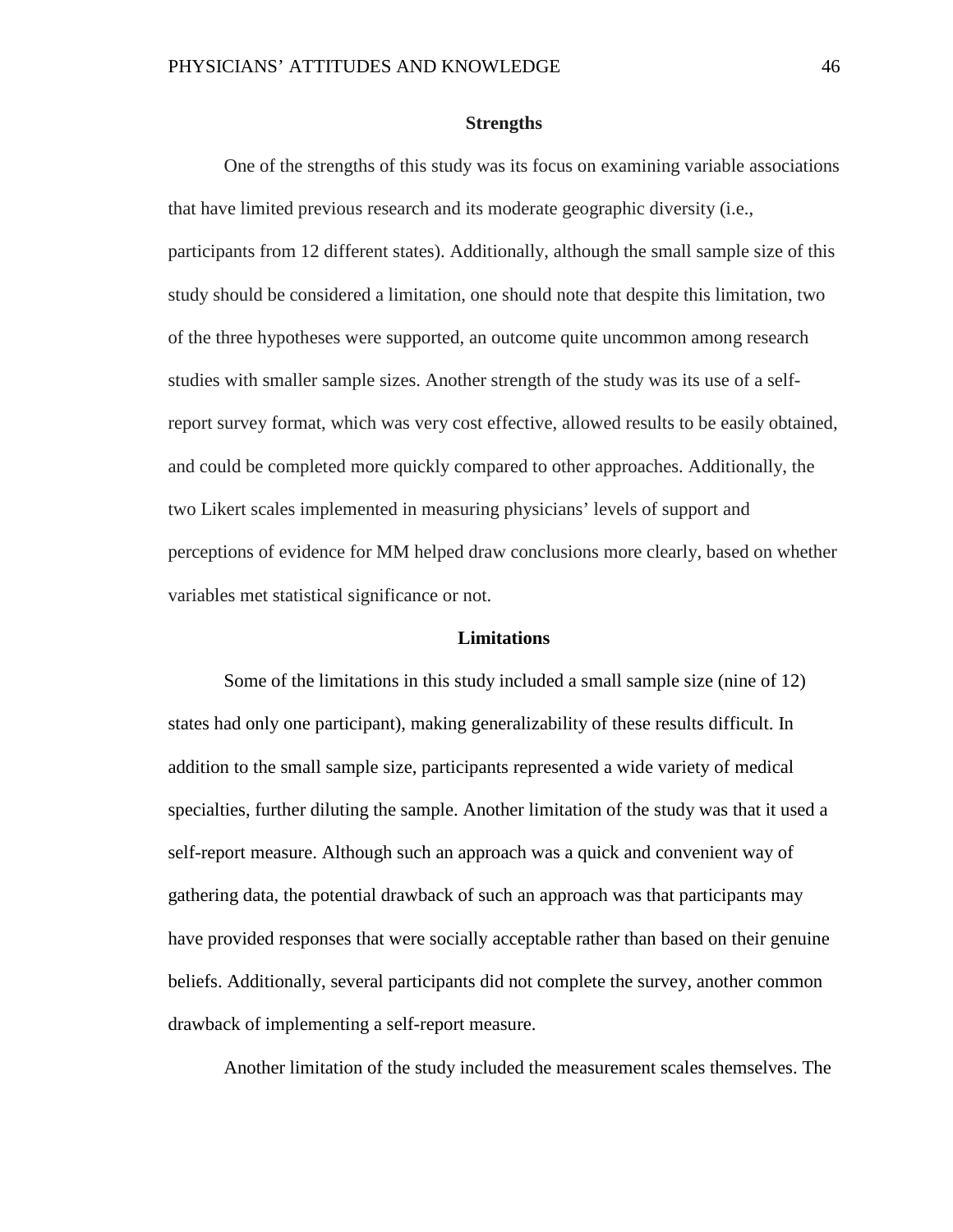Support for Medical Marijuana Use scale consisted of binary "Yes/No" response options, which severely limited participants' abilities to elaborate on their responses. Furthermore, for the Perception of Empirical Evidence scale, which consisted of a 5-point-Likert scale, provided no option for participants who were uncertain or did not know the amount of evidence that existed in support of MM's effectiveness to treat each medical condition. This may have been a contributing factor as to why some participants left some questions blank in this section and/or stopped doing the survey altogether. The Attitudes (Provider *Attitudes* and Beliefs Regarding Medical Cannabis in General) scale consisted of a oneitem, 5-point Likert scale, which limited participants' abilities to elaborate on their responses and/or to express their uncertainty, as this once again was not an option provided.

#### **Future Directions**

Based on the findings from this study, several future directions may be worth exploring. Future directions could include replicating this study with a larger sample, possibly providing more insight as to physicians' similarities and differences from one another based on medical specialty and region of practice. Another possible direction for future research is to continue to examine the sources of information (e.g., media, literature, clients, other physicians' views) physicians rely on most frequently to help them frame their clinical impressions regarding MM as an efficacious form of treatment. Future research may also examine how age and years of practice may be associated with attitudes toward MM, and whether this can be addressed with specialized training. Other future directions may include examining the similarities/differences among physicians who are licensed to recommend MM versus those who are not licensed and the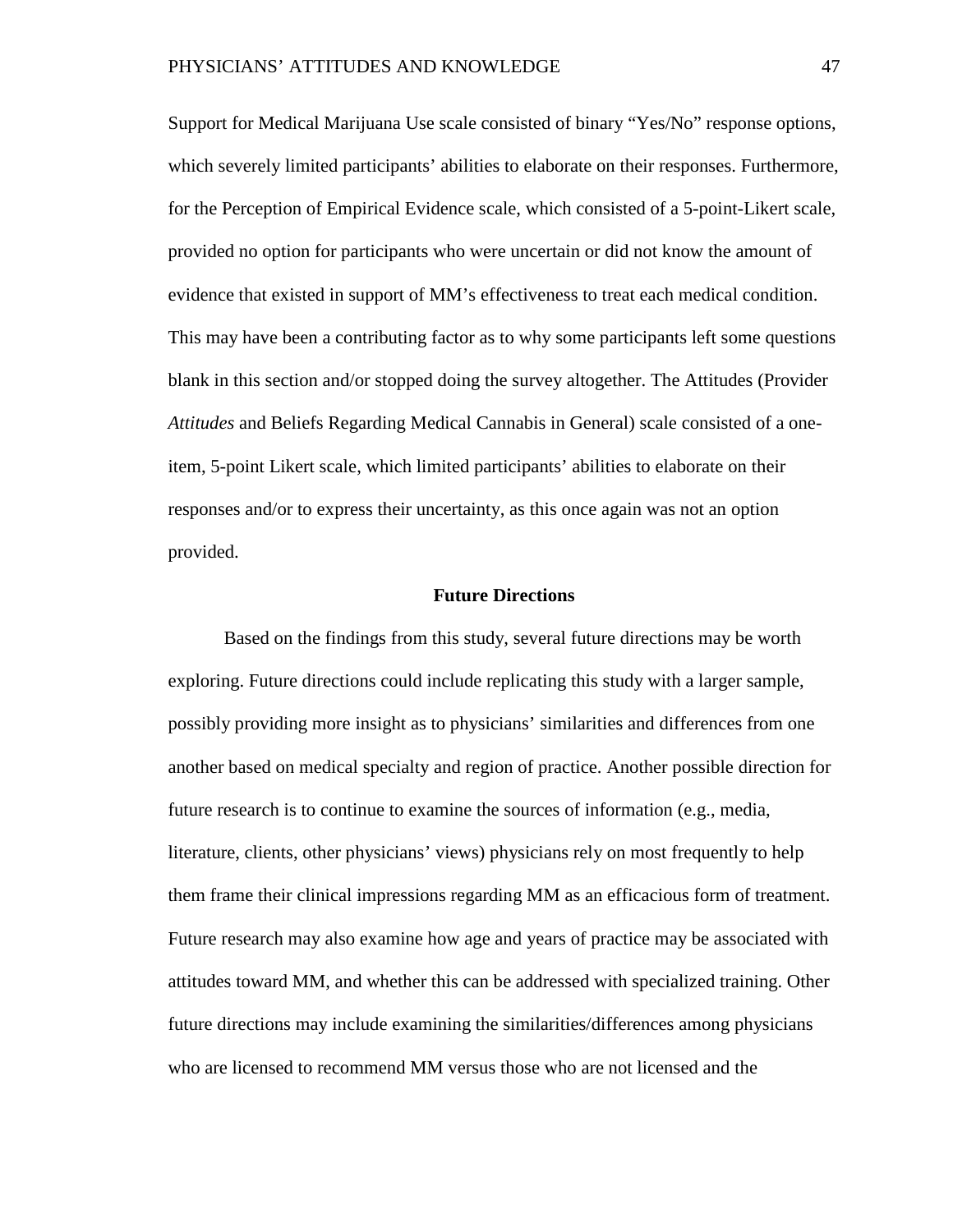reasons/arguments they developed to support their clinical perspectives. Such research may also help re-contextualize state laws and any pending legislations regarding MM throughout the country and even in different regions of the world.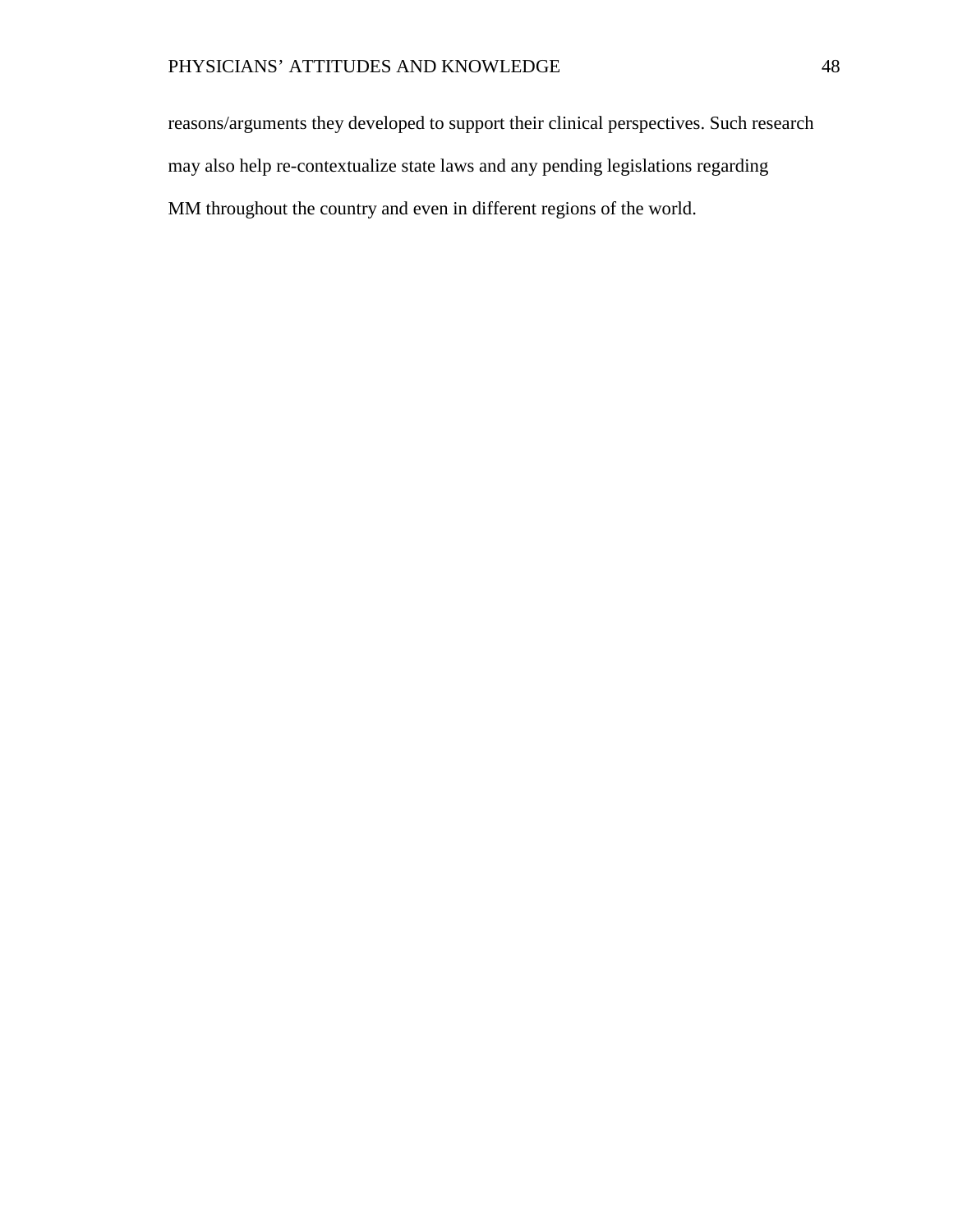#### **REFERENCES**

- Ablin, J. N., Elkayam, O., & Fitzcharles, M. A. (2016). Attitudes of Israeli rheumatologists to the use of medical cannabis as therapy for rheumatic disorders. *Rambam Maimonides Medical Journal, 7*(2), 12.
- Abrams, D. I., & Guzman M. (2015). Cannabis in cancer care*. Clinical Pharmacology & Therapeutics, 97*(6), 575-586.
- Abrams, D. I. (2018). The therapeutic effects of Cannabis and cannabinoids: An update from the National Academies of Sciences, Engineering and Medicine report. *European journal of internal medicine*, *49*, 7-11.
- Abrams, D. I., Vizoso, H. P., Shade, S. B., Jay, C., Kelly, M. E., & Benowitz, N. L. (2007). Vaporization as a smokeless cannabis delivery system: A pilot study. *Clinical Pharmacology & Therapeutics*, *82*(5), 572-578.
- Adler, J. N., & Colbert, J. A. (2013). Medicinal use of marijuana: Polling results*. New England Journal of Medicine, 368*(22), 866-868.
- Agrawal, A., Budney, A. J., & Lynskey, M. T. (2012). The cooccurring use and misuse of cannabis and tobacco: A review. *Addiction, 107*(7), 1221-1233.
- Amar, M. B. (2006). Cannabinoids in medicine: A review of their therapeutic potential. *Journal of ethnopharmacology*, *105*(1-2), 1-25.

Barber, E. J. (1992). Prehistoric textiles: The development of cloth in the Neolithic and Bronze Ages with special reference to the Aegean. Princeton University Press.

Belendiuk, K. A., Baldini, L. L., & Bonn-Miller, M. O. (2015). Narrative review of the safety and efficacy of marijuana for the treatment of commonly state-approved medical and psychiatric disorders. *Addiction Science & Clinical Practice*, *10*(1),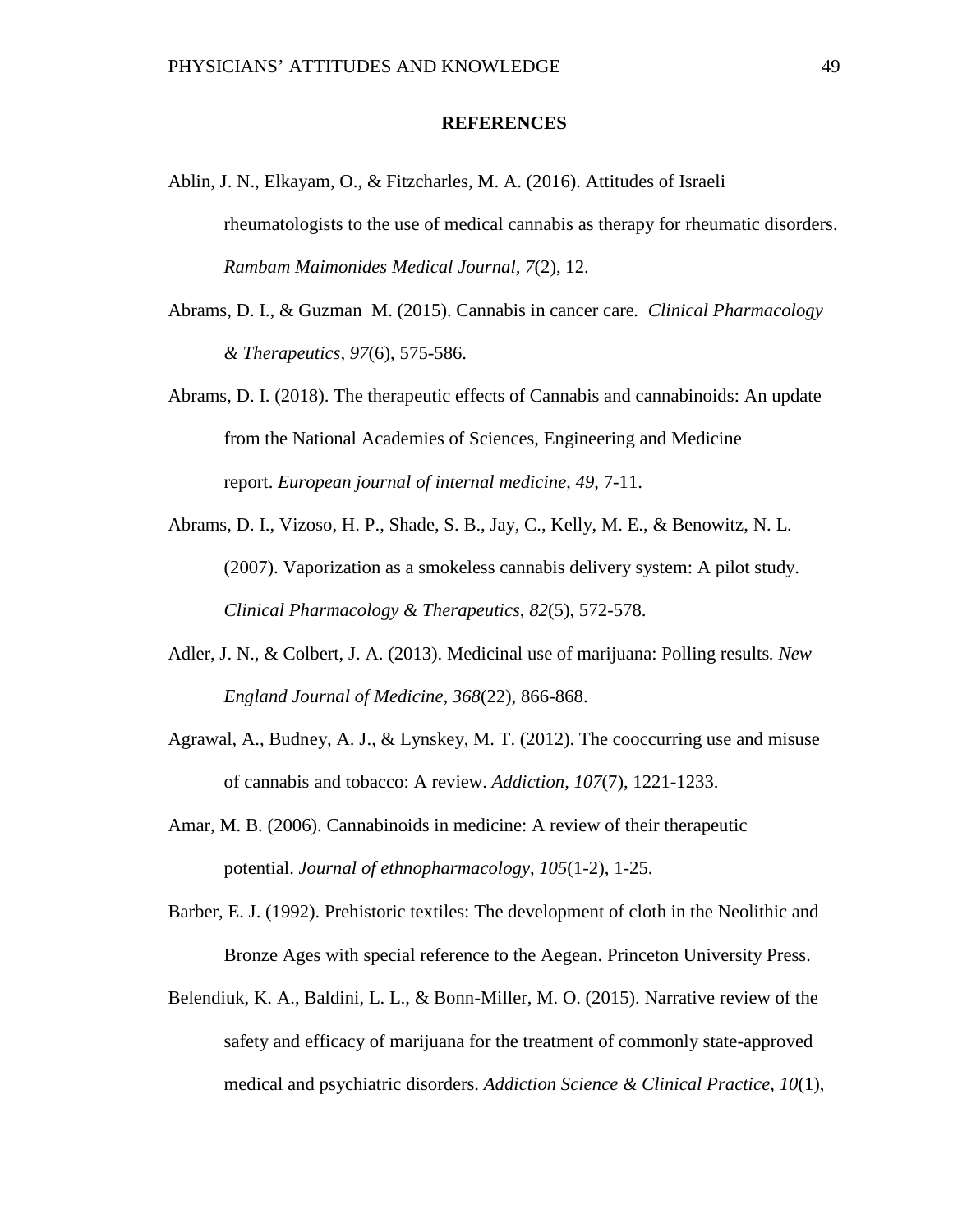- Bell, C., Slim, J., Flaten, H. K., Lindberg, G., Arek, W., & Monte, A. A. (2015). Butane hash oil burns associated with marijuana liberalization in Colorado. *Journal of Medical Toxicology, 11*(4), 422-425.
- Borodovsky, J. T., Crosier, B. S., Lee, D. C., Sargent, J. D., & Budney, A. J. (2016). Smoking, vaping, eating: Is legalization impacting the way people use cannabis? *International Journal of Drug Policy, 36*, 141-147.
- Bowles, D. W., O'Bryant, C. L., Camidge, D. R., & Jimeno, A. (2012). The intersection between cannabis and cancer in the United States. *Critical reviews in oncology/hematology*, *83*(1), 1-10.
- Brady, J. E., & Li, G. (2014). Trends in alcohol and other drugs detected in fatally injured drivers in the United States, 1999–2010. *American Journal of Epidemiology, 179*(6), 692–699.
- Braun, I. M., Wright, A., Peteet, J., Meyer, F. L., Yuppa, D. P., Bolcic-Jankovic, D., & Tulsky, J. A. (2018). Medical oncologists' beliefs, practices, and knowledge regarding marijuana used therapeutically: A nationally representative survey study. *Journal of Clinical Oncology, 36*(19), 1957-1962.
- Bridgeman, M. B., & Abazia, D. T. (2017). Medicinal cannabis: History, pharmacology, and implications for the acute care setting. *Pharmacy and Therapeutics, 42*(3), 180-188.
- Buckner, J. D., Zvolensky, M. J., Farris, S. G., & Hogan, J. (2014). Social anxiety and coping motives for cannabis use: The impact of experiential avoidance. *Psychology of Addictive Behaviors, 28(2)*, 568–574.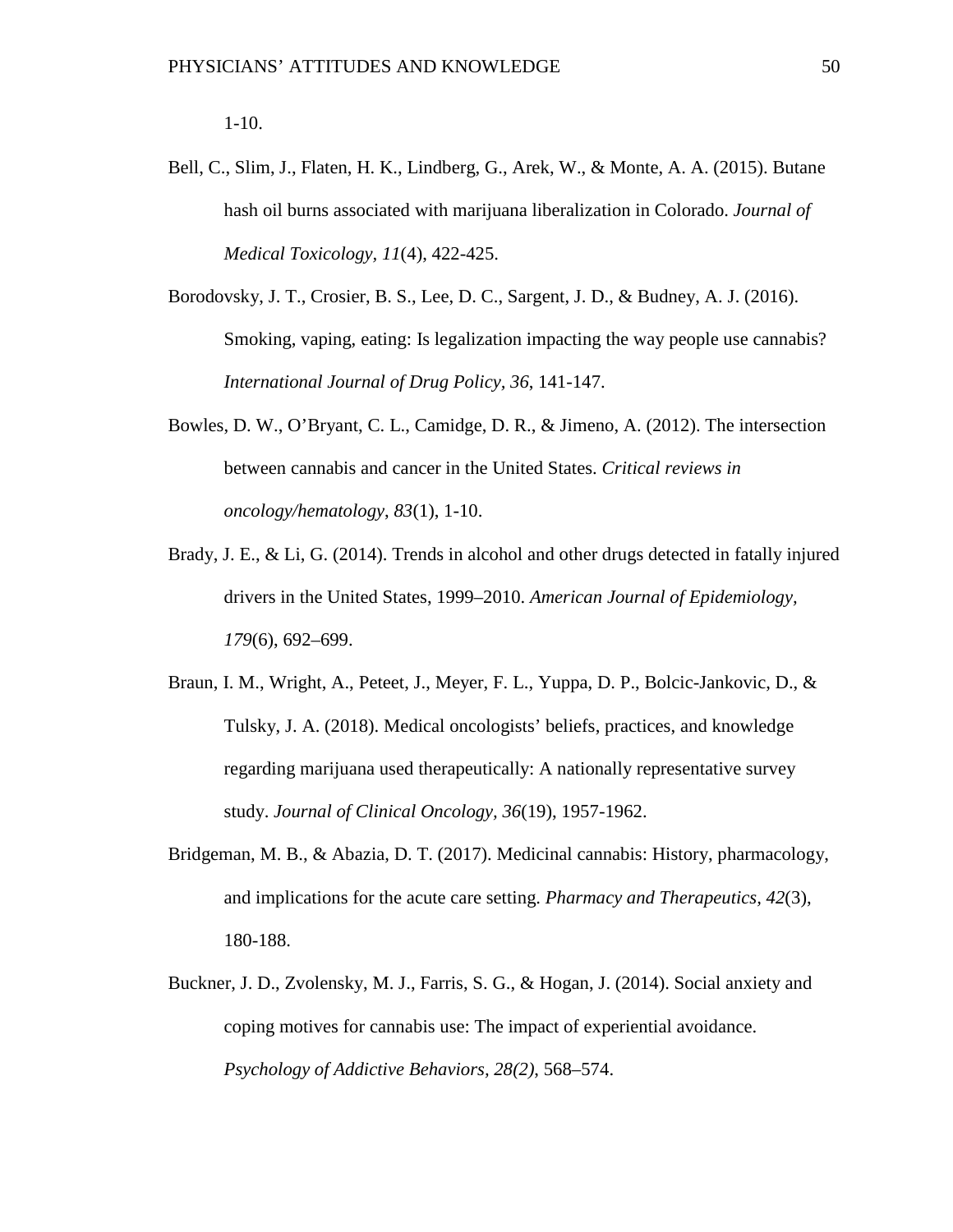- Budney, A. J., Sofis, M. J., & Borodovsky, J. T. (2019). An update on cannabis use disorder with comment on the impact of policy related to therapeutic and recreational cannabis use. European *Archives of Psychiatry and Clinical Neuroscience, 269*(1), 73-86.
- Cao, D., Srisuma, S., Bronstein, A. C., & Hoyte, C. O. (2016). Characterization of edible marijuana product exposures reported to United States poison centers. *Clinical Toxicology, 54*(9), 840-846.
- Carliner, H., Brown, Q. L., Sarvet, A. L., & Hasin, D. S. (2017). Cannabis use, attitudes, and legal status in the U.S.: A review. *Preventive Medicine, 104*, 13-23.
- Chan, M. H., Knoepke, C. E., Cole, M. L., McKinnon, J., & Matlock, D. D. (2017). Colorado medical students' attitudes and beliefs about marijuana*. Journal of General Internal Medicine, 32*(4), 458-463.
- Charuvastra, A., Friedmann, P. D., & Stein, M. D. (2005). Physician attitudes regarding the prescription of medical marijuana. *Journal of Addictive Diseases, 24*(3), 87- 93.
- Degenhardt, L., Ferrari, A. J., Calabria, B., Hall, W. D., Norman, R. E., McGrath, J., Flaxman, A. D., Engell, R. E., Freedman, G. D., Whiteford, H.A., & Vos, T. (2013). The global epidemiology and contribution of cannabis use and dependence to the global burden of disease: Results from the GBD 2010 study. *PloS One, 8*(10), 1932-6203.
- Earleywine, M., & Barnwell, S. S. (2007). Decreased respiratory symptoms in cannabis users who vaporize. *Harm Reduction Journal, 4*(11), 1-4.

Earleywine, M., & Van Dam, N. T. (2010). Case studies in cannabis vaporization.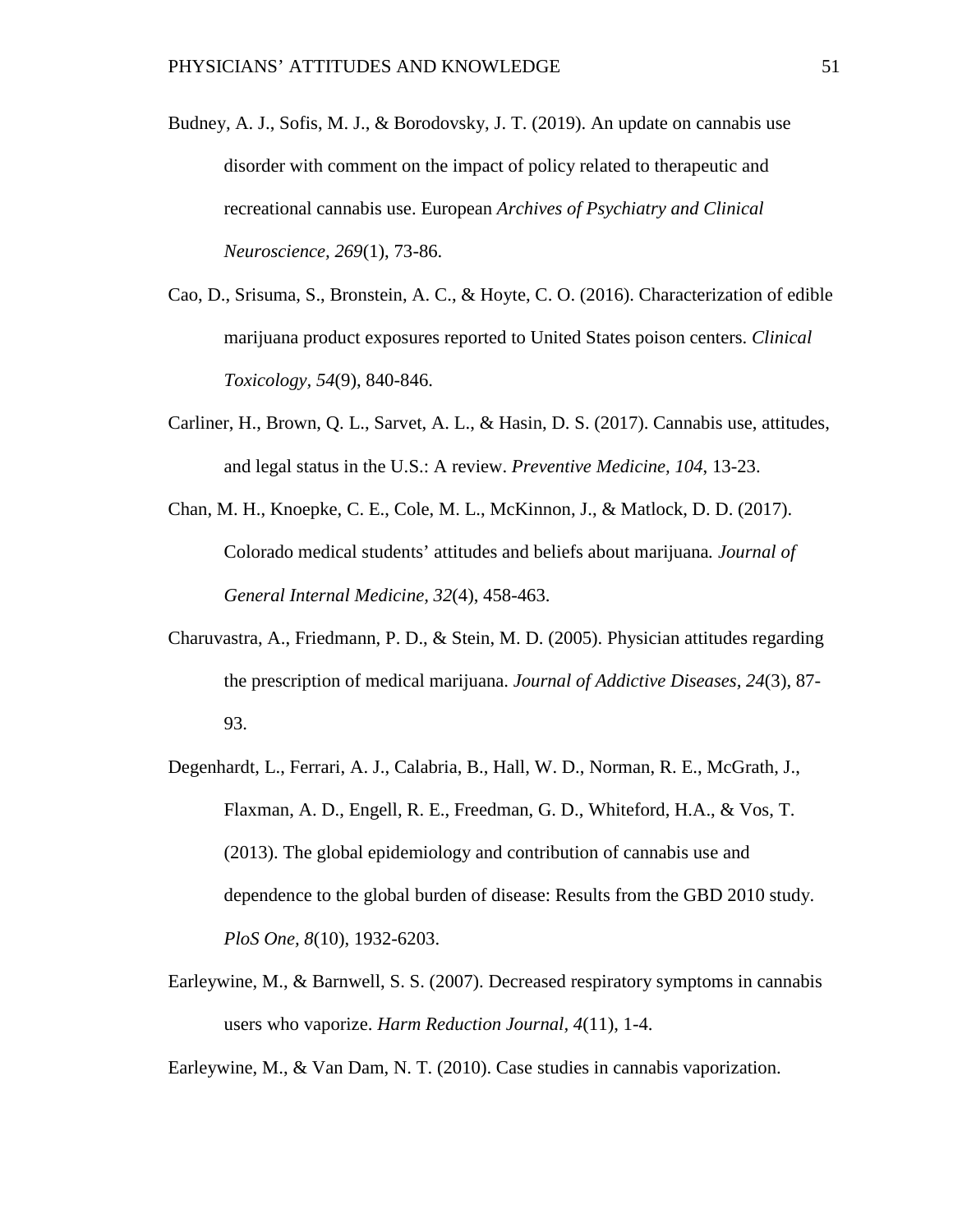*Addiction Research & Theory, 18*(3), 243-249.

- Fairman, B. J. (2015). Cannabis problem experiences among users of the tobacco– cannabis combination known as blunts. *Drug and Alcohol Dependence, 150*, 77- 84.
- Fergusson, D. M., Boden, J. M., & Horwood, L. J. (2006). Cannabis use and other illicit drug use: testing the cannabis gateway hypothesis. *Addiction*, *101*(4), 556-569.
- Field, A. (2013). Discovering statistics using IBM SPSS statistics (4th ed.). Sage Publications.
- Fine, P. G., & Rosenfeld, M. J. (2013). The endocannabinoid system, cannabinoids, and pain. *Rambam Maimonides Medical Journal*, *4*(4).
- Friese, B., Slater, M. D., Annechino, R., & Battle, R. S. (2016). Teen use of marijuana edibles: A focus group study of an emerging issue. *The Journal of Primary Prevention, 37*(3), 303-309
- Gartner, C. E. (2015). Mull it over: Cannabis vaporizers and harm reduction. *Addiction, 110*(11), 1709-1710.
- Gates, P., Jaffe, A., & Copeland, J. (2014). Cannabis smoking and respiratory health: Consideration of the literature. *Respirology, 19*(5), 655-662.
- Geshtakovska, G., & Stefkov, G. (2016). Routes of cannabis administration: a brief review. *Your hosts Macedonian Pharmaceutical Association and Faculty of Pharmacy, Ss Cyril and Methodius University in Skopje*, *515*.
- Gourdet, C., Giombi, K. C., Kosa, K., Wiley, J., & Cates, S. (2017). How four U.S. states are regulating recreational marijuana edibles. *International Journal of Drug Policy, 43*, 83-90.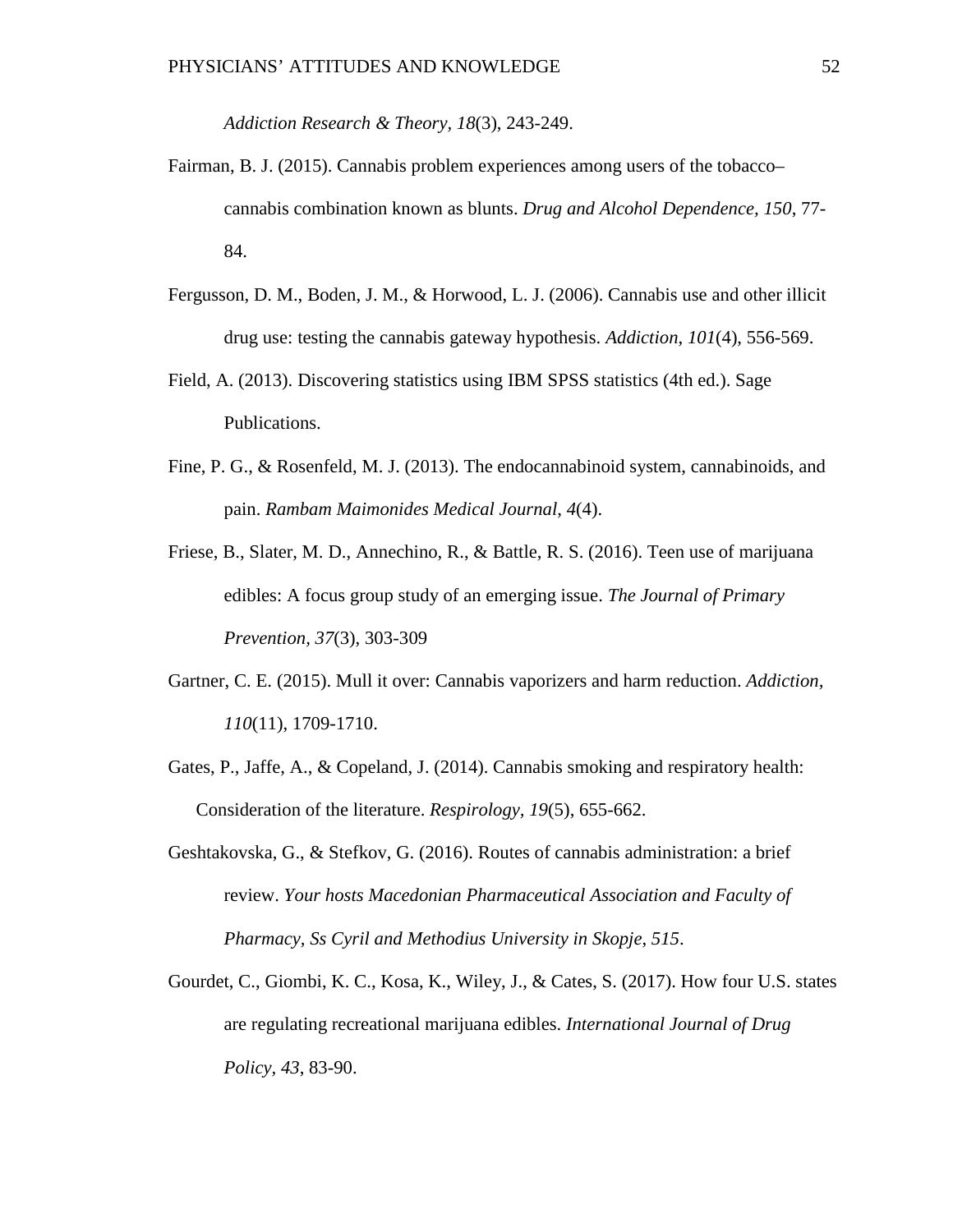- Haberstick, B. C., Young, S. E., Zeiger, J. S., Lessem, J. M., Hewitt, J. K., & Hopfer, C. J. (2014). Prevalence and correlates of alcohol and cannabis use disorders in the United States: results from the national longitudinal study of adolescent health. *Drug and alcohol dependence*, *136*, 158-161.
- Hall, W., & Degenhardt, L. (2009). Adverse health effects of non-medical cannabis use. *The Lancet, 374(9698)*, 1383–1391.
- Hall, W., & Solowij, N. (1998). Adverse effects of cannabis. *The Lancet, 352*(9140), 1611–1616.
- Hancox, R. J., Shin, H. H., Gray, A. R., Poulton, R., & Sears, M. R. (2015). Effects of quitting cannabis on respiratory symptoms. *European Respiratory Journal, 46*(1), 80-87.
- Ibrahim, M. M., Porreca, F., Mata, H. P., Malan Jr., T. P., Lai, J., Vanderah, T. W., Albrecht, P. J., Rice, F. L., Khodorova, A., Davar, G., Makriyannis, A. (2005). CB2 cannabinoid receptor activation produces antinociception by stimulating peripheral release of endogenous opioids. *Proceedings of the National Academy of Sciences*, *102*(8), 3093-3098.
- Jacobs, N. I., Montebello, M., Monds, L. A., & Lintzeris, N. (2019). Survey of Australian psychiatrists' and psychiatry trainees' knowledge about and attitudes towards medicinal cannabinoids. *Australian Psychiatry, 27*(1), 80-85.
- Jensen, G., Bertelotti, R., Greenhalgh, D., Palmieri, T., & Maguina, P. (2015). Honey oil burns: A growing problem. *Journal of Burn Care & Research, 36*(2), e34-e37.
- Johnson, J. R., Burnell-Nugent, M., Lossignol, D., Ganae-Motan, E. D., Potts, R., & Fallon, M. T. (2010). Multicenter, double-blind, randomized, placebo-controlled,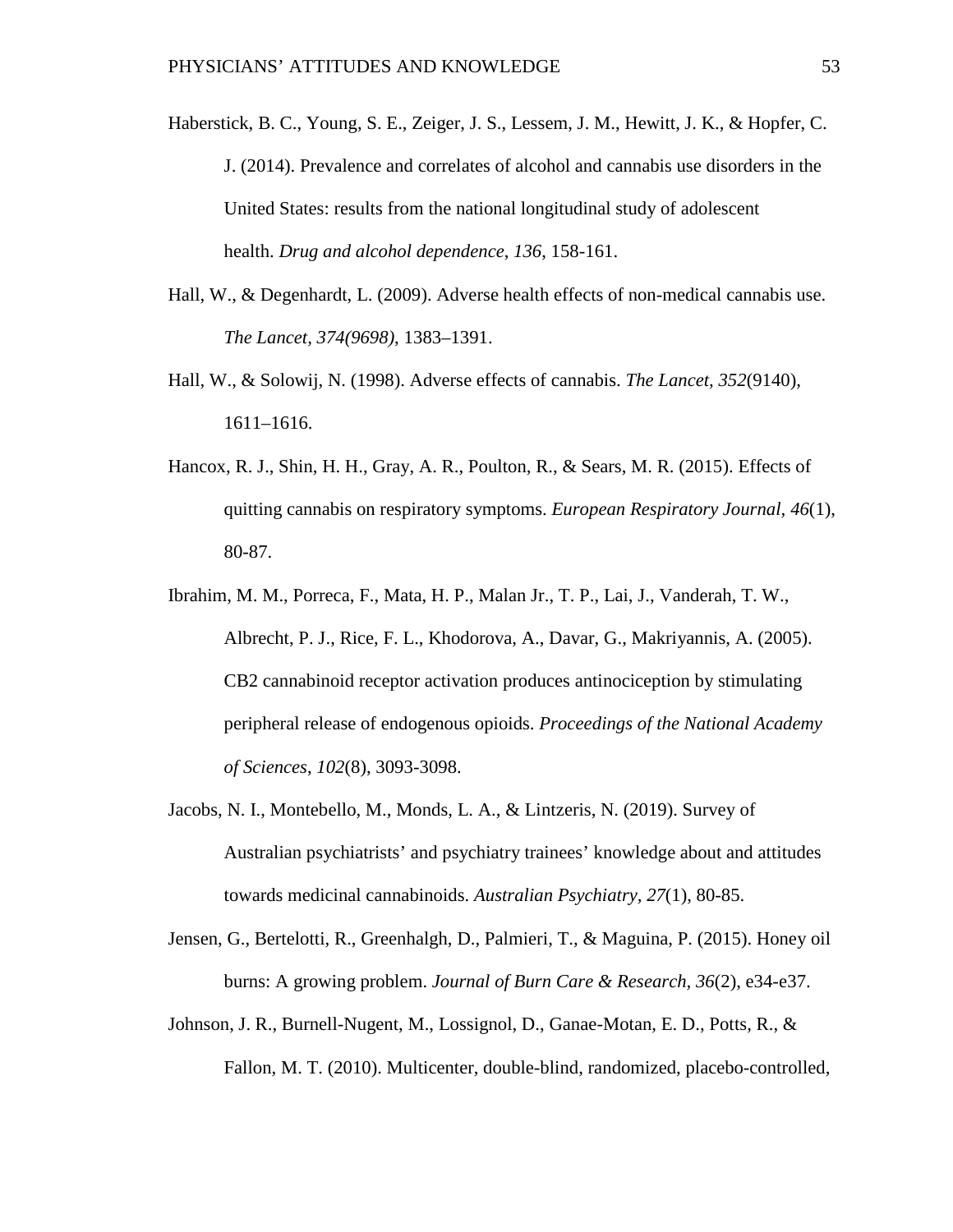parallel-group study of the efficacy, safety, and tolerability of THC: CBD extract and THC extract in patients with intractable cancer-related pain. *Journal of Pain and Symptom Management*, *39*(2), 167-179.

- Johnson, N. (2017). *Grass roots: A history of cannabis in the American West*. Oregon State University Press.
- Johnson, R. M., Brooks-Russell, A., Ma, M., Fairman, B. J., Tolliver Jr, R. L., & Levinson, A. H. (2016). Usual modes of marijuana consumption among high school students in Colorado. *Journal of Studies on Alcohol and Drugs, 77*(4), 580-588.
- Jones, C. B., Hill, M. L., Pardini, D. A., & Meier, M. H. (2016). Prevalence and correlates of vaping cannabis in a sample of young adults. *Psychology of Addictive Behaviors, 30*(8), 915-921.
- Kansagara, D., Morasco, B. J., Iacocca, M. O., Bair, M. J., Hooker, E. R., & Becker, W. C. (2020). Clinician knowledge, attitudes, and practice regarding cannabis: Results from a national Veterans Health Administration survey. *Pain Medicine*, *21*(11), 3180-3186.
- Keller, C. J., Chen, E. C., Brodsky, K., & Yoon, J. H. (2016). A case of butane hash oil (marijuana wax)–induced psychosis. *Substance Abuse, 37*(3), 384-386.
- Kondrad, E., & Reid, A. (2013). Colorado family physicians' attitudes toward medical marijuana. *The Journal of the American Board of Family Medicine*, *26*(1), 52-60.
- Koocher, G. P., & Shortt, D. (2018). Addressing legal marijuana use in psychological practice. *Practice Innovations, 3*(4), 261–270. [https://doi.org/10.1037/pri0000077](https://psycnet.apa.org/doi/10.1037/pri0000077)

Lee, D. C., Crosier, B. S., Borodovsky, J. T., Sargent, J. D., & Budney, A. J. (2016).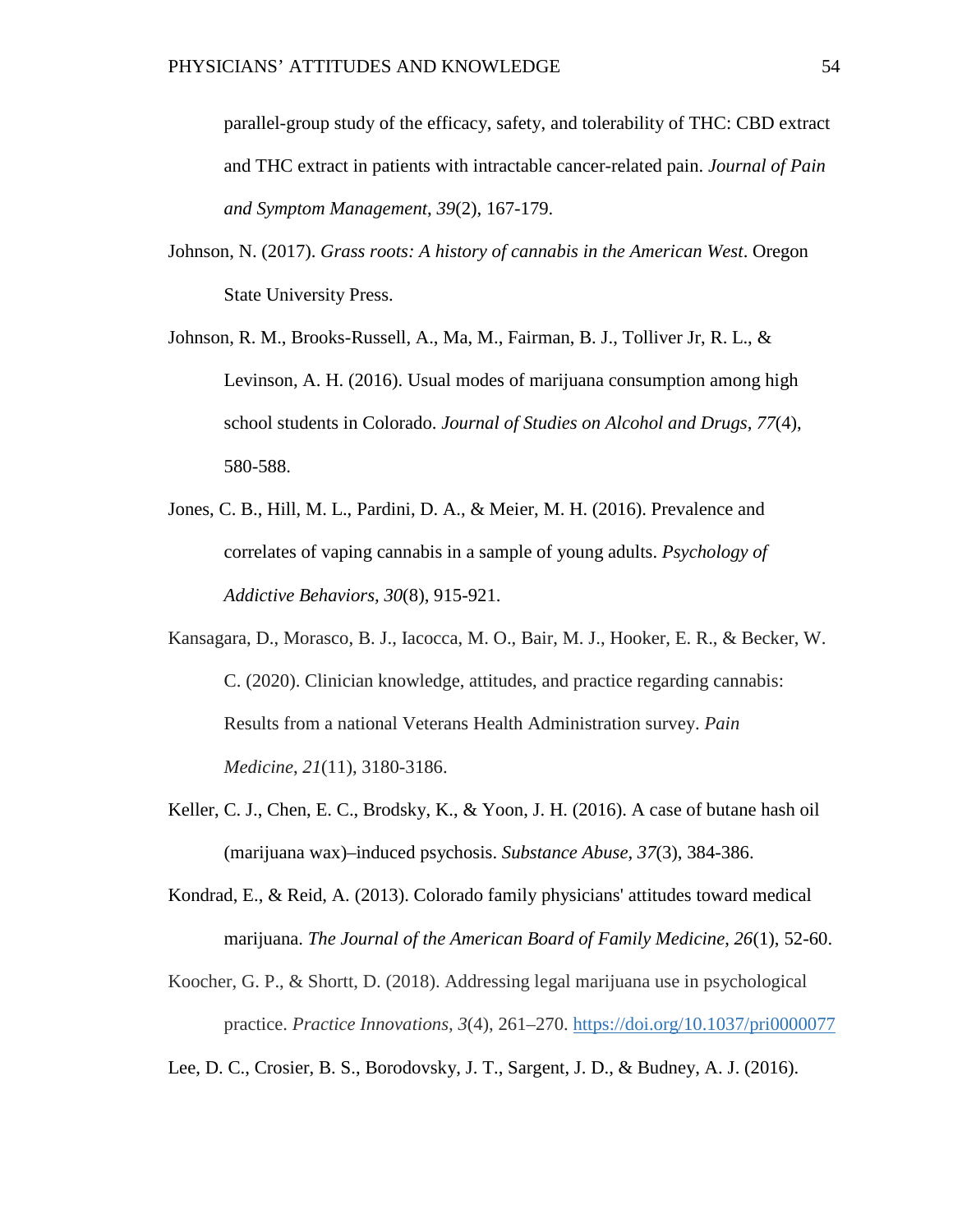Online survey characterizing vaporizer use among cannabis users. *Drug and Alcohol Dependence, 159*, 227-233.

- Loflin, M., & Earleywine, M. (2014). A new method of cannabis ingestion: The dangers of dabs? *Addictive Behaviors, 39*(10), 1430-1433.
- Lombardi, E., Gunter, J., & Tanner, E. (2020). Ohio physician attitudes toward medical cannabis and Ohio's medical marijuana program. *Journal of Cannabis Research*, *2*(1), 1-9.
- MacCoun, R. J., & Mello, M. M. (2015). Half-baked: The retail promotion of marijuana edibles. *New England Journal of Medicine, 372*(11), 989-991.
- Manzanares, J., Julian, M. D., & Carrascosa, A. (2006). Role of the cannabinoid system in pain control and therapeutic implications for the management of acute and chronic pain episodes. *Current Neuropharmacology*, *4*(3), 239-257.
- *Map of Marijuana Legality by State.* (2021). DISA Global Solutions. https://disa.com/map-of-marijuana-legality-by-state
- Metrik, J., Bassett, S. S., Aston, E. R., Jackson, K. M., & Borsari, B. (2018). Medicinal versus recreational cannabis use among returning veterans. *Translational Issues in Psychological Science, 4*(1), 6-20.
- Munson, A. E., Harris, L. S., Friedman, M. A., Dewey, W. L., & Carchman, R. A. (1975). Antineoplastic activity of cannabinoids. *Journal of the National Cancer Institute*, *55*(3), 597-602.

National Association of Social Workers. (2017). *Code of ethics.* [https://www.socialworkers.org/About/Ethics/Code-of-Ethics/Code-of-Ethics-](https://www.socialworkers.org/About/Ethics/Code-of-Ethics/Code-of-Ethics-English)English

National Institute of Drug Abuse. (2017). *What is the scope of marijuana use in the*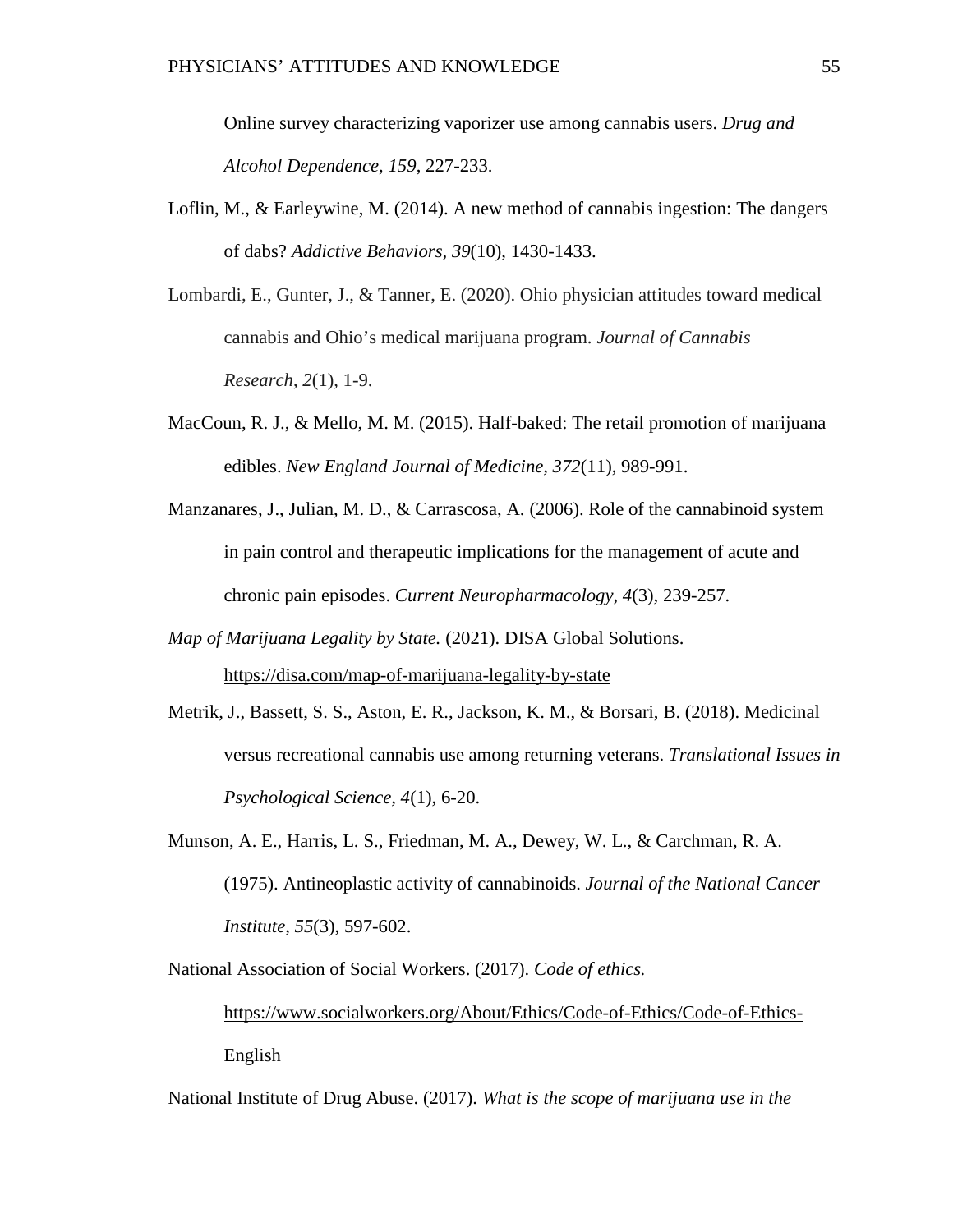#### *United States?*

https://www.drugabuse.gov/publications/research reports/marijuana/whatscopemarijuana-use-in-united-states.

- Navarrete, M., & Araque, A. (2008). Endocannabinoids mediate neuronastrocyte communication. *Neuron, 57*(6), 883–893.
- Noyes Jr, R., Brunk, S. F., Baram, D. A., & Canter, A. (1975). Analgesic effect of delta‐ 9‐tetrahydrocannabinol. *The Journal of Clinical Pharmacology*, *15*(2‐3), 139-143.
- Noyes Jr, R., Brunk, S. F., Avery, D. H., & Canter, A. (1975). The analgesic properties of delta‐9‐tetrahydrocannabinol and codeine. *Clinical Pharmacology & Therapeutics*, *18*(1), 84-89.
- Nutt, D. J., King, L. A., & Nichols, D. E. (2013). Effects of Schedule I drug laws on neuroscience research and treatment innovation. *Nature Reviews Neuroscience, 14*(8), 577-585.

Office of National Drug Control Policy. (2016). Answers to frequently asked questions about marijuana. Retrieved August 5, 2016, from [www.whitehouse.gov/ondcp/frequently-asked-questions-and-facts-about](http://www.whitehouse.gov/ondcp/frequently-asked-questions-and-facts-about-)marijuana.

- Pacek, L. R., Malcolm, R. J., & Martins, S. S. (2012). Race/ethnicity differences between alcohol, marijuana, and co-occurring alcohol and marijuana use disorders and their association with public health and social problems using a national sample. *The American Journal on Addictions, 21*(5), 435-444.
- Parker, L. A., Kwiatkowska, M., & Mechoulam, R. (2006). Delta-9 tetrahydrocannabinol and cannabidiol, but not ondansetron, interfere with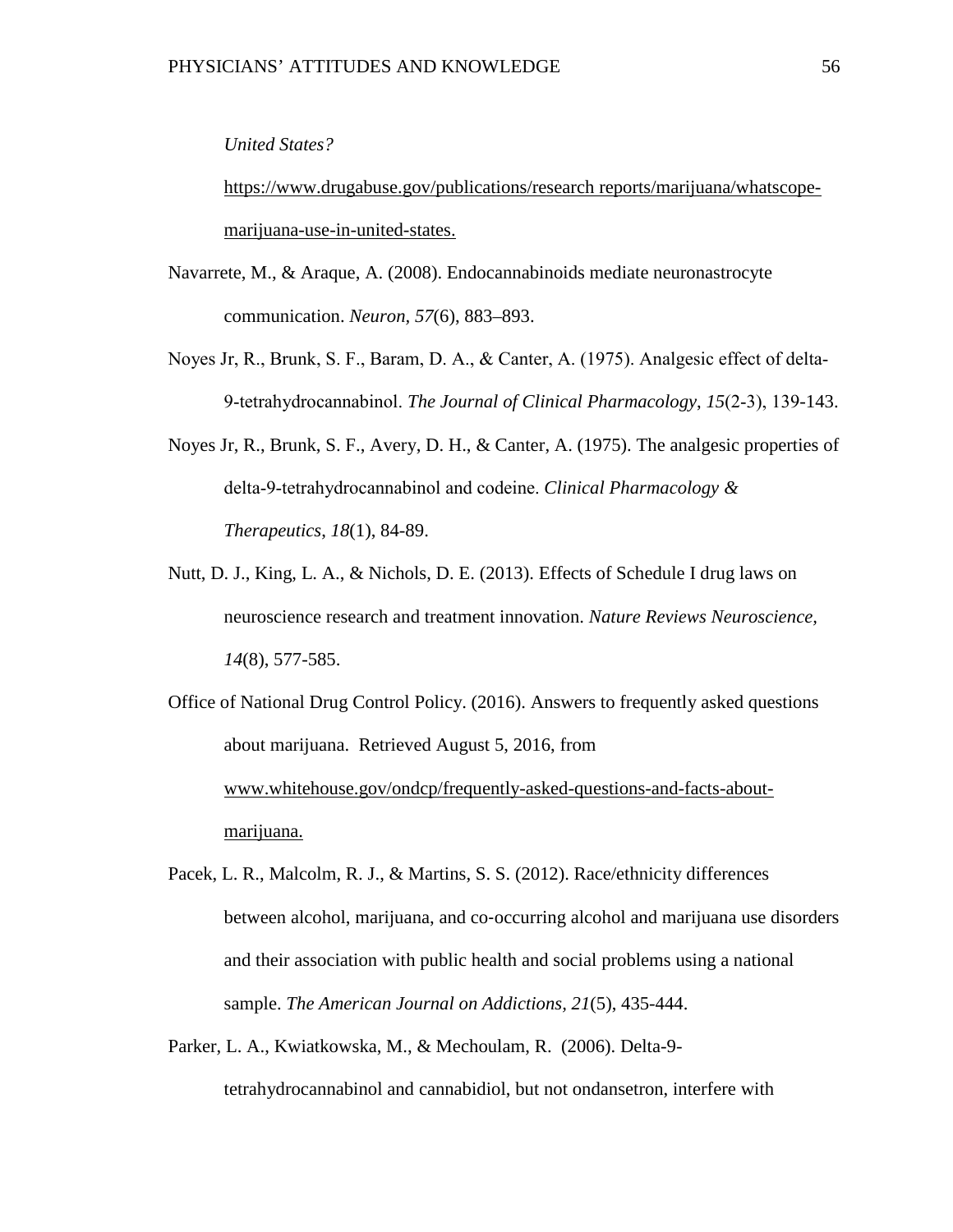conditioned retching reactions elicited by a lithium-paired context in Suncus murinus: An animal model of anticipatory nausea and vomiting. *Physiology and Behavior*, *87*(1), 66-71.

- Patrick, M. E., Schulenberg, J. E., O'Malley, P. M., Maggs, J. L., Kloska, D. D., Johnston,L. D., & Bachman, J. G. (2011). Age-related changes in reasons for using alcohol and marijuana from ages 18 to 30 in a national sample. *Psychology of Addictive Behaviors, 25*(2), 330-339.
- Pisanti, S., & Bifulco, M. (2019). Medical cannabis: A plurimillennial history of an evergreen. *Journal of Cellular Physiology*, *234*(6), 8342-8351.
- Pisanti, S., Malfitano, A. M., Grimaldi, C., Santoro, A., Gazzerro, P., Laezza, C., & Bifulco, M. (2009). Use of cannabinoid receptor agonists in cancer therapy as palliative and curative agents. *Best Practice & Research Clinical Endocrinology & Metabolism*, *23*(1), 117-131.
- Pistis, M., Ferraro, L., Pira, L., Flore, G., Tanganelli, S., Gessa, G. L., & Devoto, P. (2002). Δ9-Tetrahydrocannabinol decreases extracellular GABA and increases extracellular glutamate and dopamine levels in the rat prefrontal cortex: an in vivo microdialysis study. *Brain Research*, *948*(1-2), 155-158.
- Portenoy, R. K., Ganae-Motan, E. D., Allende, S., Yanagihara, R., Shaiova, L., Weinstein, S., McQuade, R., Wright, S., Fallon, M. T. (2012). Nabiximols for opioid-treated cancer patients with poorly-controlled chronic pain: A randomized, placebo-controlled, graded dose trial*. The Journal of Pain, 13*(5), 438-449.
- Qamri, Z., Preet, A., Nasser, M. W., Bass, C. E., Leone, G., Barsky, S. H., & Ganju, R. K. (2009). Synthetic cannabinoid receptor agonists inhibit tumor growth and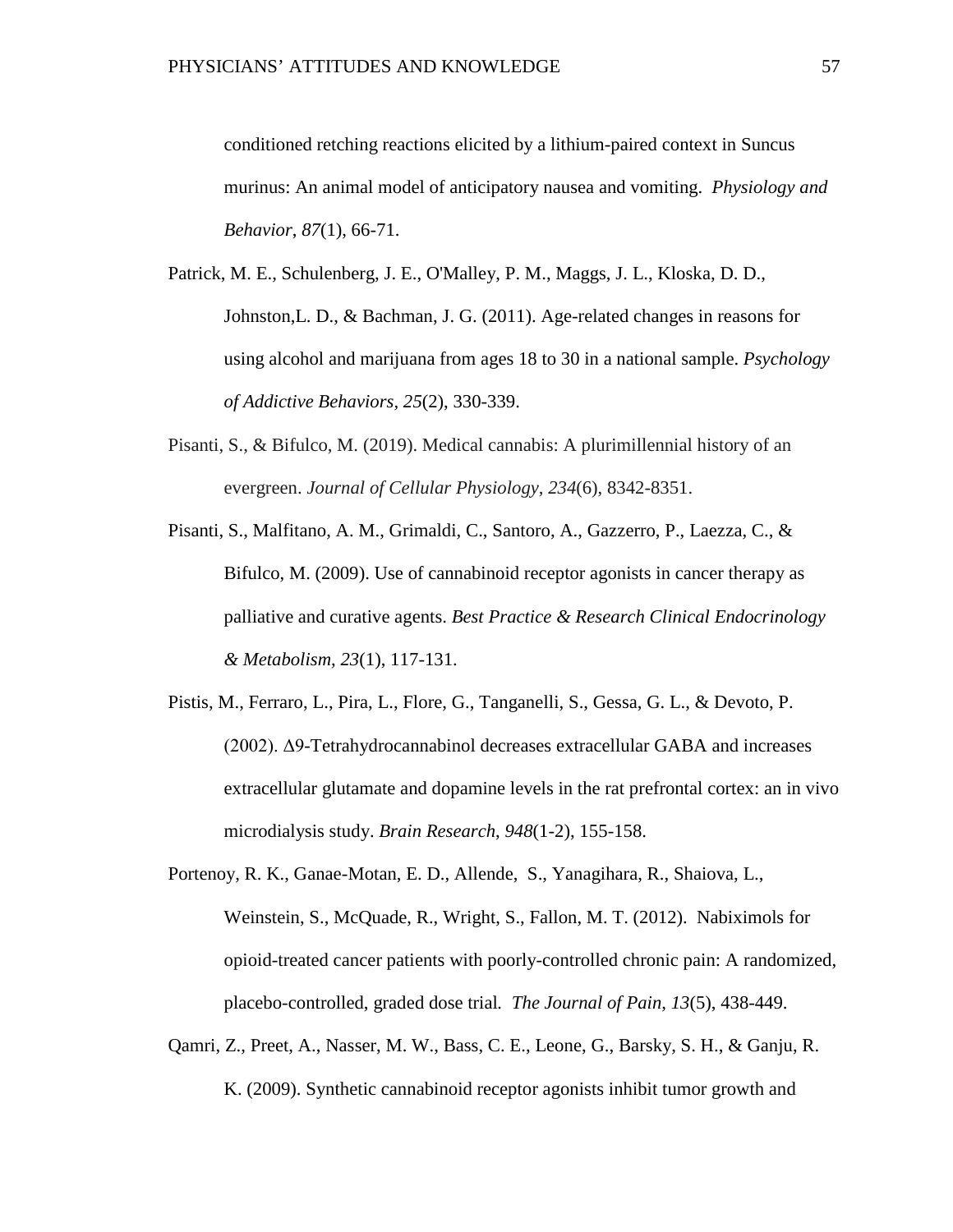metastasis of breast cancer. *Molecular Cancer Therapeutics*, *8*(11), 3117-3129.

- Quinnipiac University. (June 6, 2016). *Allow marijuana for vets with PTSD, U.S. voters say 10-1, Quinnipiac University national poll finds; slim majority say legalize marijuana in general*. Jun 6, 2016. [www.qu.edu/news-and-events/quinnipiac](http://www.qu.edu/news-and-events/quinnipiac-)university-poll/national/release-detail?ReleaseID=2354
- Ramaekers, J. G., Kauert, G., van Ruitenbeek, P., Theunissen, E. L., Schneider, E., & Moeller, M. R. (2006). High-potency marijuana impairs executive function and inhibitory motor control. *Neuropsychopharmacology, 31*, 2296–2303.
- Ramo, D. E., Liu, H., & Prochaska, J. J. (2012). Tobacco and marijuana use among adolescents and young adults: A systematic review of their co-use. *Clinical Psychology Review, 32*(2), 105-121.
- Restore Integrative Wellness Center. (2018). *21 qualifying conditions for medical marijuana in PA – Restore.*https://restoreiwc.com/qualifyingcondtions/.
- Rodriguez de Fonseca, F., Del Arco, I., Bermudez-Silva, F. J., Bilbao, A., Cippitelli, A., & Navarro, M. (2004). The endocannabinoid system: Physiology and pharmacology. *Alcohol and Alcoholism, 40*(1), 2-14.
- Rojas, L. M. (1998). California's Compassionate Use Act and the Federal Government's Medical Marijuana Policy: Can Califorina Physicians Recommend Marijuana to Their Patients without Subjecting Themselves to Sanctions. *McGeorge L. Rev.*, *30*, 1373-1425.
- Rong, C., Lee, Y., Carmona, N. E., Cha, D. S., Ragguett, R. M., Rosenblat, J. D., Mansur, R. B., Ho, R. C., Mclntyre, R. S. (2017). Cannabidiol in medical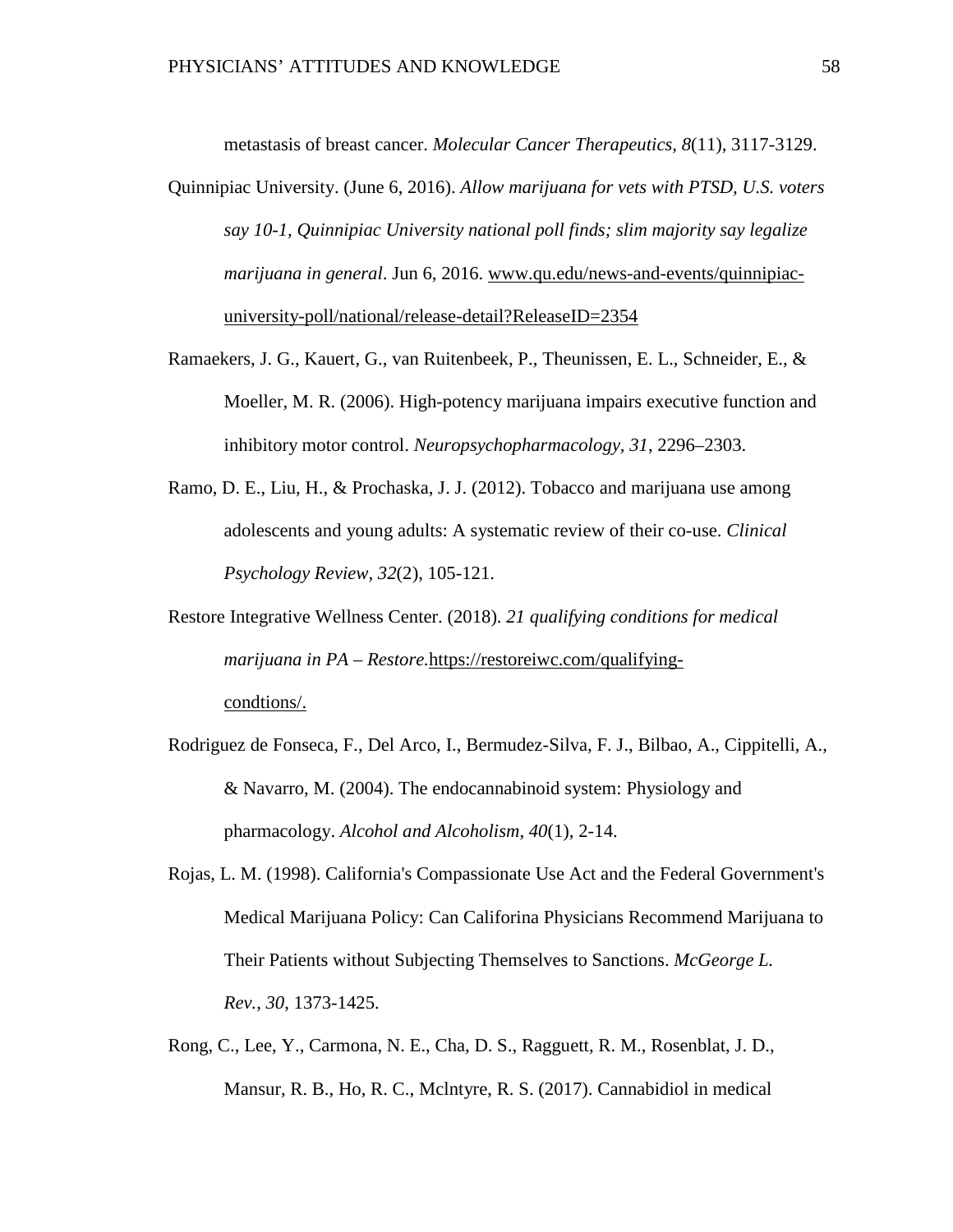marijuana: Research vistas and potential opportunities. *Pharmacological Research, 121,* 213-218.

- Rubin, R. (2017). Medical marijuana is legal in most states, but physicians have little evidence to guide them. *Jama*, *317*(16), 1611-1613.
- Russell, C., Rueda, S., Room, R., Tyndall, M., & Fischer, B. (2018). Routes of administration for cannabis use: Basic prevalence and related health outcomes: A scoping review and synthesis. *International Journal of Drug Policy, 52*, 87-96.
- Schauer, G. L., King, B. A., Bunnell, R. E., Promoff, G., & McAfee, T. A. (2016). Toking, vaping, and eating for health or fun: Marijuana use patterns in adults, U.S., 2014. *American Journal of Preventive Medicine, 50*(1), 1-8.
- Secci, M. E., Mascia, P., Sagheddu, C., Beggiato, S., Melis, M., Borelli, A. C., Tomasini, M. C., Panlilio, L. V., Schindler, C. W., Tanda, G., Ferré, S., Bradberry, C. W., Ferraro, L., Pistis, M., Goldberg, S. R., Schwarcz, R., & Justinova, R. (2019). Astrocytic mechanisms involving kynurenic acid control Δ 9 tetrahydrocannabinol-induced increases in glutamate release in brain rewardprocessing areas. *Molecular Neurobiology, 56*(5), 3563-3575.
- Shiplo, S., Asbridge, M., Leatherdale, S. T., & Hammond, D. (2016). Medical cannabis use in Canada: vapourization and modes of delivery. *Harm Reduction Journal*, *13*(1), 1-10.

Stafford, P. G., & Bigwood, J. (1992). *[Psychedelics encyclopedia](https://books.google.com/books?id=o4_pLqCOyDsC&pg=PA157)*. Ronin Publishing.

Substance Abuse and Mental Health Services Administration. (2014). *Behavioral health trends in the United States: Results from the 2014 National Survey on Health.*  [www.samhsa.gov/data/sites/default/files/NSDUH-FRR1-2014/NSDUHFRR1-](http://www.samhsa.gov/data/sites/default/files/NSDUH-FRR1-2014/NSDUHFRR1-)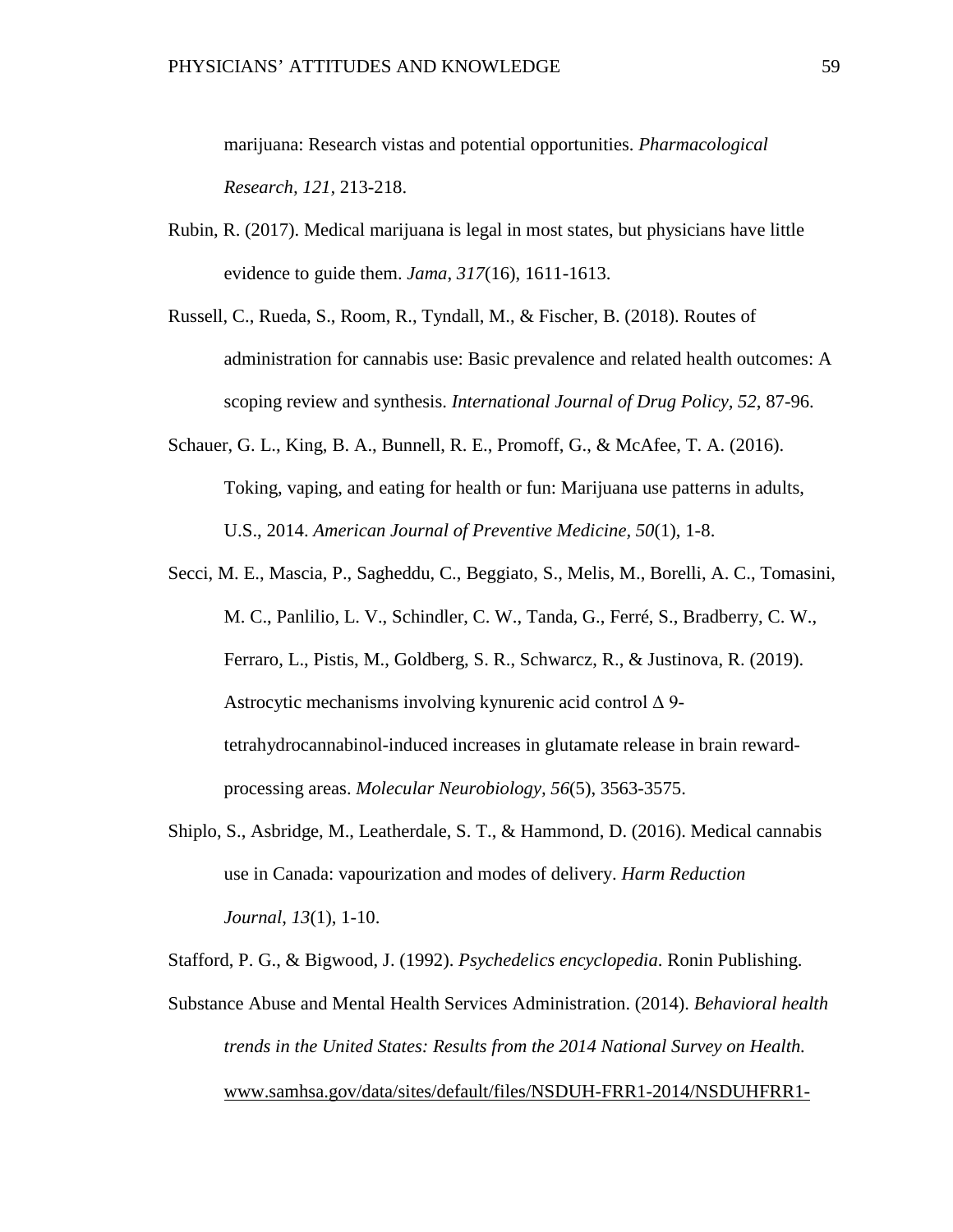#### 2014.pdf.

- Swift, A. (October 19, 2016). *Support for legal marijuana use up to 60% in U.S.* [www.gallup.com/poll/196550/support-legalmarijuana.aspx](http://www.gallup.com/poll/196550/support-legalmarijuana.aspx)
- Timberlake, D. S. (2009). A comparison of drug use and dependence between blunt smokers and other cannabis users. *Substance Use & Misuse, 44*(3), 401-415.
- Uritsky, T. J., McPherson, M. L., & Pradel, F. (2011). Assessment of hospice health professionals' knowledge, views, and experience with medical marijuana. *Journal of Palliative Medicine, 14*(12), 1291-1295.
- Van Dam, N. T., & Earleywine, M. (2010). Pulmonary function in cannabis users: Support for a clinical trial of the vaporizer. *International Journal of Drug Policy, 21*(6), 511-513.
- Walsh, Z., Callaway, R., Belle-Isle, L., Capler, R., Kay, R., Lucas, P., & Holtzman, S. (2013). Cannabis for therapeutic purposes: Patient characteristics, access, and reasons for use. *International Journal of Drug Policy, 24*(6), 511-516.
- Warf, B. (2014). High points: An historical geography of cannabis. *Geographical Review*, *104*(4), 414-438.
- Weiss, S. (2015). Edibles: For experts only? Ingesting marijuana, as opposed to smoking it, has come a long way since the days of homemade pot brownies. *State Legislatures, 41*(3), 23
- Whiting, P. F., Wolff, R. F., Deshpande, S., Di Nisio, M., Duffy, S., Hernandez, A. V., ... & Kleijnen, J. (2015). Cannabinoids for medical use: a systematic review and meta-analysis. *Jama*, *313*(24), 2456-2473.

Wilkie, G., Sakr, B., & Rizack, T. (2016). Medical marijuana use in oncology: A review.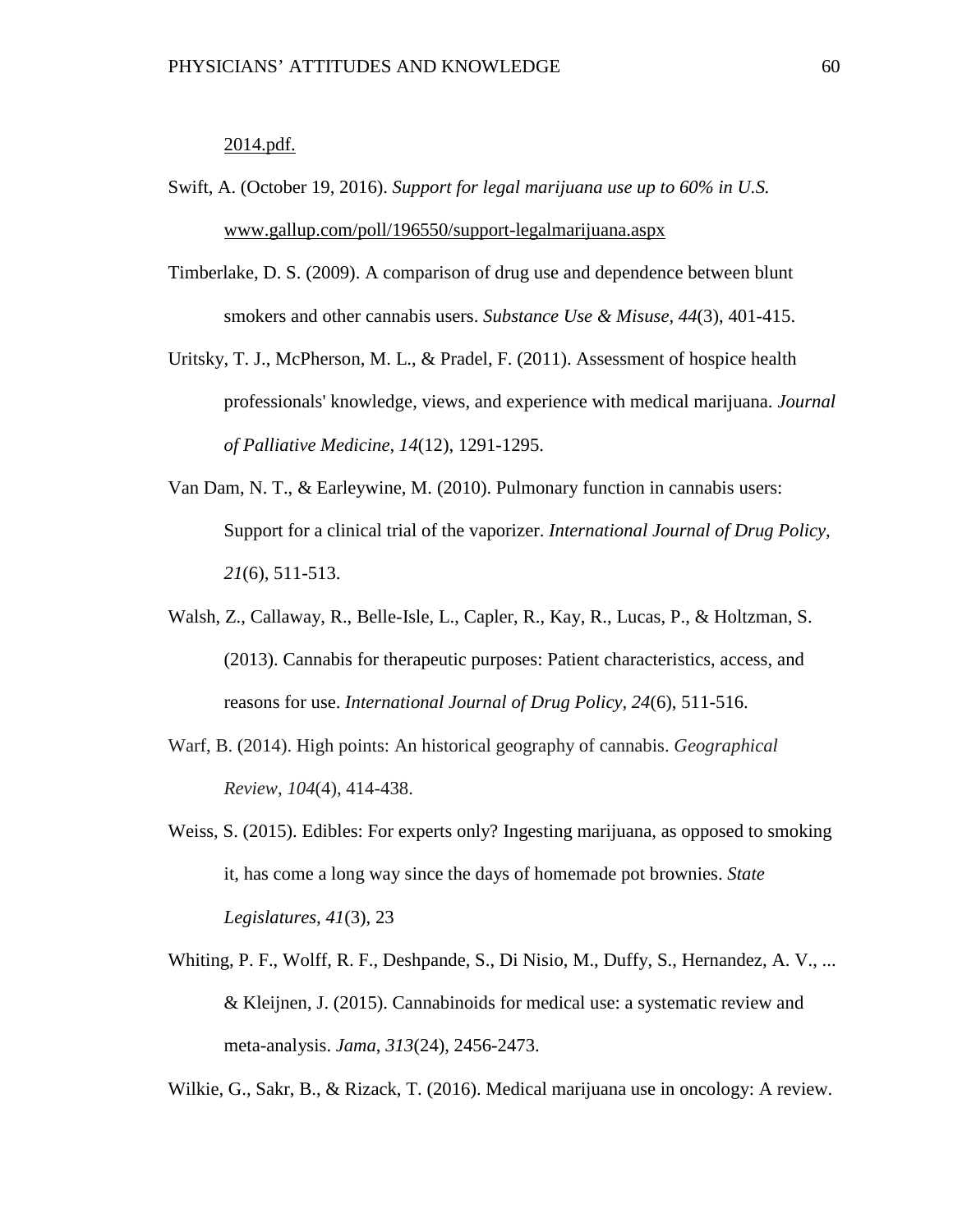*JAMA Oncology, 2*(5), 670-675.

Wilkinson, S. T., & D'Souza, D. C. (2014). Problems with the medicalization of marijuana. *Jama*, *311*(23), 2377-2378.

World Health Organization. (2016). *Management of substance abuse: Cannabis.*

Retrieved November 29, 2016, from:

www.who.int/substance\_abuse/facts/cannabis/en.2016

Ziemianski, D., Capler, R., Tekanoff, R., Lacasse, A., Luconi, F., & Ware, M. A.

(2015). Cannabis in medicine: A national educational needs assessment among Canadian physicians. *BMC Medical Education, 15*(1), 1-7.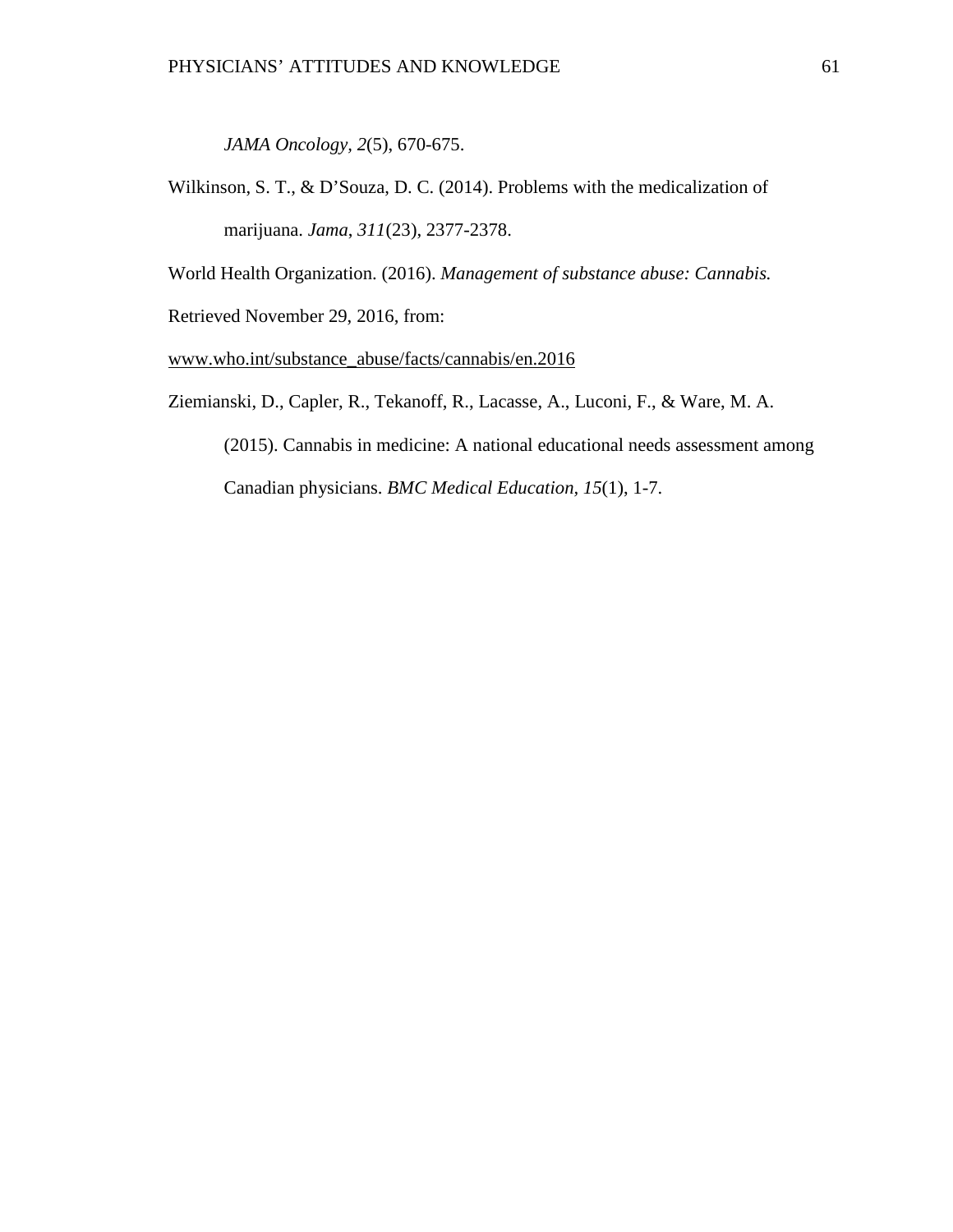### **APPENDIX**

### **SURVEY**

Section 1:

#### **Demographic Information**

- 1. Age: \_\_\_
- 2. Sex: \_\_\_\_
- 3. Ethnicity:
- 4. Are you a currently licensed physician in the state of Pennsylvania? (Y/N).
- 5. Are you currently practicing? (Y/N).
- 6. How long have you been a practicing physician? \_\_\_\_\_\_
- 7. Are you certified to recommend medical marijuana? (Y/N).
- 8. What is your scope of practice?
- 9. What is your medical specialty?

Section 2:

### **Support for Use of Medical Marijuana**

Please mark Y for "yes" or N for "no" regarding whether you would support medical marijuana as a form of treatment for each medical condition.

- 1. Amyotrophic Lateral Sclerosis Would you support medical marijuana to treat this condition? (Y/N).
- 2. Autism Would you support medical marijuana to treat this condition? (Y/N).
- 3. Cancer Would you support medical marijuana to treat this condition? (Y/N).
- 4. Crohn's Disease Would you support medical marijuana to treat this condition? (Y/N).
- 5. Dyskinetic Disorders Would you support medical marijuana to treat this condition? (Y/N).
- 6. Damage to the nervous tissue of the spinal cord with objective neurological indication of intractable spasticity Would you support medical marijuana to treat this condition? (Y/N).
- 7. Epilepsy Would you support medical marijuana to treat this condition? (Y/N).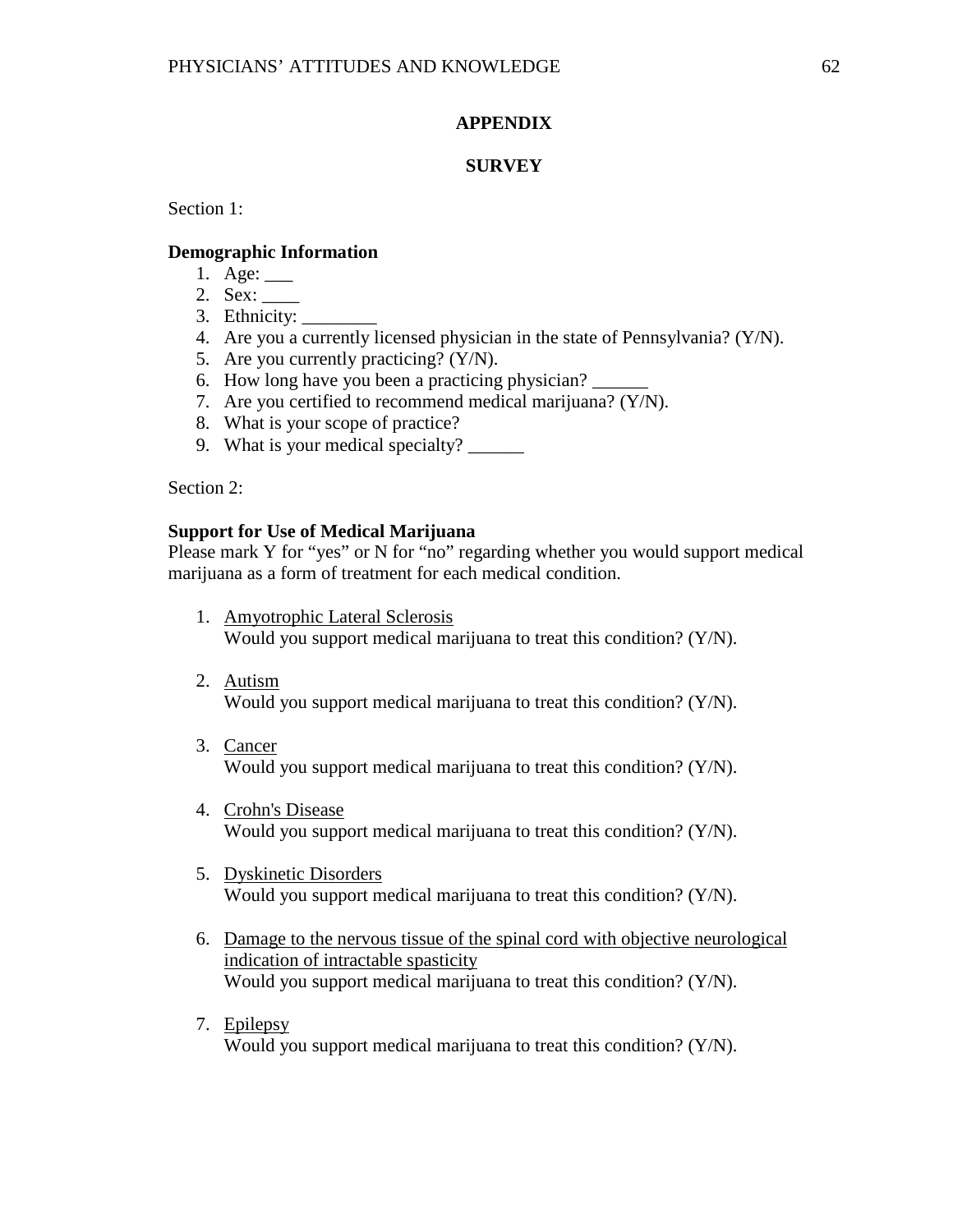8. Glaucoma

Would you support medical marijuana to treat this condition? (Y/N).

- 9. HIV/AIDS Would you support medical marijuana to treat this condition? (Y/N).
- 10. Huntington's Disease Would you support medical marijuana to treat this condition? (Y/N).
- 11. Inflammatory Bowel Disease Would you support medical marijuana to treat this condition? (Y/N).
- 12. Intractable Seizures Would you support medical marijuana to treat this condition? (Y/N).
- 13. Multiple Sclerosis Would you support medical marijuana to treat this condition? (Y/N).
- 14. Neurodegenerative Disorders Would you support medical marijuana to treat this condition? (Y/N).
- 15. Neuropathies Would you support medical marijuana to treat this condition? (Y/N).
- 16. Opioid Use Disorder Would you support medical marijuana to treat this condition? (Y/N).
- 17. Parkinson's Disease Would you support medical marijuana to treat this condition? (Y/N).
- 18. Post-traumatic Stress Disorder Would you support medical marijuana to treat this condition? (Y/N).
- 19. Severe chronic or intractable pain of neuropathic origin or severe chronic or intractable pain in which conventional therapeutic intervention and opiate therapy is contraindicated or ineffective

Would you support medical marijuana to treat this condition? (Y/N).

- 20. Sickle Cell Anemia Would you support medical marijuana to treat this condition? (Y/N).
- 21. Terminal Illness Would you support medical marijuana to treat this condition? (Y/N).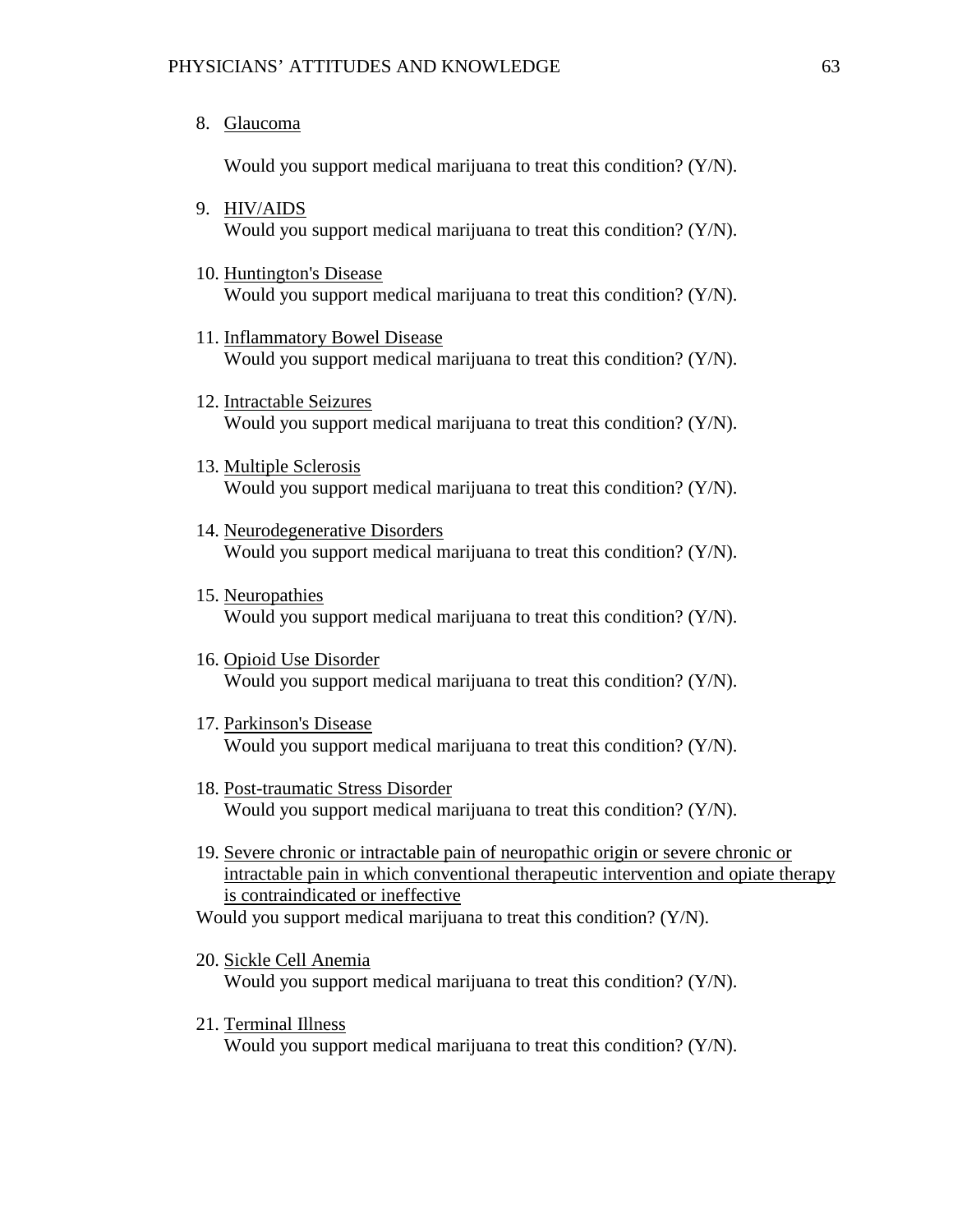- 22. Anxiety Would you support medical marijuana to treat this condition? (Y/N).
- 23. Tourette's Syndrome Would you support medical marijuana to treat this condition? (Y/N).

Section 3:

## **Perception of Empirical Evidence:**

Overall, how strong is the empirical evidence in support of medical marijuana to treat the approved conditions?

|                                |                    | 1. Amyotrophic Lateral Sclerosis     |                            |  |                                                                                |  |
|--------------------------------|--------------------|--------------------------------------|----------------------------|--|--------------------------------------------------------------------------------|--|
|                                |                    |                                      | 1-Very weak 2-Weak 3-Mixed |  | 4-Strong 5-Very Strong                                                         |  |
|                                | 2. Autism          |                                      | 1-Very weak 2-Weak 3-Mixed |  | 4-Strong 5-Very Strong                                                         |  |
|                                | 3. Cancer          |                                      | 1-Very weak 2-Weak 3-Mixed |  | 4-Strong 5-Very Strong                                                         |  |
|                                | 4. Crohn's Disease |                                      | 1-Very weak 2-Weak 3-Mixed |  | 4-Strong 5-Very Strong                                                         |  |
|                                |                    | 5. Dyskinetic Disorders              | 1-Very weak 2-Weak 3-Mixed |  | 4-Strong 5-Very Strong                                                         |  |
|                                |                    |                                      |                            |  | 6. Damage to the nervous tissue of the spinal cord with objective neurological |  |
|                                |                    | indication of intractable spasticity | 1-Very weak 2-Weak 3-Mixed |  | 4-Strong 5-Very Strong                                                         |  |
|                                | 7. Epilepsy        |                                      | 1-Very weak 2-Weak 3-Mixed |  | 4-Strong 5-Very Strong                                                         |  |
|                                | 8. Glaucoma        |                                      | 1-Very weak 2-Weak 3-Mixed |  | 4-Strong 5-Very Strong                                                         |  |
|                                | 9. HIV/AIDS        |                                      | 1-Very weak 2-Weak 3-Mixed |  | 4-Strong 5-Very Strong                                                         |  |
|                                |                    | 10. Huntington's Disease             | 1-Very weak 2-Weak 3-Mixed |  | 4-Strong 5-Very Strong                                                         |  |
| 11. Inflammatory Bowel Disease |                    |                                      |                            |  |                                                                                |  |
|                                | 1-Very weak        | 2-Weak                               | 3-Mixed                    |  | 4-Strong 5-Very Strong                                                         |  |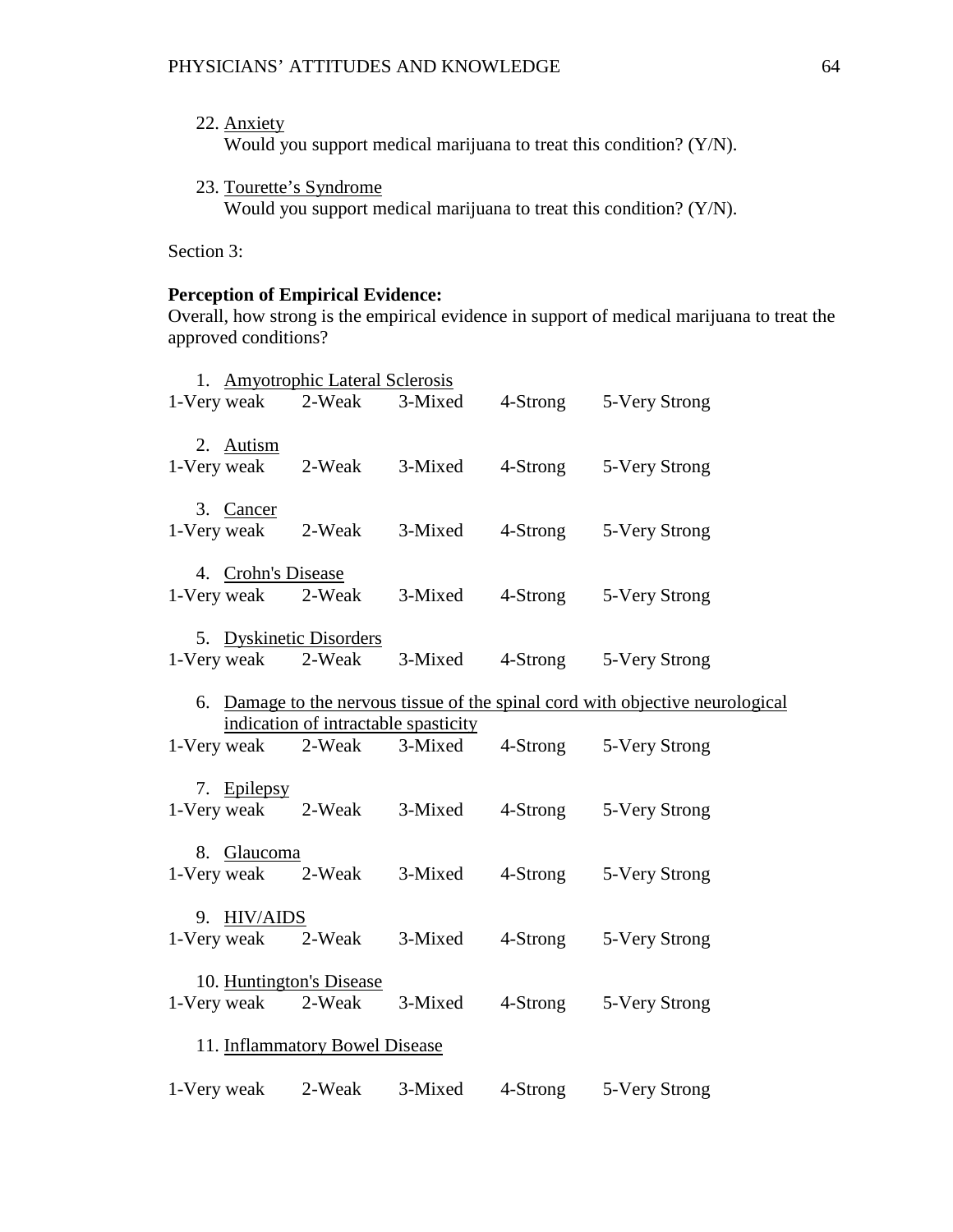## 12. Intractable Seizures

| 1-Very weak |                                       | 2-Weak                                       | 3-Mixed | 4-Strong | 5-Very Strong                                                                                                                                                           |
|-------------|---------------------------------------|----------------------------------------------|---------|----------|-------------------------------------------------------------------------------------------------------------------------------------------------------------------------|
| 1-Very weak | 13. Multiple Sclerosis                | 2-Weak                                       | 3-Mixed | 4-Strong | 5-Very Strong                                                                                                                                                           |
| 1-Very weak |                                       | 14. Neurodegenerative Disorders<br>2-Weak    | 3-Mixed | 4-Strong | 5-Very Strong                                                                                                                                                           |
|             | 15. Neuropathies<br>1-Very weak       | 2-Weak                                       | 3-Mixed | 4-Strong | 5-Very Strong                                                                                                                                                           |
|             | 1-Very weak                           | 16. Opioid Use Disorder<br>2-Weak            | 3-Mixed | 4-Strong | 5-Very Strong                                                                                                                                                           |
|             | 1-Very weak                           | 17. Parkinson's Disease<br>2-Weak            | 3-Mixed | 4-Strong | 5-Very Strong                                                                                                                                                           |
|             | 1-Very weak                           | 18. Post-traumatic Stress Disorder<br>2-Weak | 3-Mixed | 4-Strong | 5-Very Strong                                                                                                                                                           |
|             |                                       |                                              |         |          | 19. Severe chronic or intractable pain of neuropathic origin or severe chronic or<br>intractable pain in which conventional therapeutic intervention and opiate therapy |
|             | 1-Very weak                           | is contraindicated or ineffective<br>2-Weak  | 3-Mixed | 4-Strong | 5-Very Strong                                                                                                                                                           |
|             | 20. Sickle Cell Anemia<br>1-Very weak | 2-Weak                                       | 3-Mixed | 4-Strong | 5-Very Strong                                                                                                                                                           |
|             | 21. Terminal Illness<br>1-Very weak   | 2-Weak                                       | 3-Mixed | 4-Strong | 5-Very Strong                                                                                                                                                           |
| 1-Very weak | 22. Anxiety                           | 2-Weak                                       | 3-Mixed | 4-Strong | 5-Very Strong                                                                                                                                                           |
| 1-Very weak |                                       | 23. Tourette's Syndrome<br>2-Weak            | 3-Mixed | 4-Strong | 5-Very Strong                                                                                                                                                           |
| Section 4:  |                                       |                                              |         |          |                                                                                                                                                                         |

# **Attitudes Toward Medical Marijuana**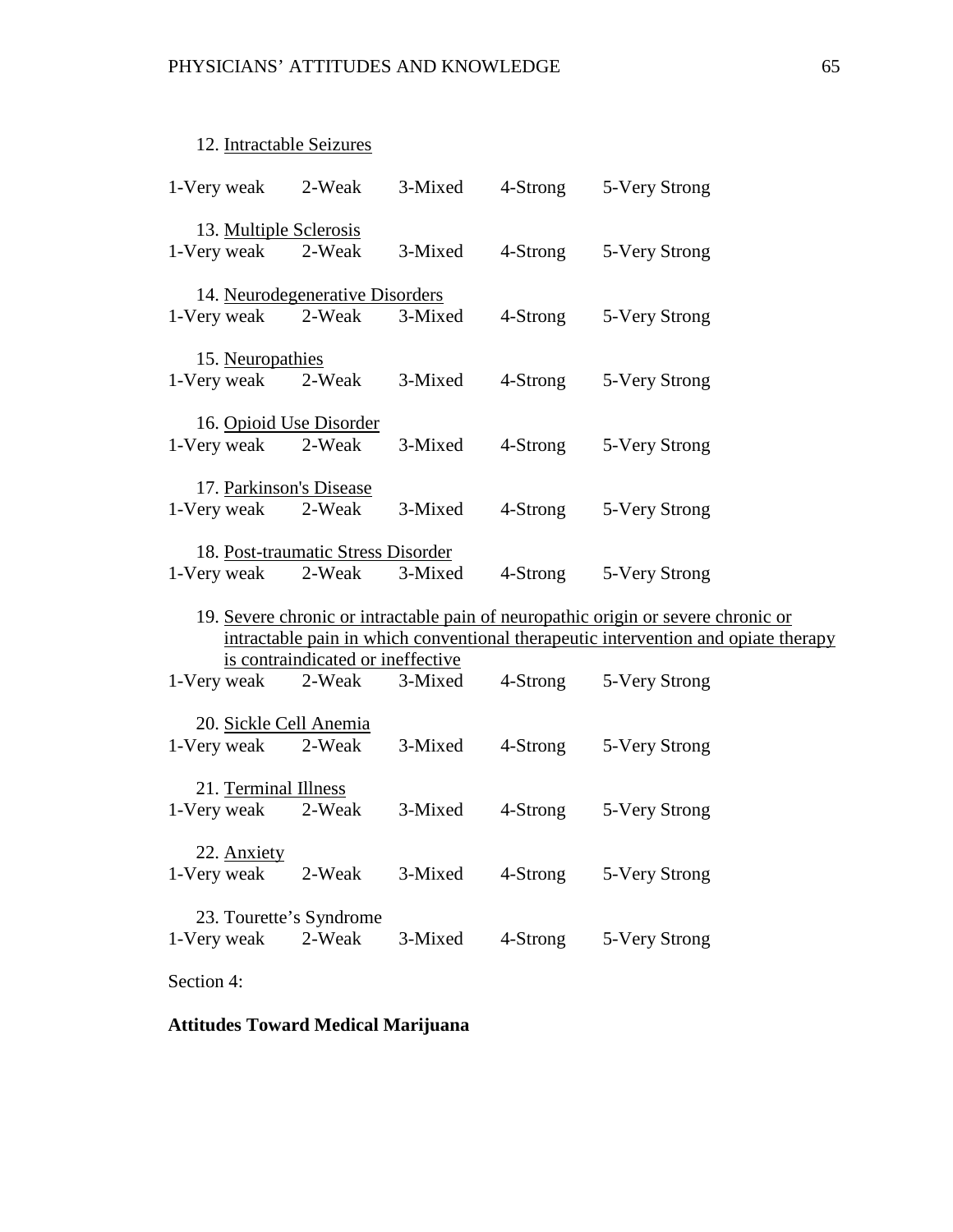#### PHYSICIANS' ATTITUDES AND KNOWLEDGE 66

### *Provider Attitudes and Beliefs Regarding Medical Cannabis in General*

- 1. Medical cannabis is a legitimate medical therapy.
- 1-Strongly disagree 2-Somewhat Disagree 3-Neither Agree nor Disagree 4-Somewhat Agree 5-Strongly Agree
	- 2. Medical providers should be offering medical cannabis for managing medical conditions.

1-Strongly disagree 2-Somewhat Disagree 3-Neither Agree nor Disagree 4-Somewhat Agree 5-Strongly Agree

3. Medical cannabis has significant interactions with medical therapies.

1-Strongly disagree 2-Somewhat Disagree 3-Neither Agree nor Disagree 4-Somewhat Agree 5-Strongly Agree

- 4. Medical cannabis can effectively treat symptoms associated with medical conditions.
- 1-Strongly disagree 2-Somewhat Disagree 3-Neither Agree nor Disagree 4-Somewhat Agree 5-Strongly Agree
	- 5. The process to certify patients in the medical cannabis program prevents me from enrolling patients.
- 1-Strongly disagree 2-Somewhat Disagree 3-Neither Agree nor Disagree 4-Somewhat Agree
- 5-Strongly Agree